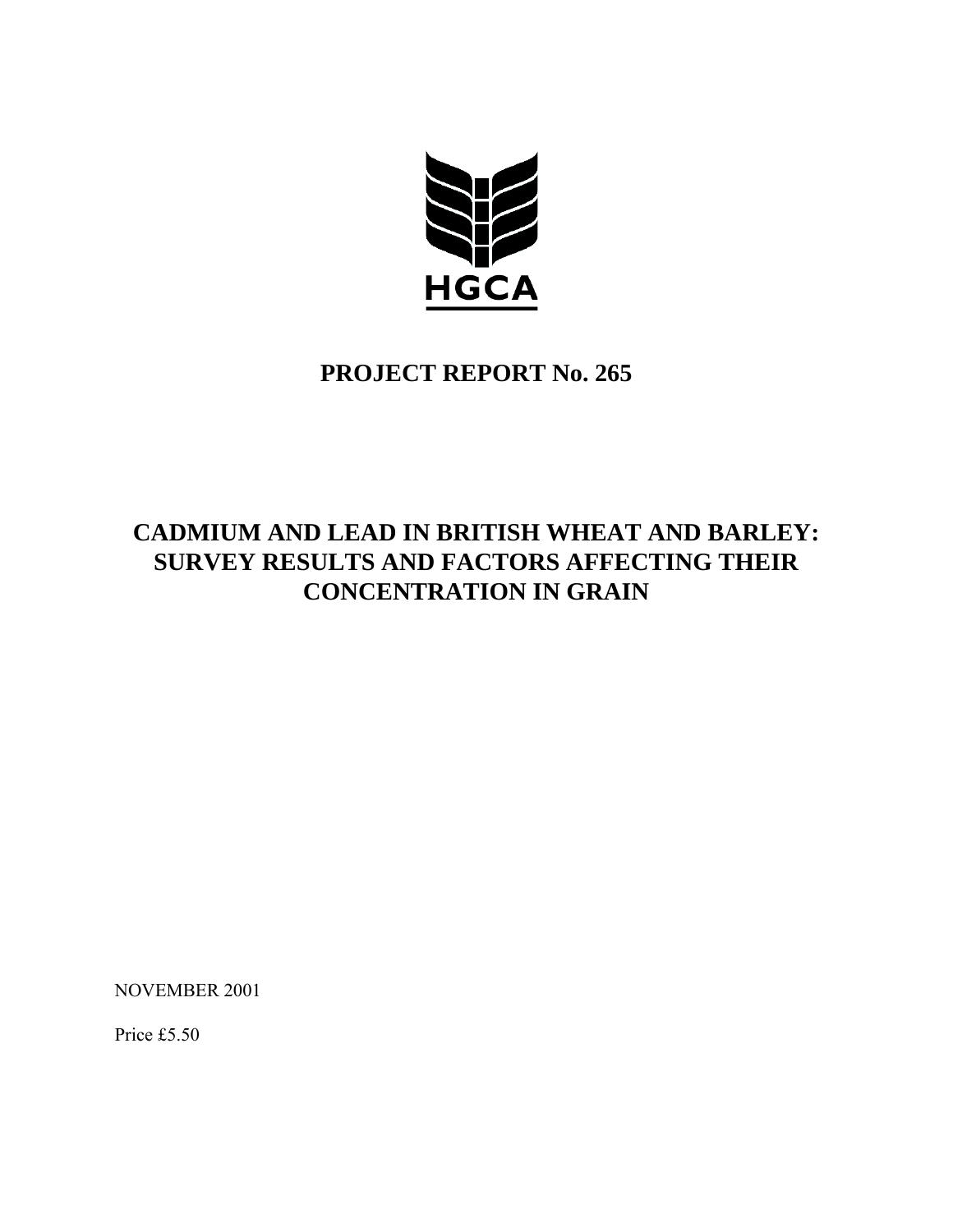### **PROJECT REPORT No. 265**

### **CADMIUM AND LEAD IN BRITISH WHEAT AND BARLEY: SURVEY RESULTS AND FACTORS AFFECTING THEIR CONCENTRATION IN GRAIN**

by

### M L ADAMS, F J ZHAO AND S P McGRATH Agriculture and Environment Division, IACR-Rothamsted, Harpenden, Herts. AL5 2JQ

### F A NICHOLSON, A CHALMERS AND B J CHAMBERS ADAS Gleadthorpe Research Centre, Meden Vale, Mansfield, Notts. NG20 9PF

### A. H. SINCLAIR SAC Aberdeen, Craibstone, Bucksburn, Aberdeen, AB21 9YA

This is the final report of a three year project which started in August 1998. The work was funded by a grant of £240,431 from the Home-Grown Cereals Authority (project no. 1655).

The Home-Grown Cereals Authority (HGCA) and other sponsors have provided funding for this project but have not conducted the research or written this report. While the authors have worked on the best information available to them, neither HGCA nor the authors shall in any event be liable for any loss, damage or injury howsoever suffered directly or indirectly in relation to the report or the research on which it is based.

Reference herein to trade names and proprietary products without stating that they are protected does not imply that they may be regarded as unprotected and thus free for general use. No endorsement of named products is intended nor is any criticism implied of other alternative, but unnamed products.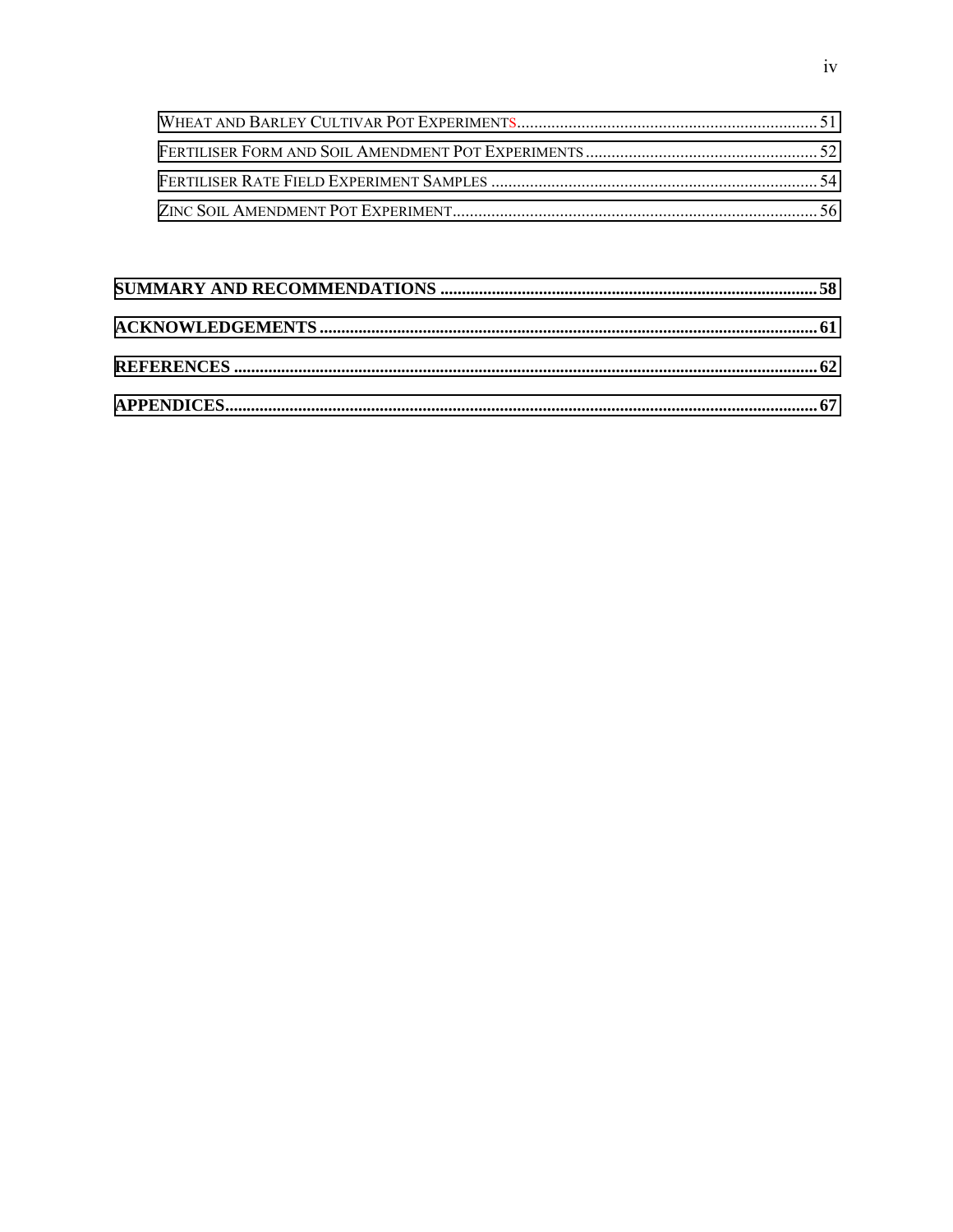### <span id="page-4-0"></span>**Abstract**

An investigation of cadmium and lead uptake into British wheat and barley is reported. The results of cadmium and lead analyses performed on samples from the 1998 Cereals Quality Survey, and representative paired soil and grain samples collected from the 1998-2000 harvests are reported. Concentrations of cadmium and lead in the vast majority of samples were below the newlyintroduced European Commission Regulation specifying the maximum permissible contaminant levels in foodstuffs. In general, wheat had higher grain concentrations of cadmium than barley, and both species had low concentrations of lead. In the paired soil and grain samples, total soil cadmium and soil pH were found to be the significant factors influencing grain cadmium concentrations. Significant varietal differences in cadmium uptake were observed for both wheat and barley, with certain cultivars having higher concentrations in both the field and pot experiment samples.

The effects of previous sludge applications on wheat and barley grain cadmium concentrations were investigated at two sites with different soil textures. Grain cadmium concentrations approached the maximum permissible contaminant levels at different total soil cadmium concentrations at the two sites, indicating that caution is required in using soil total metal concentration data in isolation for evaluating the potential for grain to exceed the European Commission levels. However, soil pH and total soil cadmium concentration when used together explained a large amount of the variation occurring in grain cadmium concentrations at the two sites.

The effects of fertiliser rate and application forms, and the addition of various soil amendments on cadmium and lead uptake in wheat and barley, were also investigated using pot experiments under controlled environment conditions. The applications of lime and an oxide-rich soil amendment were shown to reduce the concentration of cadmium in grain grown on a non-calcareous soil. Samples from a field experimental site also showed that higher application rates of ammonium nitrate fertiliser could lead to higher grain cadmium concentrations.

Practical implications and recommendations based on these results are discussed. In addition, a short comment on analytical quality control issues with regard to submission of samples for cadmium and/or lead analysis to commercial laboratories is provided.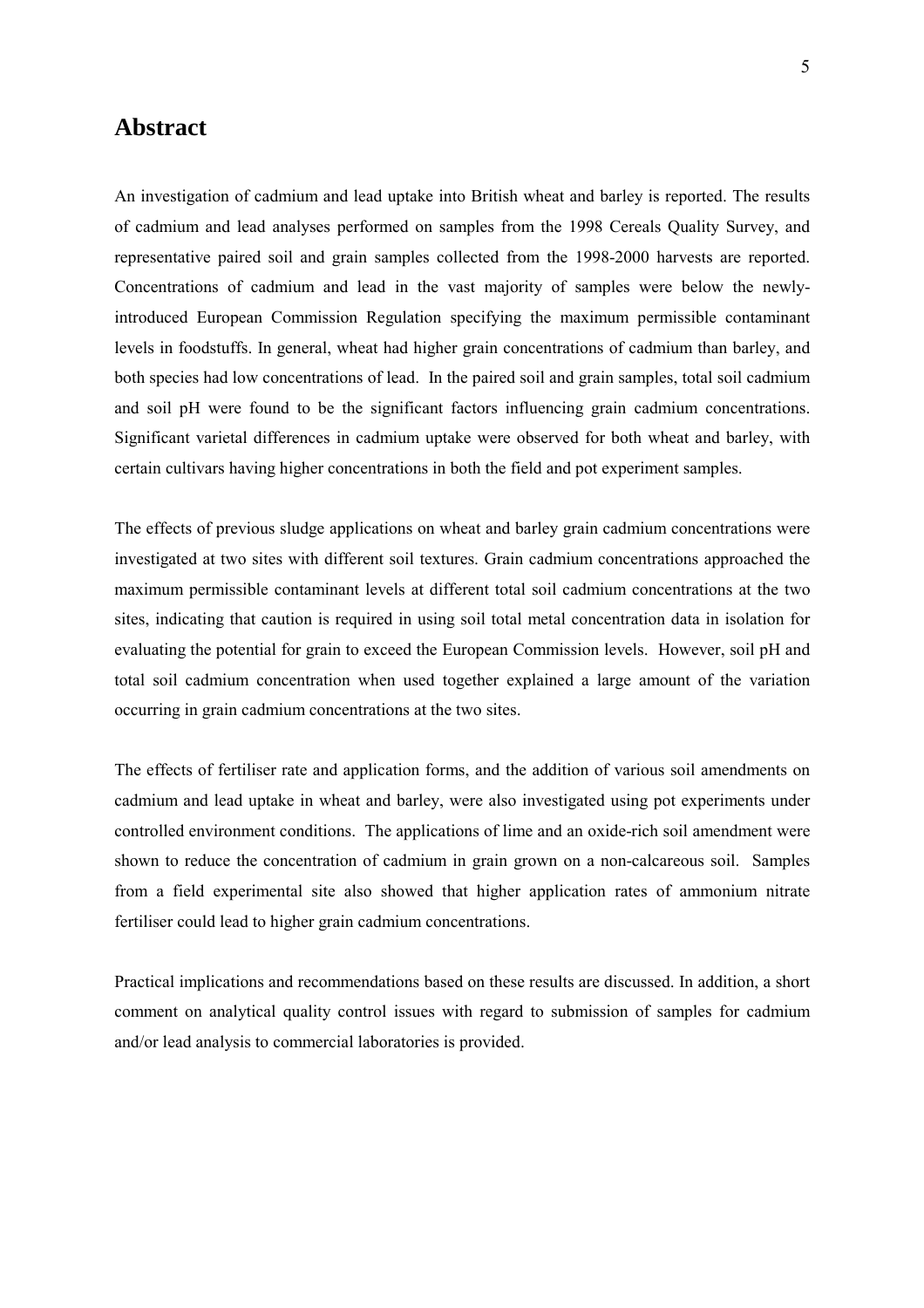### <span id="page-5-0"></span>**Introduction**

In recent years, there has been increasing awareness and concern over heavy metal contamination of soils and the potential effects this may be having on the food chain. High concentrations of heavy metals in agricultural soils can occur naturally, or *via* the application of metal-contaminated sewage sludges, animal manures, fertilisers and atmospheric deposition (Ryan *et al.*, 1982; Alloway and Steinnes, 1999). With regard to human health, the cadmium (Cd) and lead (Pb) concentrations of agricultural produce are of particular importance, as the consumption of agricultural foodstuffs is thought to contribute significantly to the dietary intake of these metals.

The entry of cadmium into the food chain is of concern as it can cause chronic health problems in humans such as bone disease, lung oedema, renal dysfunction, liver damage, anaemia, hypertension and has recently been associated with brittle bones (Nordberg, 1974; Nath *et al.*, 1984; Staessen *et al.*, 1999). Due to this, cadmium is one of a very small group of metals for which the FAO/WHO (1978) have set a limit for the provisional daily intake by humans (70 µg cadmium/day). For example, in the 1980's the US adult population was reported to receive about 20% of the FAO/WHO (1978) allowable daily intake of cadmium from the consumption of grain and cereal products (Wagner *et al.*, 1984). In contrast, during the same period in the early 1980's, grain and cereal products accounted for about 30 to 40% of the daily allowable cadmium intake in the European Community (Hutton, 1982). Similarly, lead is a known physiological and neurological toxin that, together with cadmium, bioaccumulates within the body. Lead is particularly hazardous for children, where it can induce reductions in cognitive development and intellectual performance. In adults, excessive exposure to lead may cause a variety of conditions including renal dysfunction, increased blood pressure, cardiovascular disease and the inducement of a number of trace element deficiencies (Ferguson, 1990).

Agricultural management practices that directly affect cadmium and lead concentrations in the soil and soil solution may influence cadmium and lead accumulation by crops. Specifically, the addition of sludge or fertiliser having high cadmium and lead concentrations to agricultural land may cause significant increases in the uptake of these metals by crops (Grant *et al.*, 1999). Recent research suggests that inputs of *ca*. 40 tonnes of cadmium and 767 tonnes of lead annually enter agricultural soils in England and Wales (Alloway *et al.*, 2000). In that work, approximately 52% of cadmium and 76% of lead was from atmospheric deposition, with a further 5% and 15% of cadmium and lead coming from sewage sludge applications. However, the total amounts of atmospheric deposition for the whole country can be misleading, as they are based on small amounts per unit area multiplied by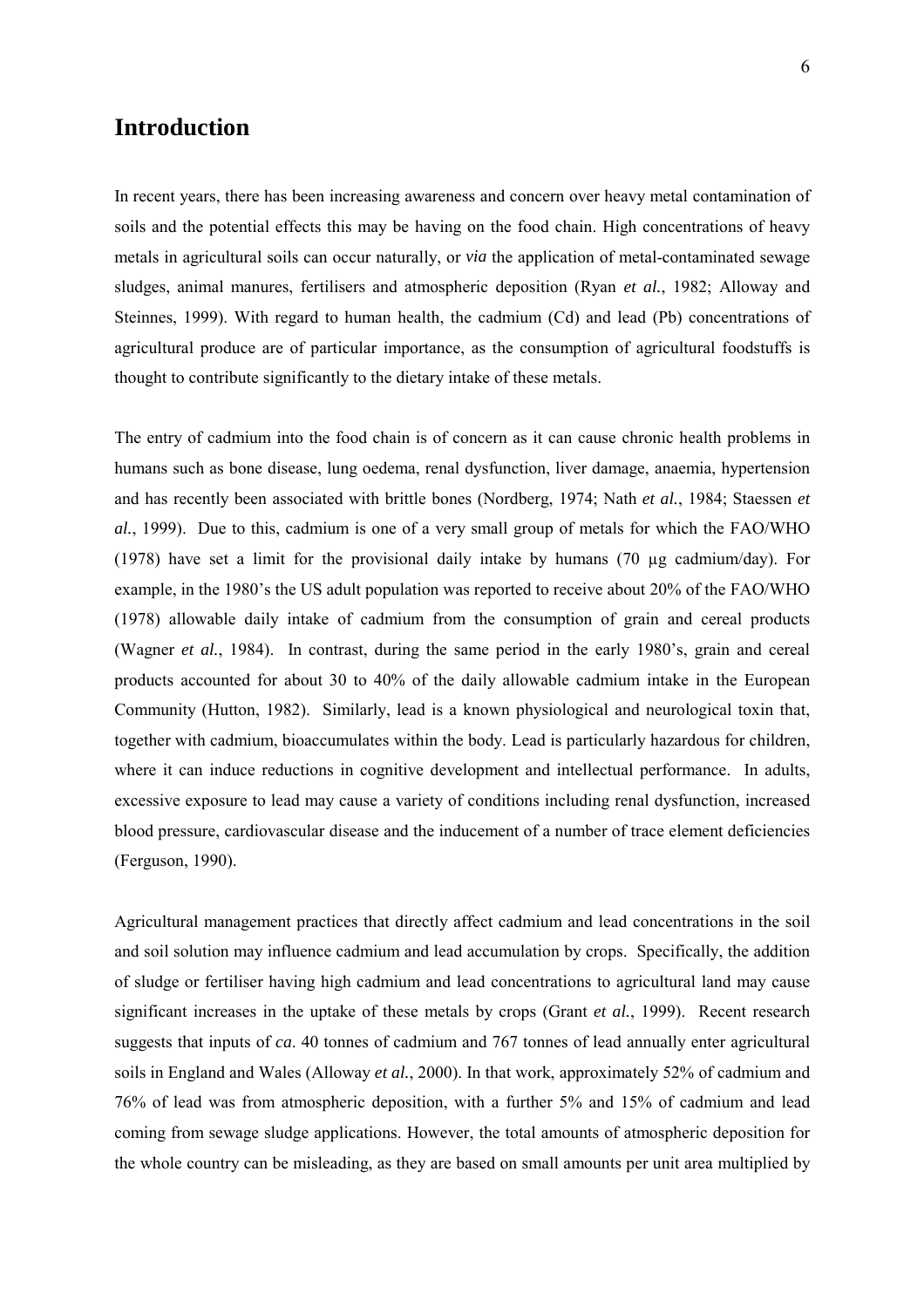a very large land area. McGrath (2000) has shown that the effect of concentrated sources such as sewage sludge and industrial wastes applied to specific areas of land are by far the most important inputs for those particular areas. Those areas that receive applications either currently or in the past, therefore present the greatest risk at the field level of exceeding food regulation limits now or in the future.

The impacts on grain metal concentrations of long-term anthropogenic inputs to soils are still not clear. A number of investigators have shown that the long-term application of cadmium-containing fertilisers may increase cadmium uptake by crops (Andersson and Siman, 1991; Nicholson *et al.*, 1994). In contrast, similar studies have indicated that, often despite an increase in soil cadmium content with P fertiliser application, cadmium concentration in crops has not increased with long term fertiliser use (Mordvedt, 1987; Jones and Johnston, 1989; He and Singh, 1993). In general, it appears that the rate and total loading of contaminant inputs, the soil type and the crop variety are important factors in the relationship between added metal and plant uptake.

The presence of high concentrations of contaminant metals in agricultural produce can have limitations on its sale in the international community, and there are a growing number of examples where this has affected exports. Durum wheat shipped from the US to Finland and Switzerland, peanuts to Australia and flax to Germany have been rejected because of their cadmium concentrations. Sunflower kernels from the US shipped to Germany have come under extreme limitations due to cadmium, which in turn forced the industry to change where the crop was grown to minimise cadmium in the kernels. Previous international grain cadmium and lead limits of 0.1 mg/kg fresh weight have led the US agricultural community to seriously evaluate and quantify the concentrations of cadmium and lead in their agricultural products. However, evidence on cadmium and lead concentrations in cereals has previously been difficult to obtain, as this issue can be a sensitive one. A survey conducted by Rothamsted in 1993 indicated that about 4% of UK wheat grain samples exceeded 0.1 mg/kg cadmium (Chaudri *et al.*, 1995). Little work has been done on grain cadmium and lead in the UK recently, but the Maltsters Association of Great Britain reported values for lead in barley grain of up to 0.9 mg/kg, with as many as 38% of 65 samples taken from grain stores exceeding 0.1 mg/kg (Farmers Weekly, 16 May 1997).

In consultation with the constituent member states, the European Union has recently introduced legislation defining the maximum permissible levels for cadmium and lead concentrations in a range of foodstuffs, including wheat (*Triticum aestivum* L.) and barley (*Hordeum vulgare* L.) grain (European Commission, 2001*a*). For cereals excluding wheat grain, bran, germ and rice, the maximum permitted cadmium concentration is 0.1 mg/kg (fresh weight), while the respective limit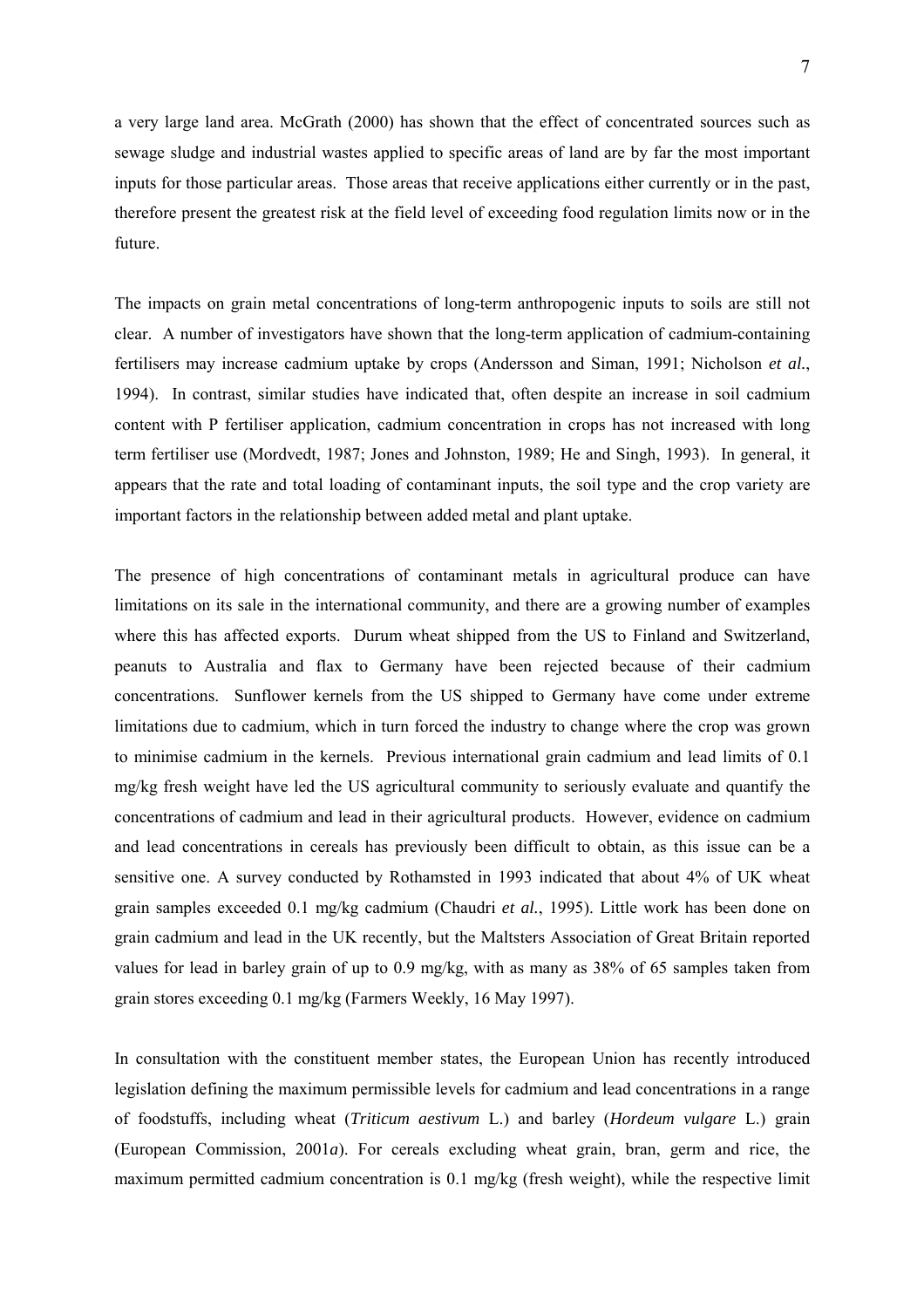for the aforementioned exceptions at 0.2 mg/kg (fresh weight). For lead, the corresponding limit for all cereals is 0.2 mg/kg (fresh weight).

An important point from the regulation is that "Food ingredients used for the production of compound foodstuffs should comply with the maximum levels set in this Regulation prior to addition to the said compound foodstuff in order to avoid dilution". This would therefore appear to preclude the possibility of dilution of non-conforming grain batches with grain batches having lower metal concentrations. It is also noted that the regulation stipulates the Commission will review the maximum levels of heavy metals every five years, before 5 April 2003 for the first time, with an overall objective of ensuring a high level of consumer health protection. Elsewhere it is stated that these reviews will take account of the advance of scientific and technical knowledge and improvements in manufacturing or agricultural processes, with the objective of steadily decreasing the maximum permitted levels of cadmium and lead in food.

### **Project Objectives:**

As UK soils may potentially be more contaminated with cadmium and lead than those in the US and Canada (McGrath and Loveland, 1992), it was important that good information was obtained on the range of cadmium and lead concentrations in British grain in order to:

- (1) anticipate any threats to farming practices and viability of exports,
- (2) understand the factors which lead to high cadmium and lead concentrations, and
- (3) assess possible strategies for reducing these contaminants to acceptable levels in situations where high crop metal uptake occurs.

This project was initiated in 1998, partially as a response to the concerns of the milling and malting industries that, based on their earlier commissioned research, significant amounts of UK grain may exceed the proposed EU food quality standards circulating in draft form at that time. The specific objectives of the project were:

- (1) To assess the geographical distribution of cadmium and lead concentrations in grain samples and relate these to soil properties.
- (2) To quantify the effects of variety, nitrogen fertiliser form and rate, and soil amendments on the cadmium and lead uptake into cereal grains.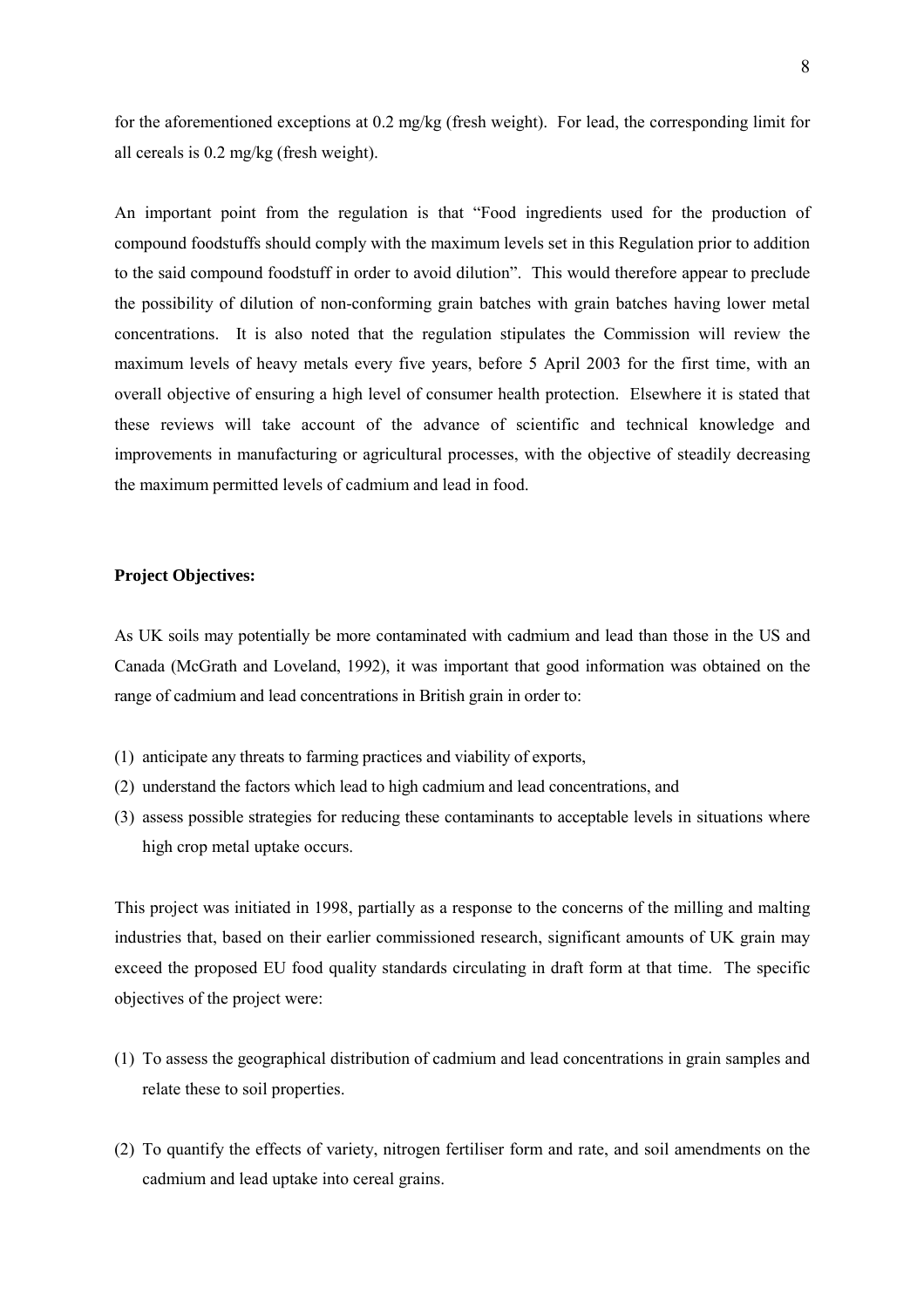- (3) To measure to what extent soil or dust contamination may be responsible for observed high concentrations of metals in grain samples.
- (1) To measure the effects of past sewage sludge applications on grain cadmium and lead, using existing field experiments.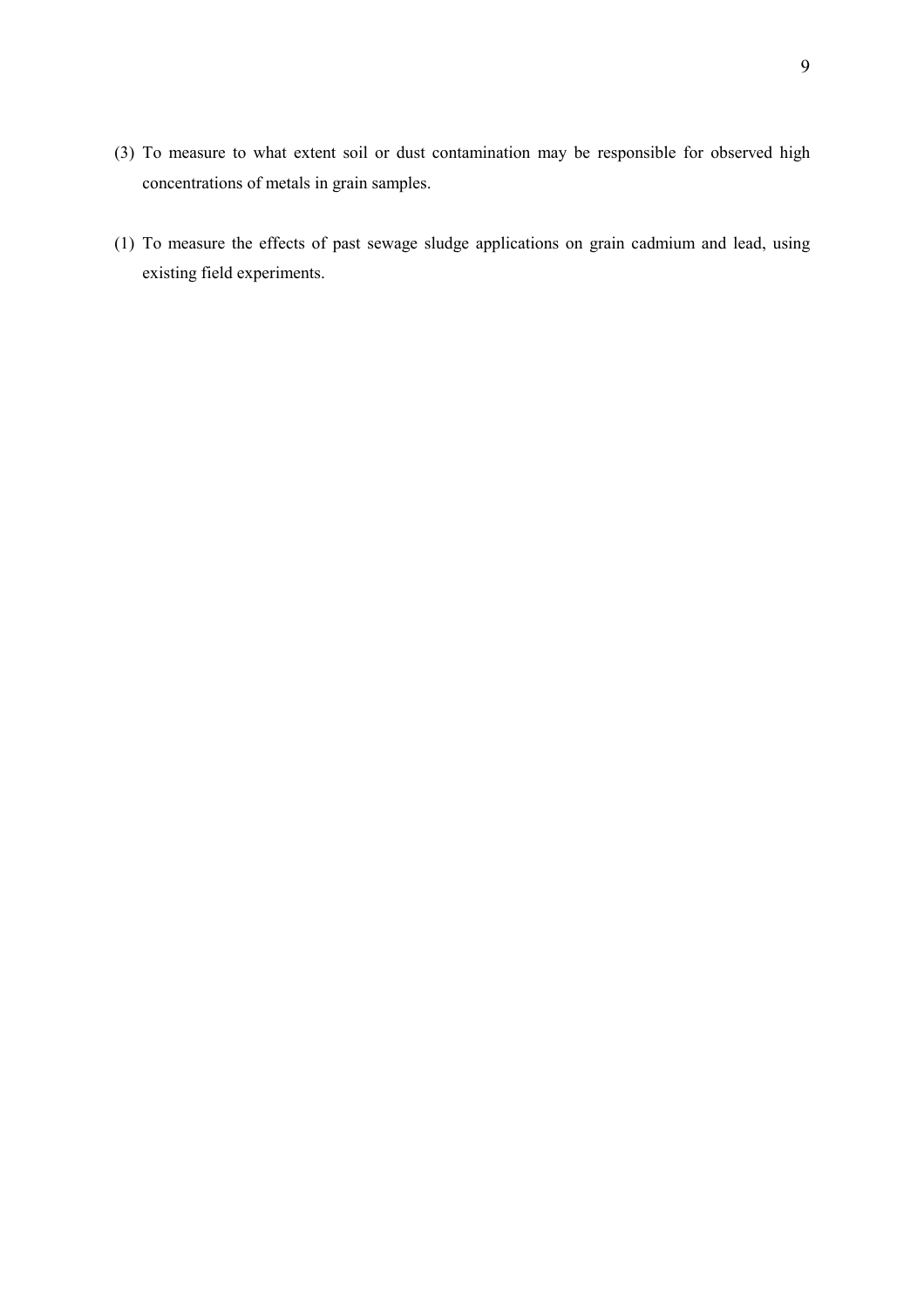### <span id="page-9-0"></span>**Materials and Methods**

### **1998 Cereals Quality Survey**

250 wheat and 233 barley samples from throughout the UK were collected during the 1998 HGCA Cereals Quality Survey. Crop variety and sampling location (by county) were recorded. For analyses by location, counties were grouped into the geographical regions used in Cereals Quality Survey publications (South Eastern, South Western, Midlands and Western, Wales, Northern, Scotland, Northern Ireland and the East). Grain samples were analysed for cadmium and lead as described below.

### **National Survey of Milling Wheat and Malting Barley Crops**

### *Sampling strategy and rationale*

Paired soil and crop samples from milling wheat and malting barley crops were collected across the main cereal growing areas in England and Wales by ADAS staff shortly before harvest. There was a target of *ca*. 40 sampling sites in harvest year 1998 and *ca*. 110 sites in both the 1999 and 2000 harvest years. In practice, a total of 44, 116 and 120 paired soil and crop samples were successfully collected in each respective year. The corresponding target number of sites in Scotland, which were sampled by SAC staff, were 10 in 1998 and 40 in each of the subsequent two harvest years. Within each year the aim was to collect equal numbers of wheat and barley crop samples, including both autumn- and spring-sown crops.

In the 1998 survey, sites were selected at ADAS Research and Crop Centres and on commercial farms, to represent a range of soil types throughout England with typical soil concentrations of cadmium and lead. In 1999 and 2000, the site selection criteria were targeted to include as many sites as possible with high soil concentrations of cadmium and/or lead in the sampling programme. Potential sites were identified according to knowledge of:

- naturally high background levels (due to geochemical factors);
- potential contamination from past sewage sludge/industrial or other waste applications;
- proximity to major roads or motorways;
- effects of past mining activities.

Data from the National Soils Inventory (McGrath and Loveland, 1992) were also used to identify localised areas in England and Wales where systematic grid sampling and analysis of top soils had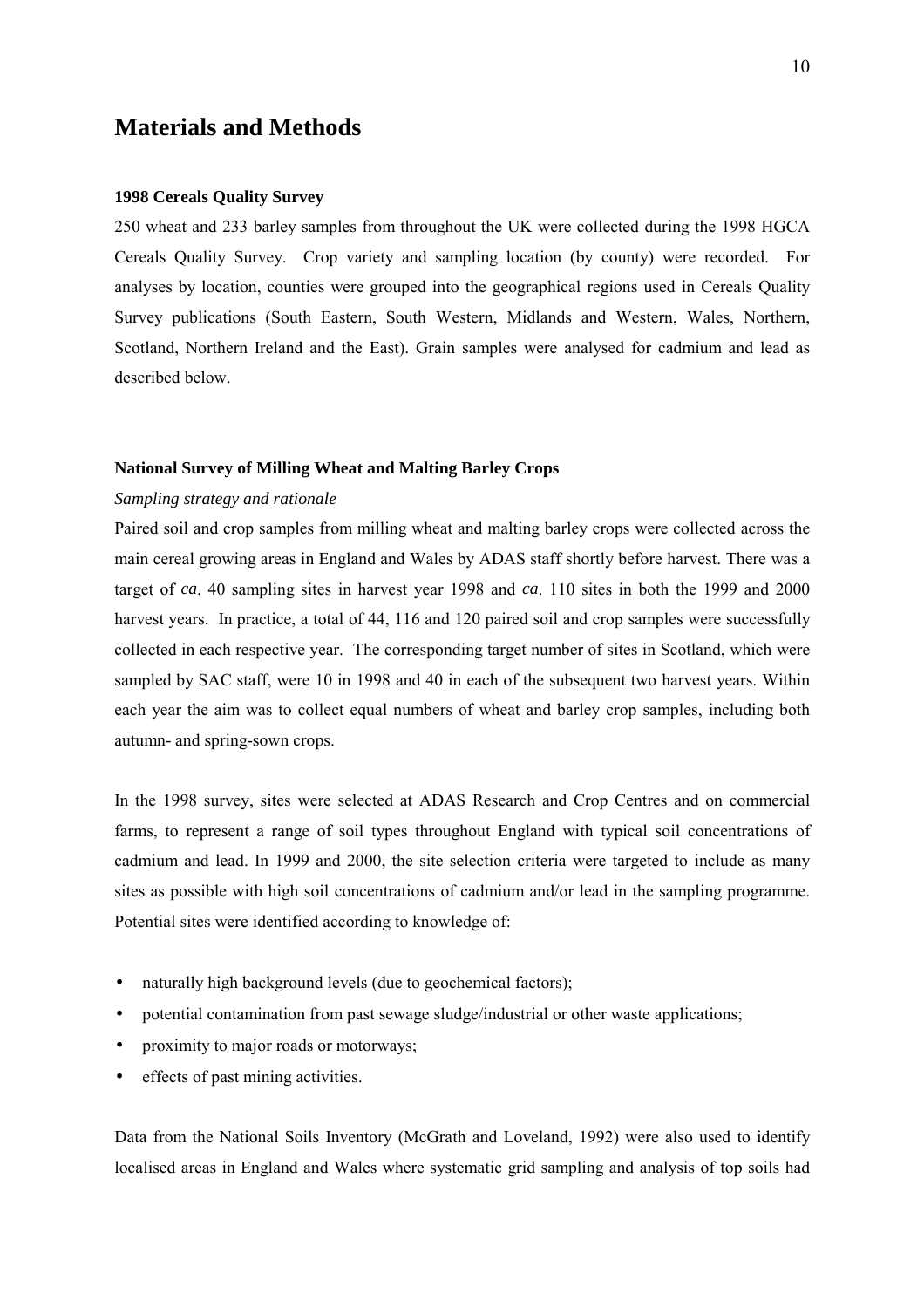<span id="page-10-0"></span>shown above average soil concentrations of cadmium and lead. Where these areas were suitable for cereal cropping, attempts were made to locate specific sites for sampling. This approach proved moderately successful in identifying such sites, with approximately 20% and 30% of the sites sampled having respective soil cadmium and lead concentrations above the median soil values of 0.7 and 40 mg/kg in England and Wales, respectively (McGrath and Loveland, 1992). Information recorded at the sampling site included details of site and sampling location, soil type, history of manure and/or sewage sludge applications in last 10 years, fertiliser inputs, crop species and variety, drilling and harvest dates, and proximity of the sampling location to any major roads or industrial sites.

### *Sampling Method*

At each site, a  $1m^2$  quadrat was placed at random in the field or plot to be sampled. A 0-15 cm top soil sample (*ca*.1 kg in weight and comprised of 15 cores) was obtained by manual coring within the quadrat area. A crop sample was collected at the same time by hand-cutting the crop near ground level from all of the marked quadrat area. The whole-crop sample was subsequently threshed and the resulting grain sample retained for analysis.

### *Grain and Top Soil Analyses*

Soil samples were air dried and mechanically ground through a 2-mm sieve. The sample was then split into two sub-samples prior to analysis by ADAS for pH (in water), sodium bicarbonateextractable P, ammonium nitrate-extractable K and Mg (Anon, 1986), organic matter (by loss on ignition based on the method described by Ball, 1964) and for cadmium and lead analysis by IACR-Rothamsted (details given below).

Each grain sample obtained from threshing was oven dried overnight at  $100^{\circ}$ C  $\pm 2^{\circ}$ C to  $100\%$  dry matter content, prior to laboratory analysis for cadmium and lead concentrations.

### **Historic Sewage Sludge Experimental Sites**

Historic sewage sludge experimental sites at ADAS Gleadthorpe and at ADAS Rosemaund were sampled to provide further site-specific information on the effects of soil parameters on cadmium and lead concentrations in the grain of cereal crops. Grain and soil samples were taken from each experimental plot at Gleadthorpe, and from selected treatments at Rosemaund in both the 1999 and 2000 harvest years.

At Gleadthorpe, a total of twenty two sludge treatments were established in 1982 and 1986 to obtain a range of soil heavy metal concentrations (Table 1). At Rosemaund, untreated controls and nine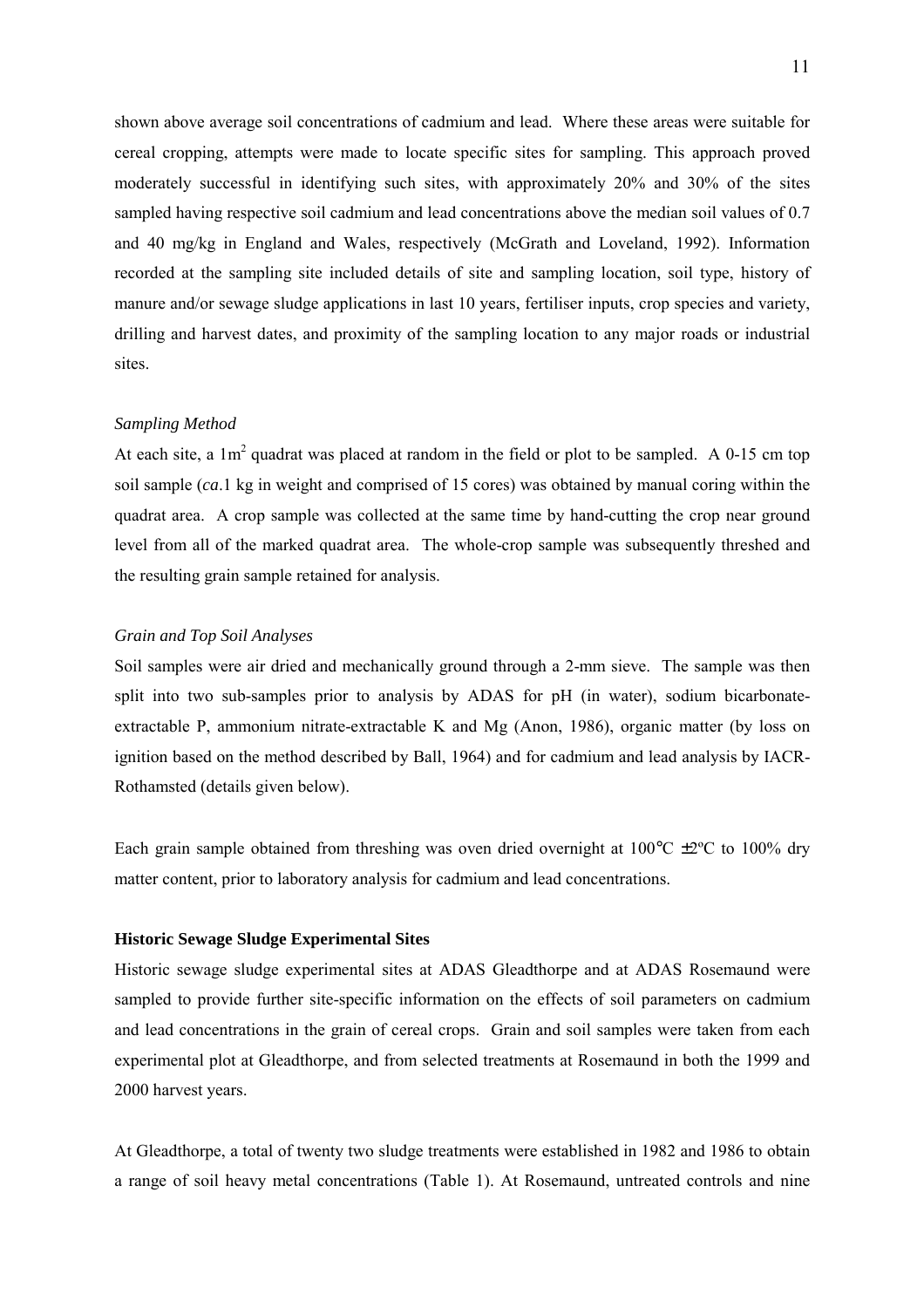<span id="page-11-0"></span>sludge treatments were established between 1968 and 1971 that had varying amounts of cadmium and lead. (Table 1). There were two or four replicates per treatment at Gleadthorpe and Rosemaund, respectively.

Table 1. Top soil characteristics in samples taken in 2000 from the Gleadthorpe and Rosemaund sewage sludge sites.

| Site        | Texture    | Clay   |      | $pH^*$        |      | Organic matter $(\% )$ | Cadmium       | Lead    |
|-------------|------------|--------|------|---------------|------|------------------------|---------------|---------|
|             |            | $(\%)$ | Mean | Range         | Mean | Range                  | (mg/kg)       | (mg/kg) |
| Gleadthorpe | Loamy sand | -6     |      | 6.1 $5.5-6.5$ | 3.16 | 2.17-4.58              | $0.14 - 1.07$ | 17-89   |
| Rosemaund   | Sandy loam | -14    | 6.6  | $5.7 - 7.1$   | 4.20 | 3.47-4.68              | $0.04 - 2.70$ | 21-48   |

\* Soil pHs of samples taken in 1999 were 5.3-6.6 for Gleadthorpe and 6.2-7.2 for Rosemaund.

### *Sampling procedures*

Crop samples, comprising approximately 100 tillers per treatment, were taken shortly before harvest to determine Dry Matter Harvest Index per treatment after threshing of the whole crop samples to separate the grain from the straw plus chaff. Grain yield per plot was measured by hand cutting the crop at harvest and a cleaned sub-sample (*ca*. 500 g) of the threshed grain was taken per plot to determine dry matter content and to provide a dried sub-sample for heavy metal analysis.

Top soil samples (0-15 cm, *ca*. 500 grams from 10 cores per plot) were taken manually shortly after harvest, air-dried and mechanically ground through a 2 mm sieve. The sample was then split into two sub-samples prior to analysis for various soil parameters at the ADAS and Rothamsted laboratories as described above.

### **Grain Washing Experiments**

To establish whether high concentrations of cadmium or lead measured in the grain occurred as a result of plant uptake or were due to external factors such as surface contamination prior to the samples being received for analysis, a series of grain washing experiments were performed. Sub samples of whole grain  $(5 \text{ g})$  were rinsed for 2 mins with 10 mL of either  $(1)$  ultra-pure water,  $(2)$ 0.05 M of the chelating reagent ethylenediaminetetraacetic acid (EDTA) or (3)  $1\%$  HNO<sub>3</sub>. The grain samples were subsequently rinsed with ultra-pure water, before being dried (80°C for 24 hrs) and microwave digested (see below) without being ground. The 10 mL washing solutions (which contained particulate matter washed off the grain samples) were evaporated to approximately 1 mL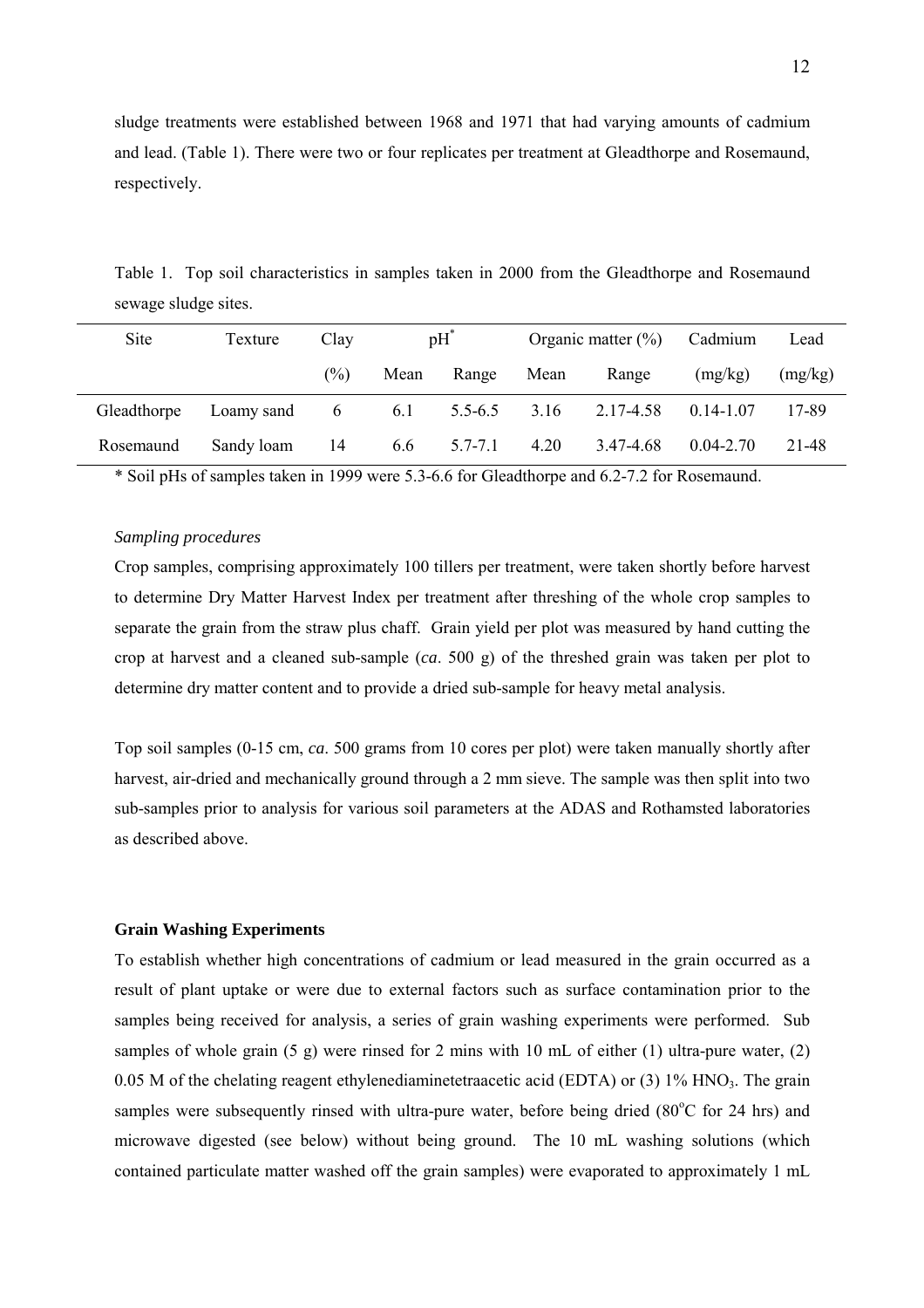<span id="page-12-0"></span>volume, before being digested using the *aqua-regia* soil digest method described below. The grain and washing digest solutions were analysed for cadmium and lead by graphite furnace atomic absorption, while marker elements (e.g. titanium) which indicate the presence of soil/dust contamination in plant samples were analysed by inductively-coupled plasma atomic emission spectrometry (ICP-AES).

### **Wheat and Barley Cultivar Pot Experiment**

A pot experiment was performed to investigate the effect of wheat and barley cultivars on the uptake of cadmium and lead. The soil used for this experiment was collected from Buxton in Derbyshire and had previously been identified as having relatively high cadmium concentrations. Table 2 shows the locations and selected soil properties of this and the other soils used for pot experiments in this work.

| Soil                 | County  | pH   | Organic C Total N |        | Cadmium | Lead  | Zn    |
|----------------------|---------|------|-------------------|--------|---------|-------|-------|
|                      |         |      | $\frac{6}{2}$     | $(\%)$ | mg/kg   | mg/kg | mg/kg |
| <b>Buxton</b>        | Derbys. | 5.90 | 6.30              | 0.55   | 1.62    | 134   | 230   |
| <b>ADAS</b> Bridgets | Hants.  | 8.14 | 2.94              | 0.30   | 1.51    | 25    | 83    |
| Leatherhead          | Surrey  | 8.16 | 1.69              | 0.19   | 0.94    | 34    | 79    |

Table 2. Selected properties of soils used for pot experiments.

The cultivars selected for use were Consort, Hereward, Malacca, Rialto, Riband and Soissons (winter wheats) and Chariot, Fanfare, Gleam, Optic and Riviera (winter and spring barley). Four replicates were grown for each cultivar. Soil (sieved <5 mm, 1 kg dry weight) was weighed into each pot and adjusted to a moisture content of approx. 70% water holding capacity (WHC) using deionised water. The winter wheat and winter barley cultivars were germinated in vermiculite and vernalised at  $6^{\circ}$ C for 6 weeks before being transplanted into the pots (4 seedlings per pot). Pots were watered with deionised water in the saucers and arranged in a glasshouse with controlled environmental conditions: day/night duration 16/8 hrs and day/night temperatures 20/16°C. Each pot received a basal nutrient solution dressing of 78 mg P (KH<sub>2</sub>PO<sub>4</sub>), 100 mg K (KH<sub>2</sub>PO<sub>4</sub>), 32 mg Mg  $(MgSO<sub>4</sub>.7H<sub>2</sub>O)$ , 43 mg S (MgSO<sub>4</sub>.7H<sub>2</sub>O), 3 mg Mn (MnCl<sub>2</sub>.4H<sub>2</sub>O), 0.7 mg B (H<sub>3</sub>BO<sub>3</sub>) and 0.3 mg Mo  $(Na_2MO_4.2H_2O)$ . This was applied in two equal applications, before stem elongation and a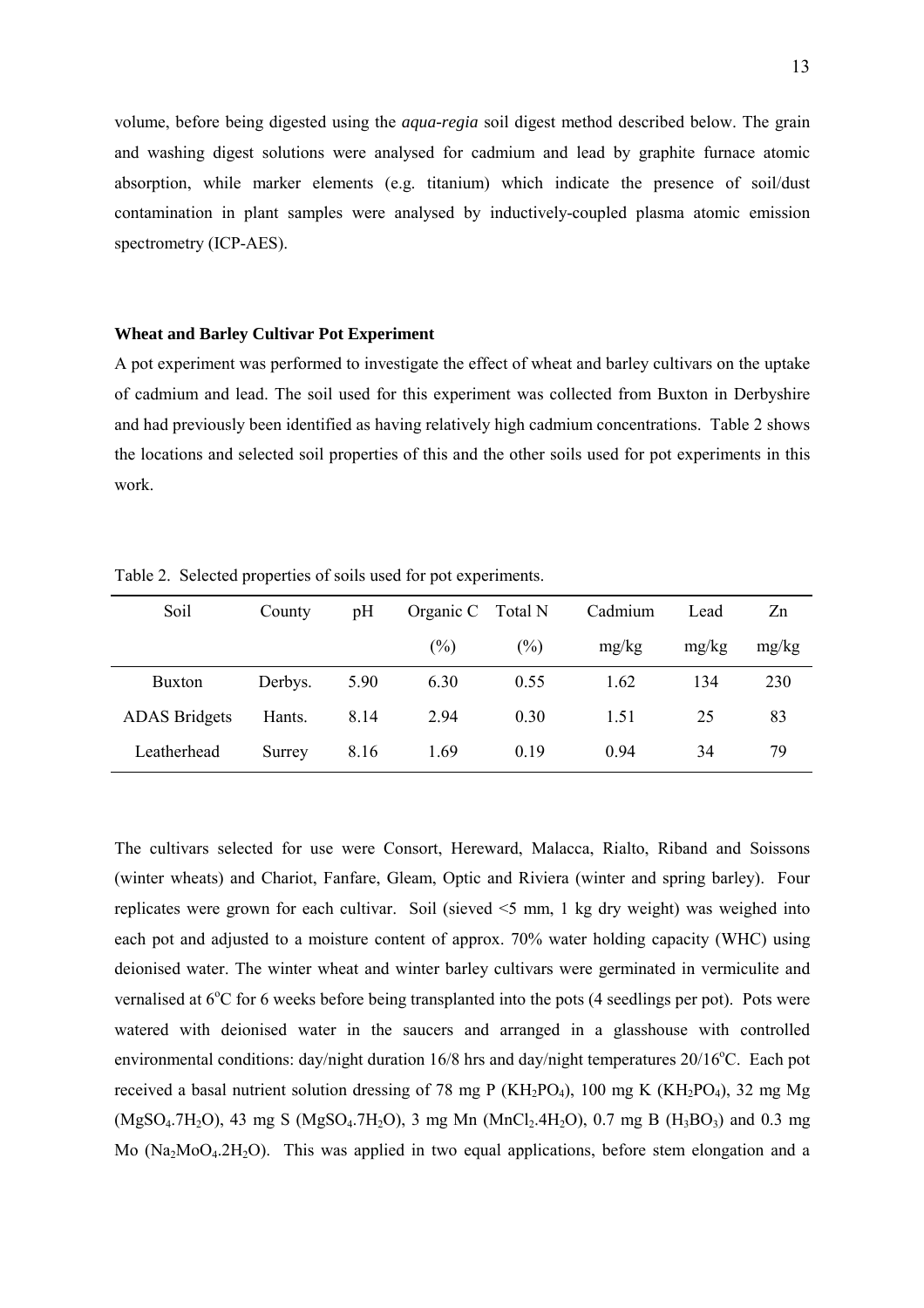<span id="page-13-0"></span>second application before anthesis. Nitrogen was added as  $NH<sub>4</sub>NO<sub>3</sub>$ , with each pot receiving 400 mg N applied in two equal applications together with the nutrient solution applications.

Plants were harvested at maturity by cutting the stems at soil level. Grain was threshed mechanically and fresh grain yields measured. After threshing, the grain was ground to  $\leq 0.5$  mm using a Reitch ultra-centrifugal stainless steel mill and dried at  $80^{\circ}$ C prior to analysis and digestion.

### **Fertiliser Form and Soil Amendment Pot Experiments**

A second pot experiment was established to investigate the effect of N fertiliser form and the application of various soil amendments on the uptake of cadmium and lead by selected winter wheat (Rialto) and winter barley (Regina) cultivars. The soil used for these experiments was the Buxton Derbyshire soil as used in the cultivar experiment described above.

Three nitrogen fertiliser and three soil amendment treatments for each cultivar were used:

- $(1) NH<sub>4</sub>NO<sub>3</sub>$
- $(2)$   $NH<sub>4</sub><sup>+</sup>$
- $(3) NO<sub>3</sub>$
- $(4)$  6% moist peat
- (5) 1% lime
- (6) 2% red mud

Red mud is an oxide-rich industrial by-product that has the capacity to bind metals in the soil, hence making them less available for plant uptake. The peat, lime and red mud treatments were incorporated into the soil by mechanical mixing. Each treatment was replicated fourfold for each of the wheat and barley cultivars. Sieved soil (<5 mm, 1 kg dry weight) was weighed into each pot and adjusted to approx. 70% water holding capacity (WHC) using deionised water. Seeds were germinated in vermiculite and vernalised at  $6^{\circ}$ C for 6 weeks before being transplanted into pots (4 seedlings per pot). Pots were watered with deionised water in the saucers and arranged in a glasshouse with controlled environmental conditions: day/night duration 16/8 hrs and day/night  $temperatures 20/16$ °C.

Each pot received a basal nutrient solution dressing as described above, which was again applied in two equal applications, before stem elongation and the second application before anthesis. Nitrogen was added as NH<sub>4</sub>NO<sub>3</sub> for the NH<sub>4</sub>NO<sub>3</sub> treatments and for the three soil amendment treatments,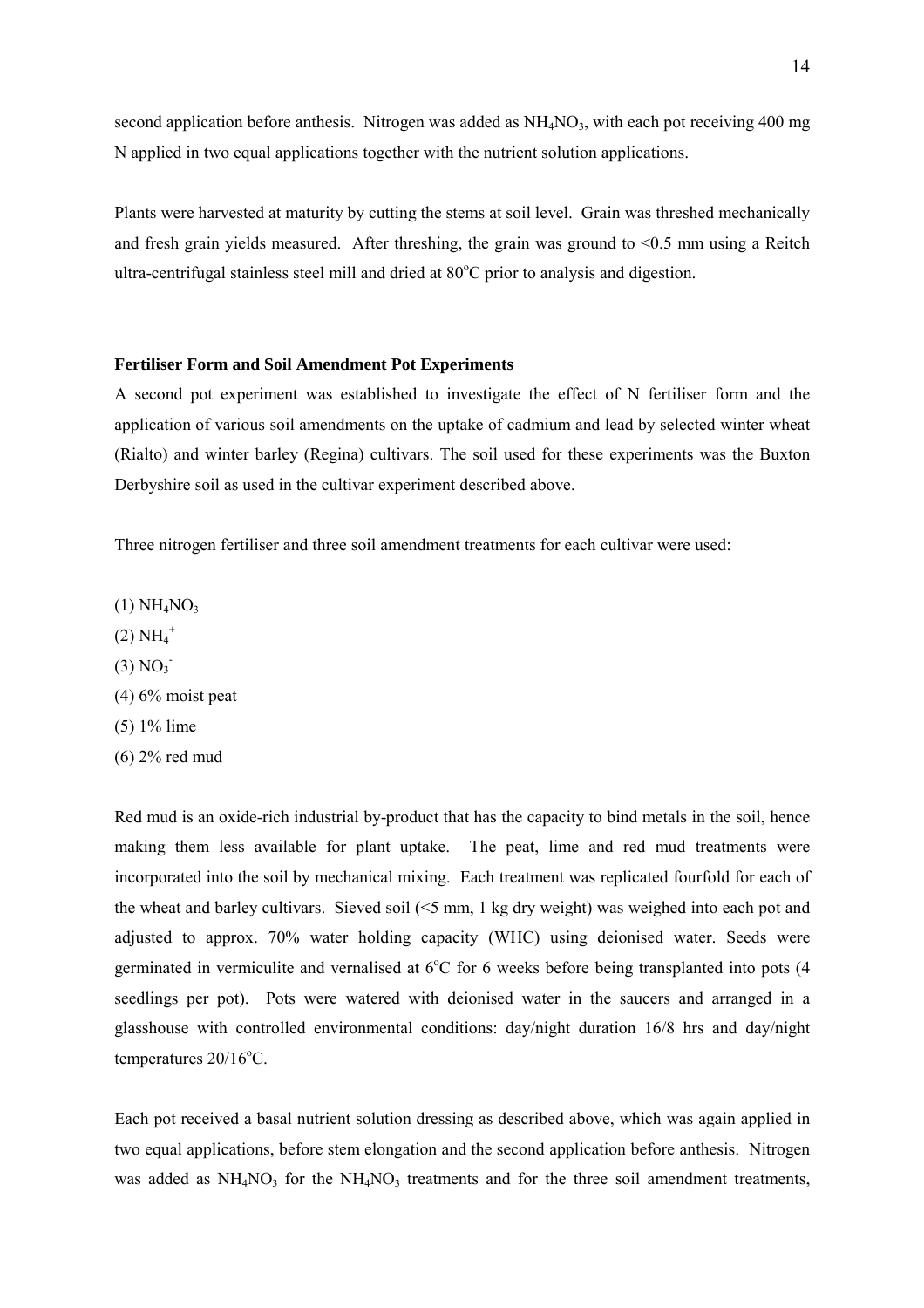<span id="page-14-0"></span> $(NH<sub>4</sub>)<sub>2</sub>SO<sub>4</sub>$  for the NH<sub>4</sub><sup>+</sup> treatments, and Ca(NO<sub>3</sub>)<sub>2</sub>.4H<sub>2</sub>O for the NO<sub>3</sub><sup>+</sup> treatments, respectively. Each pot received 600 mg N per pot applied in three equal applications, the first two applications being applied with the nutrient solution, and the final application 14 days after the second nutrient application.

Plants were harvested at maturity by cutting the stems at soil level. Prior to analysis stems were washed with deionised water and dried (80°C for 24 hrs) before grinding in a stainless steel hammer mill (Glen Creston Ltd. Middx.). Grain was threshed mechanically and fresh grain yields measured. After threshing the grain was ground to  $\leq 0.5$  mm using a Reitch ultracentrifugal stainless steel mill and dried at 80°C prior to analysis and digestion. After harvest, Rhizon moisture samplers (Rhizosphere Research Products, Wageningen, Holland) were used to extract soil pore water in the soil amendment pot experiment following the method of Knight *et al.* (1998). Cadmium concentrations in the pore water were determined using a Perkin-Elmer 4100ZL graphite furnace atomic absorption spectrophotometer (GFAAS) (Perkin-Elmer, Norwalk, CT) with Zeeman background correction. A palladium matrix modifier was used for cadmium analysis. Organic carbon in the pore water solution was determined using the non-purgeable organic carbon (NPOC) analysis function of a TOC 200 instrument (UV Developments, Cambs.).

### **Fertiliser Rate Field Experiment Samples**

To investigate the effect of fertiliser application rate on grain uptake, samples previously archived at Rothamsted were reanalysed for cadmium and lead. These samples were harvested in 1995 from a field experimental site located at ADAS Bridgets, which had investigated the effect of sulphur and nitrogen fertiliser application rates on the sulphur content of wheat grain. Winter wheat (Cv. Hereward, a premium breadmaking cultivar) was sown during the 1994 autumn period and grown in an experiment with 12 treatments which consisted of factorial combinations of 2 N rates, 180 and 230 kg/ha, and six S rates of 0, 20, 40, 60, 80 and 100 kg/ha. All treatments were replicated in three plots (*ca.* 40 m<sup>2</sup>) in a randomised block design. Nitrogen was applied as ammonium nitrate in two dressings during March and April, and S applied as gypsum (18% S) in March. Herbicides, fungicides and insecticides were applied according to good commercial practices and grain was harvested in August 1995. Further experimental details are given in Zhao *et al*. (1999).

### **Zinc Soil Amendment Pot Experiment**

A third pot experiment was established to investigate the effect of zinc (Zn) applications to soil on the uptake of cadmium and lead into grain. Selected soil properties of the Bridgets and Leatherhead calcareous soils used for this experiment are given in Table 2.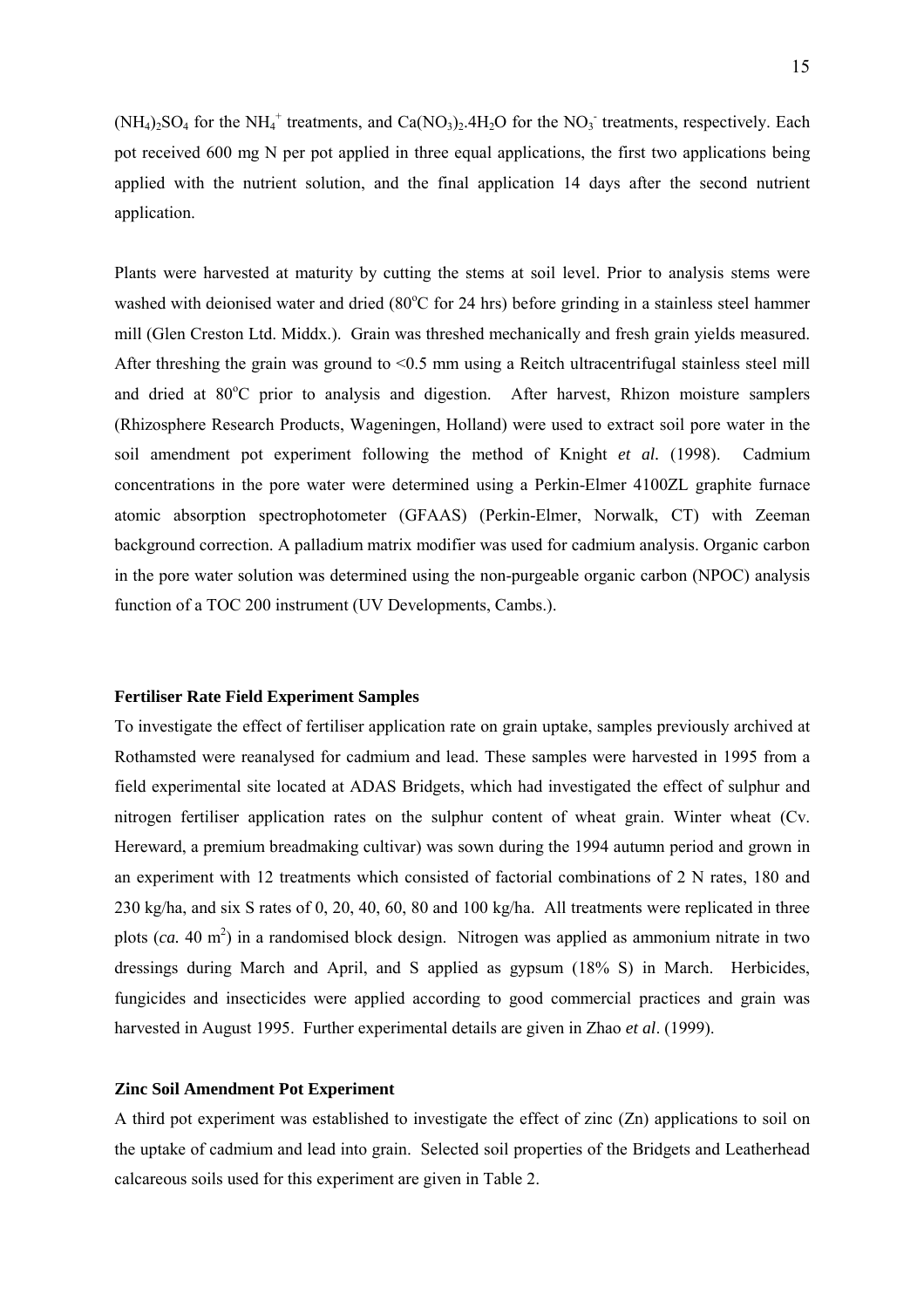<span id="page-15-0"></span>Four Zn treatments (0 (control), 2, 5 and 10 mg Zn/kg soil) were established, with 4 replicates of each treatment per soil. Zinc was added to the soil as a  $ZnSO<sub>4</sub>$  solution, and was incorporated into the soil using a mechanical mixer. Sieved soil  $(5 \text{ mm}, 1.2 \text{ kg dry weight})$  was weighed into each pot and adjusted to approx. 70% water holding capacity (WHC) using deionised water. Winter wheat (Rialto) was germinated and vernalised as described above; 4 seedlings per pot were transplanted. Each pot received two equal applications of basal nutrient solution as described above. Nitrogen was applied as  $NH<sub>4</sub>NO<sub>3</sub>$ , with each pot receiving 600 mg N per pot in three equal applications. Pots were watered with deionised water into saucers and plants grown under the same controlled environmental conditions previously described. Plants were harvested at maturity, and stems and grain prepared for analysis as described above for the fertiliser and soil amendment pot experiments.

### **Chemical Analyses**

### *Grain*

Samples of grain, as received, were ground to <0.5 mm (Reitch ultracentrifugal stainless steel mill) and oven dried at 80°C before analysis. Subsamples (*ca.* 1 g) of the dried and ground grain were digested in XP1500plus teflon® PFA microwave liners (CEM Corp, Matthews, NC) using 3 mL of Primar ultrapure concentrated nitric acid (70% w/v) (Fisher Scientific), 2 mL of Primar 30% w/v hydrogen peroxide (Fisher Scientific) and 7 mL ultra-pure (18 MΩ specific resistance) water (ELGA Maxima, High Wycombe, U.K.). A CEM model Mars X microwave (CEM Corp.) equipped with a 12 sample carousel was used for sample digestion. The in-built CEM system software was used to control the digestion conditions of the microwave (Table 3) using a control vessel constantly monitored for pressure and temperature control. After completion of the heating process the vessels were cooled and made up to volume  $(25 \text{ mL})$  with ultra-pure H<sub>2</sub>O prior to analysis. Cadmium and lead concentrations in the digest solutions were determined by GFAAS using a palladium matrix modifier.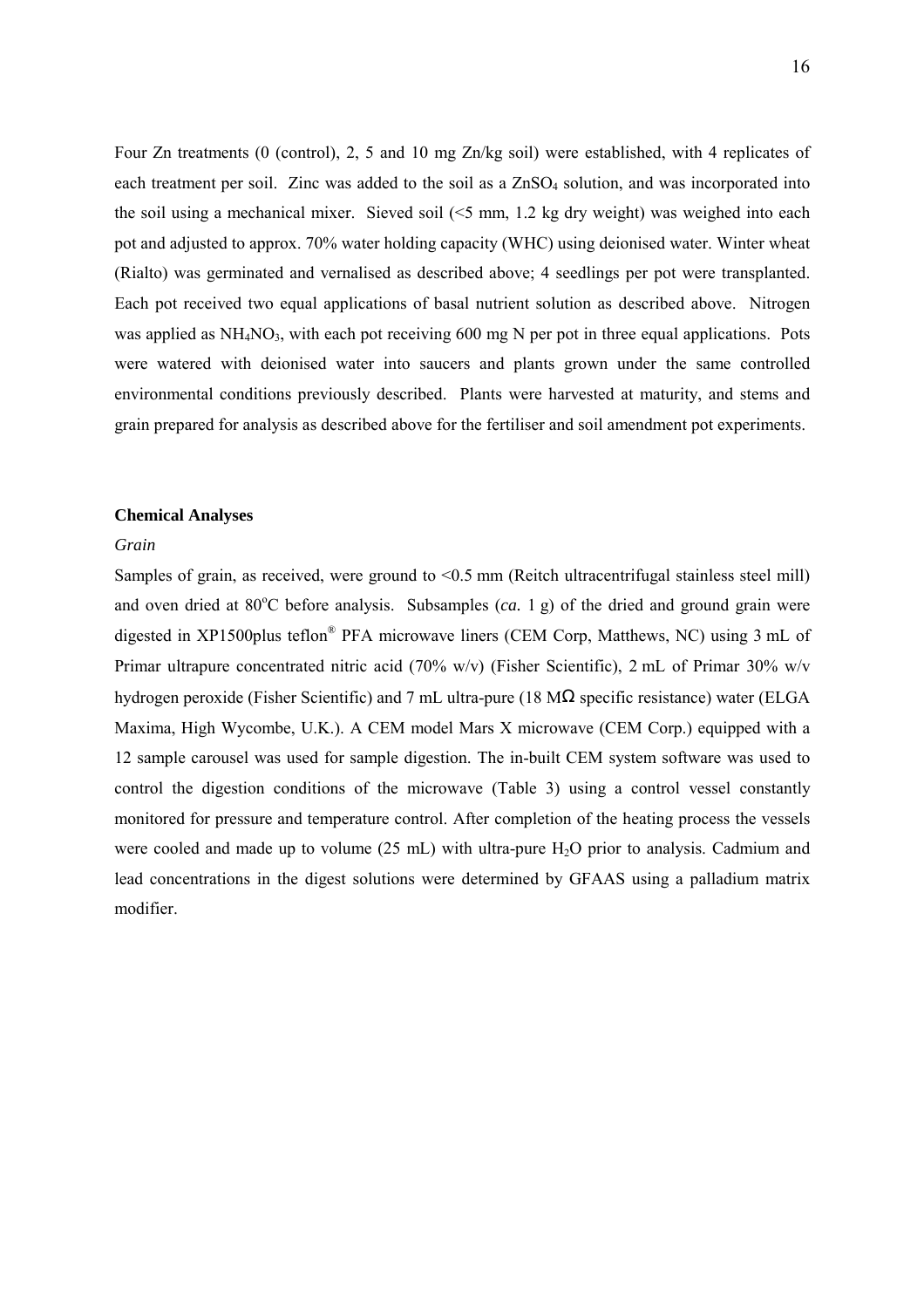| Stage | Max power | Temperature   | Ramp  | Hold  | Max pressure |
|-------|-----------|---------------|-------|-------|--------------|
|       | (W)       | $(^{\circ}C)$ | (min) | (min) | (psi)        |
|       | 1200      | 115           | 12    |       | 450          |
|       | 1200      | 175           | 8     | 10    | 450          |

Table 3. Closed-vessel microwave digestion program (CEM Mars X).

The performance of the microwave digestion system was compared with that of an established nitricperchloric acid open tube digestion method (Zhao *et al.*, 1994) using a heating block. The microwave digestion protocol gave acceptably consistent and reliable results for the elements studied when compared to the traditional technique (Adams *et al*., 2001). The inclusion and analysis of an Internationally Certified Reference Material in each batch of samples for microwave digest also maintained quality assurance throughout the analytical process. The following standard reference materials relevant to the project were used during various periods for quality control: Community Bureau of Reference (BCR) CRM191 brown bread, National Institute of Standards and Technology (NIST) SRM1567a wheat flour, NIST RM8433 corn bran and NIST RM8436 durum wheat flour. A sample blank was also included in each microwave digest batch. Sample replicates were regularly analysed every *ca.* 15 samples. All glassware and microwave vessels were acid-washed and thoroughly rinsed with de-ionised and ultra-pure water before use. Microwave vessels were also regularly cleaned by microwaving capped vessels containing 20 mL of 50% nitric acid solution for 10 min at  $175^{\circ}$ C.

The digestion and analytical method used in this work for grain analysis conform to the European Commission Directive (European Commission, 2001*b*) on sampling and analysis methods that accompanies the European Commission Regulation specifying the maximum permissible contaminant levels in food stuffs. Although the maximum permissible concentration limits in the latter regulation are specified with respect to fresh weight concentrations, in this work all grain concentrations are expressed on a dry-weight mg/kg basis. Assuming a standardised 85% dry-matter content, the effective European Commission limits for cadmium and lead in cereals on a dry weight basis are shown in Table 4.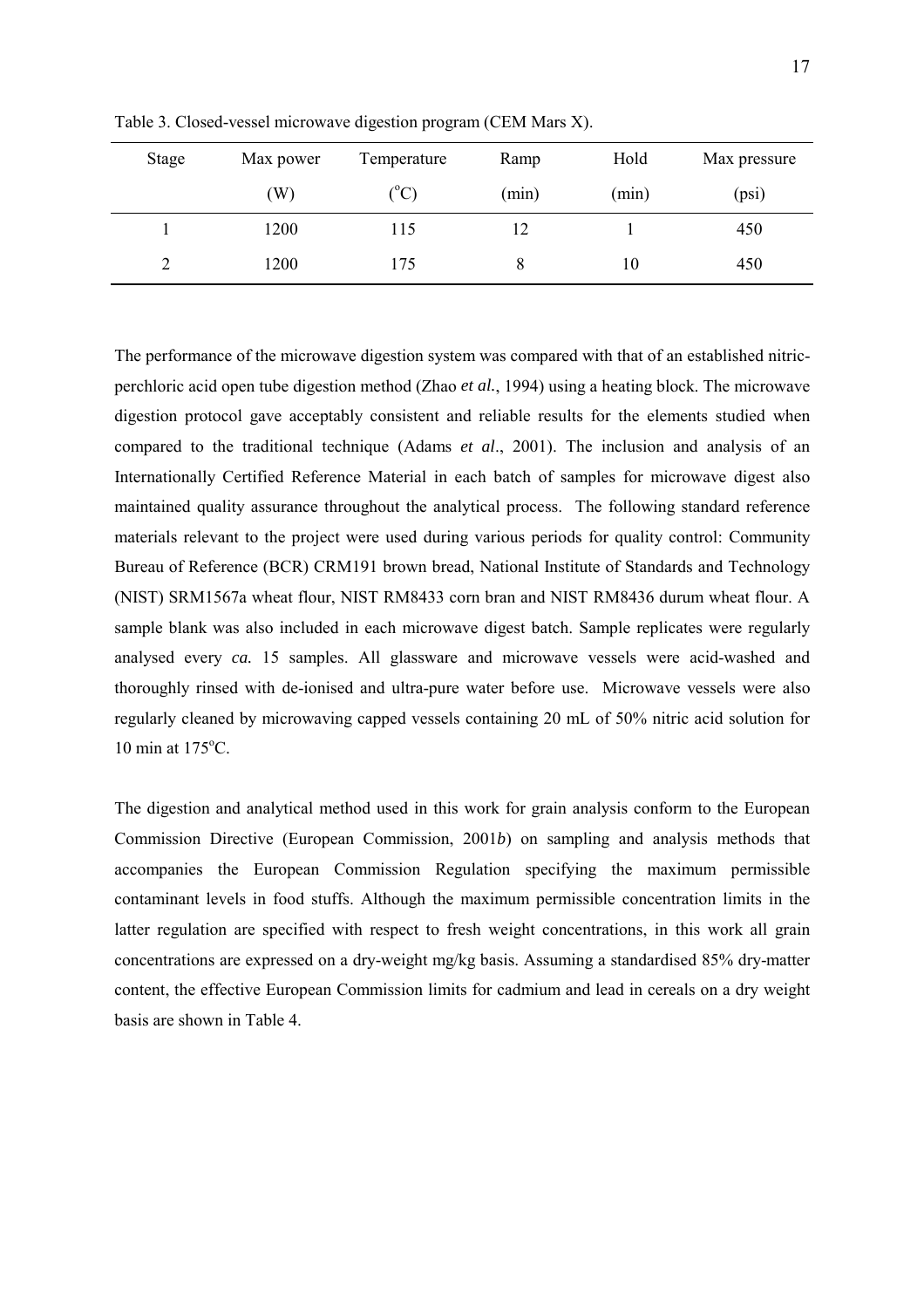| Crop    |                            |        | Fresh weight limit |       | Effective dry-weight limit |       |
|---------|----------------------------|--------|--------------------|-------|----------------------------|-------|
|         |                            |        | Cadmium            | Lead  | Cadmium                    | Lead  |
| Cereals | (excluding)                | wheat, | 0.100              | 0.200 | 0.118                      | 0.235 |
|         | bran, germ and rice)       |        |                    |       |                            |       |
|         | Wheat, bran, germ and rice |        | 0.200              | 0.200 | 0.235                      | 0.235 |

<span id="page-17-0"></span>Table 4. Effective maximum permissible concentration limits on a dry weight basis for cadmium and lead in cereals (85% dry-matter content assumed). All concentrations are in mg/kg.

### *Soil*

Soil pH was determined using a glass electrode in a soil:water ratio of 1:2.5, and total soil N and C by Dumas combustion (Leco CNS 2000). Water holding capacity was determined using the soak and drain method of Parent and Caron (1993). Soil chloride was extracted with a 1:5 soil:water ratio following the method of Rayment and Higginson (1992), and determined by ion chromatography (Dionex DX500) fitted with an IonPac AS9-SC column and AG9 guard column. Soil Al, Fe, Mn and P oxides were extracted using a mixture of ammonium oxalate and oxalic acids (0.114/0.086 M) following the procedure of Janssen *et al.* (1997), before determination by inductively-coupled plasma atomic emission spectrometry ICP-AES (Fisons ARL Accuris).

Soils were air dried, sieved to  $\leq 2.0$  mm and finely ground to  $\leq 150$  µm in an agate ball mill, before analysis for cadmium and lead. Sub samples of 0.25 g were digested with aqua regia (4:1 v/v concentrated HCl-HNO<sub>3</sub>), following the method of McGrath and Cunliffe (1985) and using the heating programme given in Table 5. Cadmium concentrations in the digest solutions were determined by GFAAS, as described above. Lead concentrations were measured by ICP-AES. Soil cadmium and lead concentrations are expressed on a dry weight basis (mg/kg). Quality control for soil analysis was ensured by the digestion of replicate samples of a BCR Certified Reference Light Sandy Soil CRM142R in each digestion batch of 54 samples. Two blanks were also included in each digestion batch and every  $10<sup>th</sup>$  sample was digested in duplicate to verify the repeatability of the analysis procedure.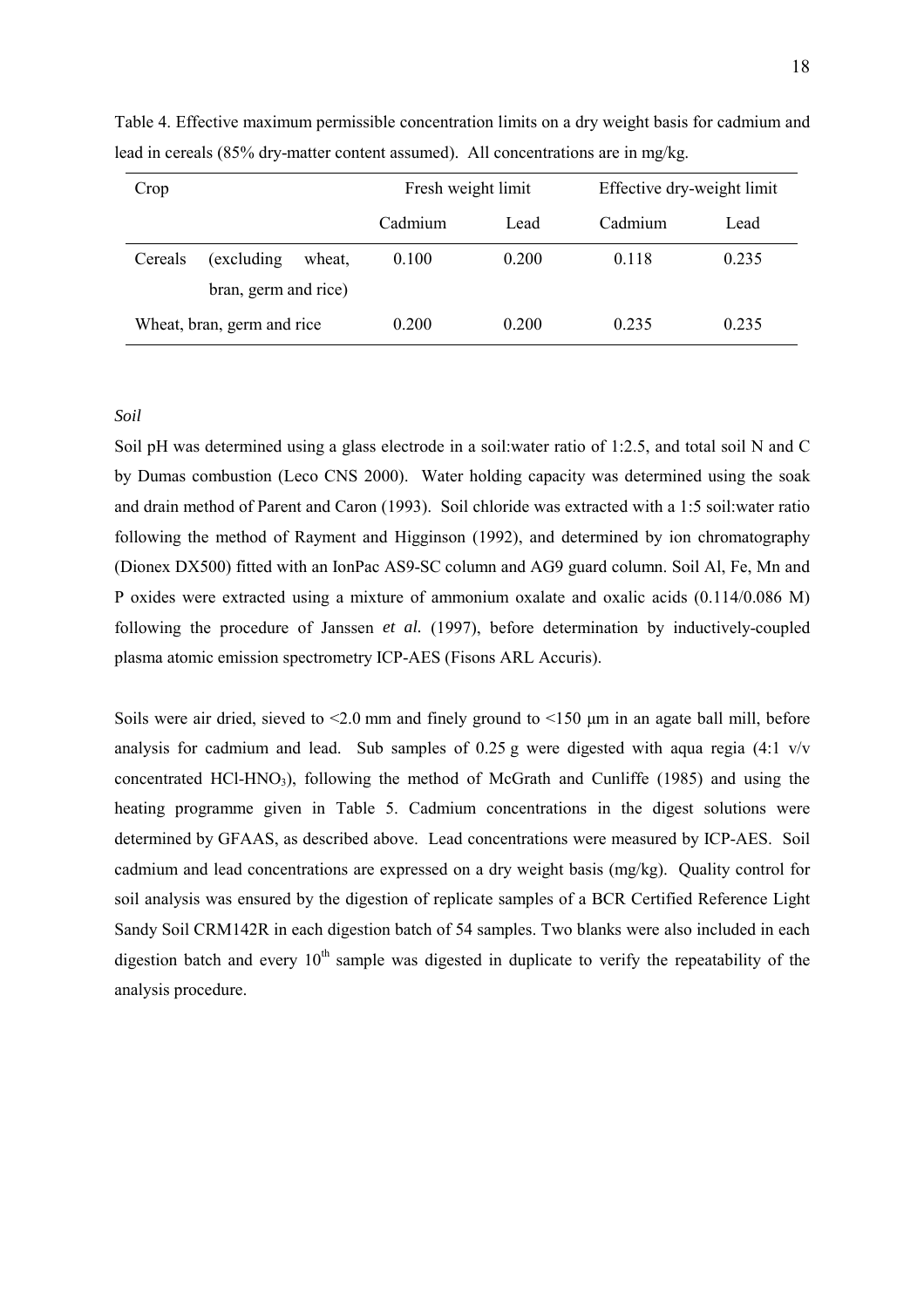| <b>Stage</b> | Ramp rate                 | Dwell temp.     | Dwell time |
|--------------|---------------------------|-----------------|------------|
|              | $({}^{\circ}C \; h^{-1})$ | $({}^{\circ}C)$ | (h)        |
| 1            | 60                        | 25              | 2          |
| 2            | 120                       | 60              | 3          |
| 3            | 120                       | 105             |            |
| 4            | 120                       | 125             |            |

<span id="page-18-0"></span>Table 5. Open-tube heating block program for *aqua regia* soil digestion.

### **Statistical Analyses**

Statistical analyses, including multi-linear regressions and analysis of variance (ANOVA) were performed using Genstat 5 for Windows (NAG, 1998). Where appropriate, variates that showed skewed distributions were log-transformed prior to statistical testing to achieve normality. For samples having cadmium or lead concentrations below the respective analytical detection limits (i.e. <0.003 mg/kg dry weight for cadmium and <0.020 mg/kg dry weight for lead), concentrations equal to half the value of the detection limit for that element were used in the subsequent statistical analyses.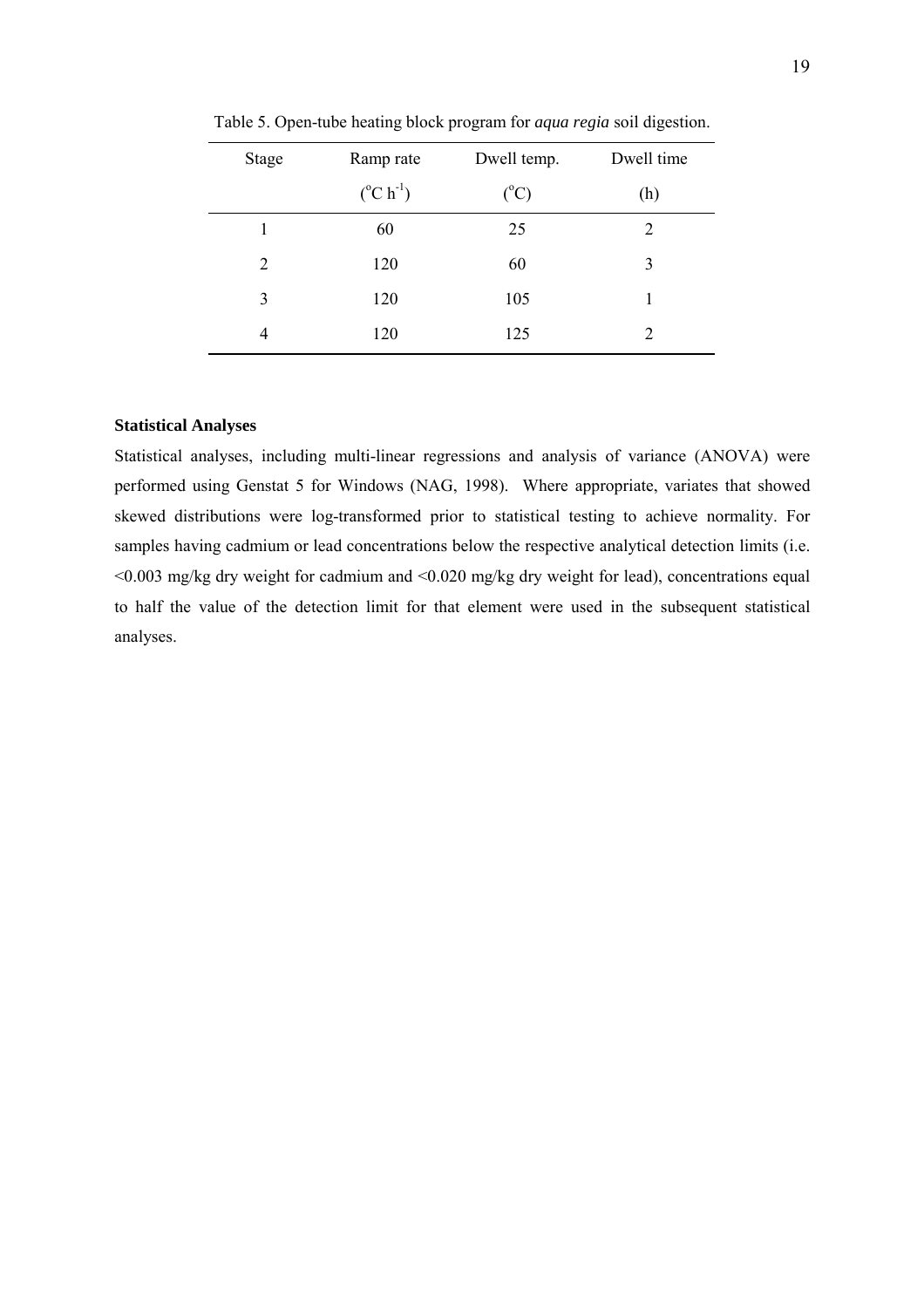### <span id="page-19-0"></span>**Results and Discussion**

### **Quality Control Sample Results**

As previously discussed in the Materials and Methods section, sample repeats, blanks and Internationally Certified Reference Materials were routinely analysed in each batch of samples. The inclusion and analysis of reference materials, and/or well-characterised in-house reference samples is an important aspect of laboratory quality assurance. The standards used should ideally be of a similar matrix to the samples requiring analysis i.e. wheat flour standards were used extensively in this work for analysis alongside the unknown wheat samples, whereas a standard reference soil was analysed alongside the soil samples. Furthermore, the reference samples should also ideally contain the required elements at similar concentrations to those being measured in the samples.

Laboratory participation in ring-test schemes is also a valuable method to establish the validity of analytical protocols. In this work, cadmium and lead were analysed in unknown samples provided quarterly by the International Plant Exchange analysis scheme co-ordinated by Wageningen University, the Netherlands. This allowed an independent check that the sample concentrations determined by the Rothamsted laboratory agreed with those determined by other laboratories worldwide.

If requested, commercial (accredited) laboratories should be able to produce evidence of their analytical performance and accuracy of a given analysis. It might for instance, also be of relevance to request the analytical results of any standard reference material analysed by the laboratory at the same time as any submitted samples, to confirm that the determined concentration falls within the stated certified concentration range. If selected samples are analysed by a laboratory in duplicate or triplicate within an analysis batch it may also be pertinent to request that the individual replicate results are reported together with the final (mean) values. This will allow the analytical reproducibility to be inspected. If the standard deviation obtained from the individual determinations is large compared to the mean value, the results should be regarded with caution. Different types of analyses will have intrinsically different variabilities, but assuming the concentrations being measured are not near the stated detection limit of a technique, then the standard deviation calculated from the individual replicate values should generally not exceed about 15% of the mean value. Laboratories may also be able to provide a measure of their performance in ring tests that they participate in. Usually this is in the form of a test statistic (e.g. Z-score) that measures how closely concentrations determined in that particular laboratory agree with those determined by all laboratories in the scheme. Although certain commercial laboratories may on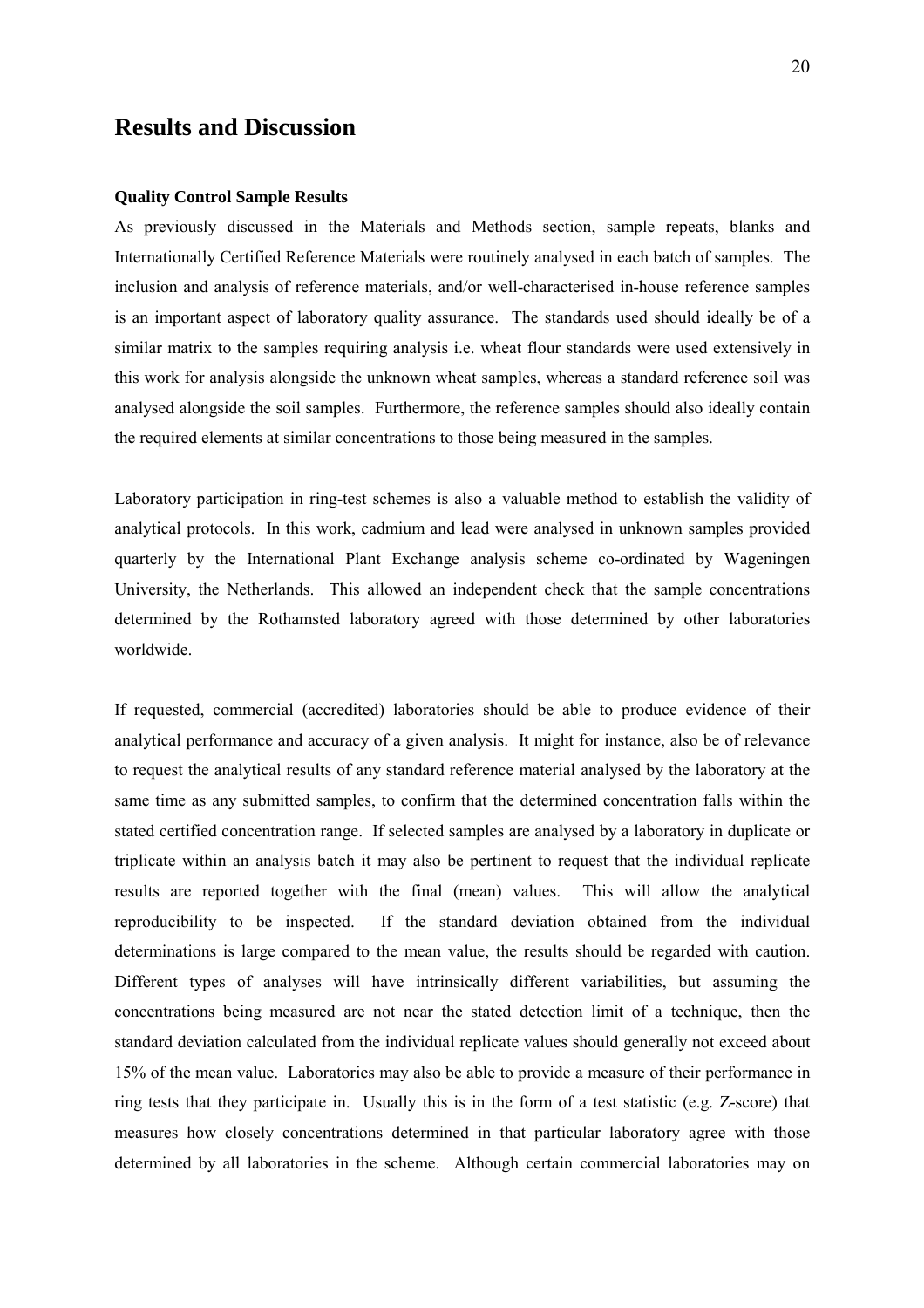<span id="page-20-0"></span>occasion be reluctant to release such details, the view can be taken that a paying customer is entitled to information of this nature, as it has a direct bearing on the confidence that can subsequently be given to the reported results.

Results of certified reference samples that were analysed during the various sections of this work are presented in Table 6. The summarised quality control data shows that the digestion and analysis procedures gave reliable and reproducible results for the certified reference materials analysed. The analytical results were therefore deemed to be accurate.

### **1998 Cereals Quality Survey**

### *Barley*

The mean concentrations of cadmium and lead in barley were 0.022 and 0.038 mg/kg, respectively (Table 7). Differences in cadmium and lead concentrations according to the region of crop growth were not statistically significant. However, significant differences were observed (*P*<0.001) between the mean cadmium concentrations of the twelve barley varieties for which 5 or more samples were analysed (Table 7). Alexis (malting) and Fighter (feed) had the lowest mean cadmium concentrations (0.009 mg/kg) and Melanie (malting) the highest (0.042 mg/kg). For lead, varietal mean concentrations (for samples having  $n \ge 5$ ) varied from 0.024 mg/kg (for malting variety Optic) to 0.050 mg/kg (Melanie), but the differences were not significant.

The frequency distributions of cadmium and lead concentrations in barley (Fig. 1) confirm that the vast majority of samples were within the permitted concentration limits. Of particular note was the large number of samples (*ca*. 30%) that had lead concentrations lower than the detection limit of the analytical method  $\ll 0.020$  mg/kg dry weight). Of the 233 barley samples, only 13 had cadmium concentrations higher than half the maximum permitted concentration, and 80% of samples had concentrations lower than one quarter of the cadmium limit. Only one sample (from West Sussex) exceeded the effective 0.118 mg/kg dry weight concentration limit for cadmium. A similar situation was observed for lead, with only four samples being over half the effective 0.235 mg/kg limit and 84% lying below one quarter of the limit. Two samples  $\langle 1\%$  of the total) exceeded the limit for lead (samples from Isle of Wight and N. Ireland).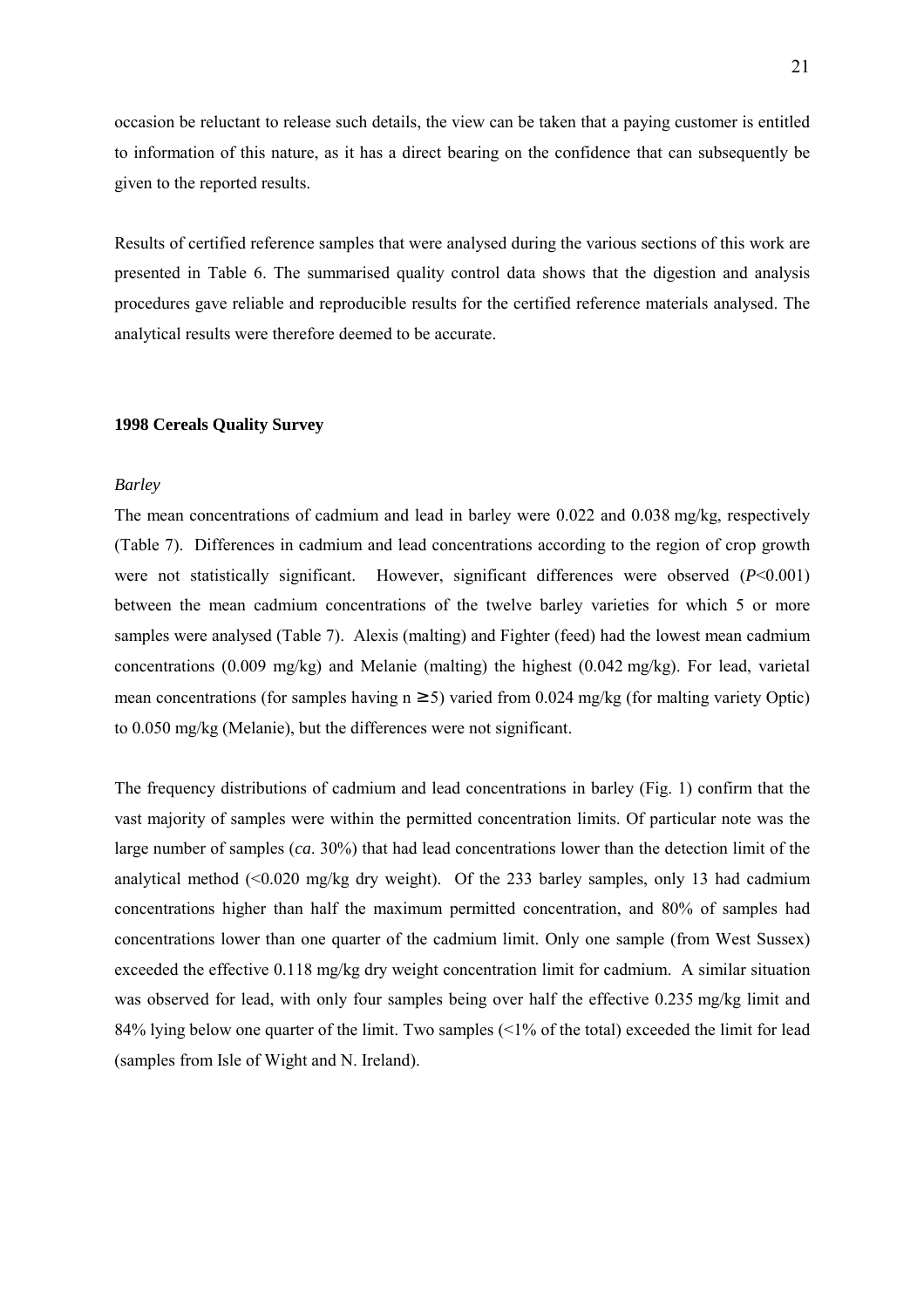| Sample Type and Experiment |                                                                     | Cadmium                 | Lead  |       |                       | No.      |                          |        |
|----------------------------|---------------------------------------------------------------------|-------------------------|-------|-------|-----------------------|----------|--------------------------|--------|
|                            |                                                                     | certified $A$           | mean  | sd    | certified $A$         | Mean $B$ | sd                       |        |
|                            | Grain samples: National Survey of Milling Wheat                     | $0.026 \pm 0.002^D$     | 0.026 | 0.002 | $< 0.015^D$           | $<$ DL   | $\blacksquare$           | 41     |
|                            | and Malting Barley <sup>C</sup>                                     | $0.0284 \pm 0.0014^{E}$ | 0.030 | 0.003 | $0.187 \pm 0.014^{E}$ | 0.187    | 0.018                    | $\tau$ |
| Soil samples:              | National Survey of Milling Wheat<br>and Malting Barley <sup>C</sup> | $0.25 \pm 0.01^F$       | 0.249 | 0.02  | $25.7 \pm 1.6^F$      |          |                          | 23     |
|                            | Grain samples: Grain Washing Experiments                            | $0.026 \pm 0.002^D$     | 0.028 | 0.001 | $\leq 0.015^{D}$      | $<$ DL   | $\overline{\phantom{a}}$ |        |
|                            | Grain samples: Cultivar Pot Experiment                              | $0.026 \pm 0.002^D$     | 0.028 | 0.001 | $< 0.015^D$           | $<$ DL   | $\blacksquare$           | $\tau$ |
|                            | Grain samples: Soil Amendment Pot Experiment                        | $0.026 \pm 0.002^D$     | 0.025 | 0.003 | $< 0.015^D$           | $<$ DL   | $\blacksquare$           | 11     |
|                            | Grain samples: Fertiliser Rate Field Experiment                     | $0.026 \pm 0.002^D$     | 0.028 | 0.001 | $< 0.015^D$           | $<$ DL   |                          | 4      |

Table 6. Summarised quality control data showing mean cadmium and lead concentrations (mg/kg) and standard deviations (sd) determined in certified reference materials analysed for method validation and process control purposes.

*<sup>A</sup>* Uncertainties are expressed as 95% confidence intervals.

 $B$  Detection limit for lead <0.020 mg/kg.

*<sup>C</sup>* Including samples from the Historic Sewage Sludge Experimental Sites.

*D* National Institute of Standards and Technology (NIST) SRM1567a wheat flour.

*<sup>E</sup>* Community Bureau of Reference (BCR) CRM191 brown bread.

*<sup>F</sup>* BCR Certified Reference Light Sandy Soil CRM142R.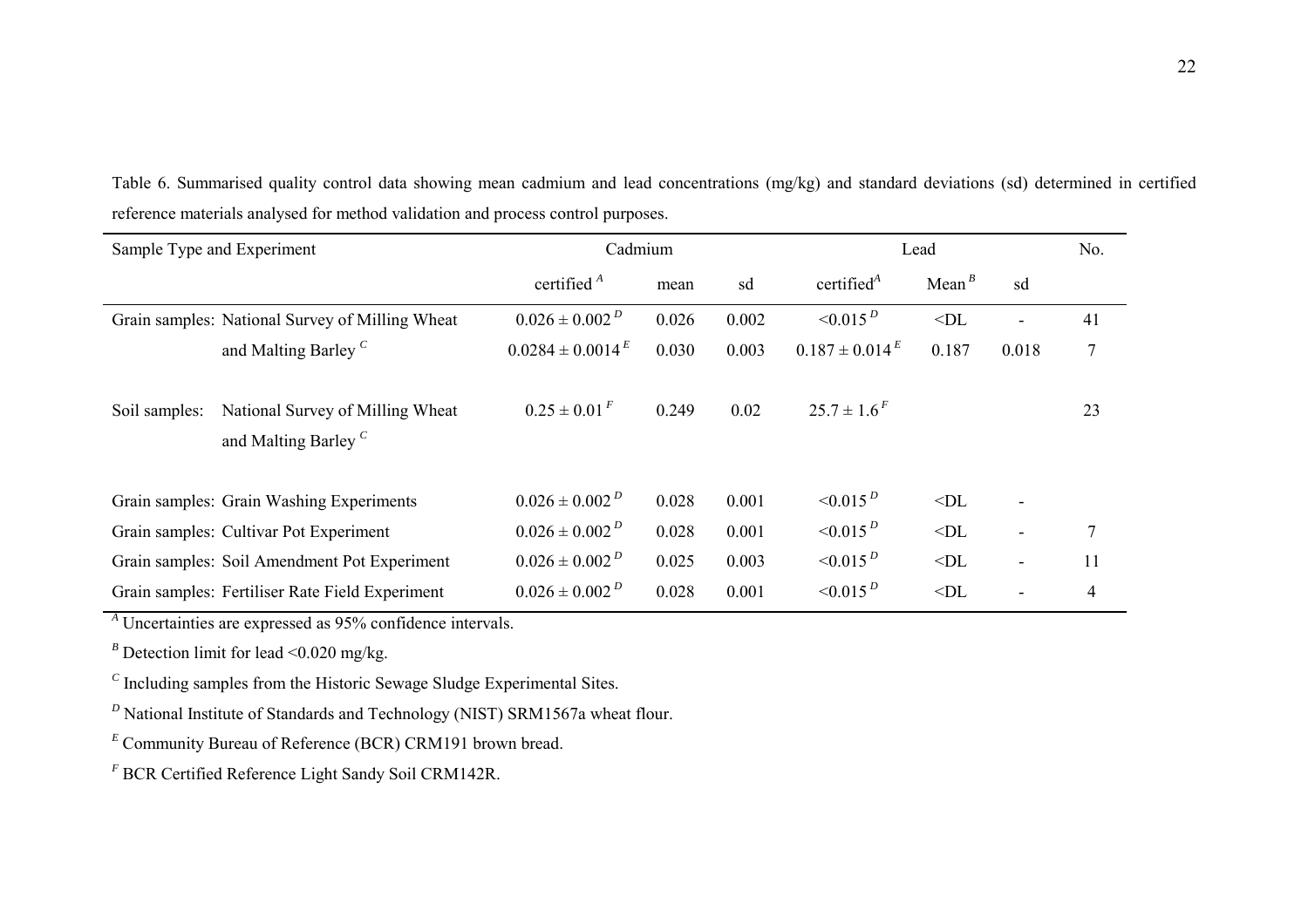| Variety       | Cadmium $(\sigma)$ |         | Lead $(\sigma)$ |         | No. of  |
|---------------|--------------------|---------|-----------------|---------|---------|
|               | (mg/kg)            |         | (mg/kg)         |         | Samples |
| Alexis        | 0.009              | (0.005) | 0.027           | (0.017) | 12      |
| Angora        | 0.030              | (0.022) | 0.040           | (0.020) | 15      |
| Chariot       | 0.019              | (0.016) | 0.036           | (0.017) | 17      |
| Fanfare       | 0.015              | (0.013) | 0.039           | (0.037) | 28      |
| Fighter       | 0.009              | (0.001) | 0.026           | (0.018) | 5       |
| Gleam         | 0.015              | (0.013) | 0.043           | (0.024) | 24      |
| Halcyon       | 0.018              | (0.021) | 0.031           | (0.027) | 26      |
| Intro         | 0.021              | (0.014) | 0.030           | (0.020) | 26      |
| Melanie       | 0.042              | (0.029) | 0.050           | (0.036) | 6       |
| Optic         | 0.014              | (0.008) | 0.024           | (0.012) | 18      |
| Regina        | 0.027              | (0.018) | 0.046           | (0.077) | 40      |
| Riviera       | 0.026              | (0.006) | 0.043           | (0.032) | 6       |
|               |                    |         |                 |         |         |
| Grand mean    | 0.022              | (0.031) | 0.039           | (0.046) | 233     |
| (all samples) |                    |         |                 |         |         |

Table 7. Mean and standard deviation  $(\sigma)$  of barley grain cadmium and lead concentrations (dry weight) for crop varieties having 5 or more samples.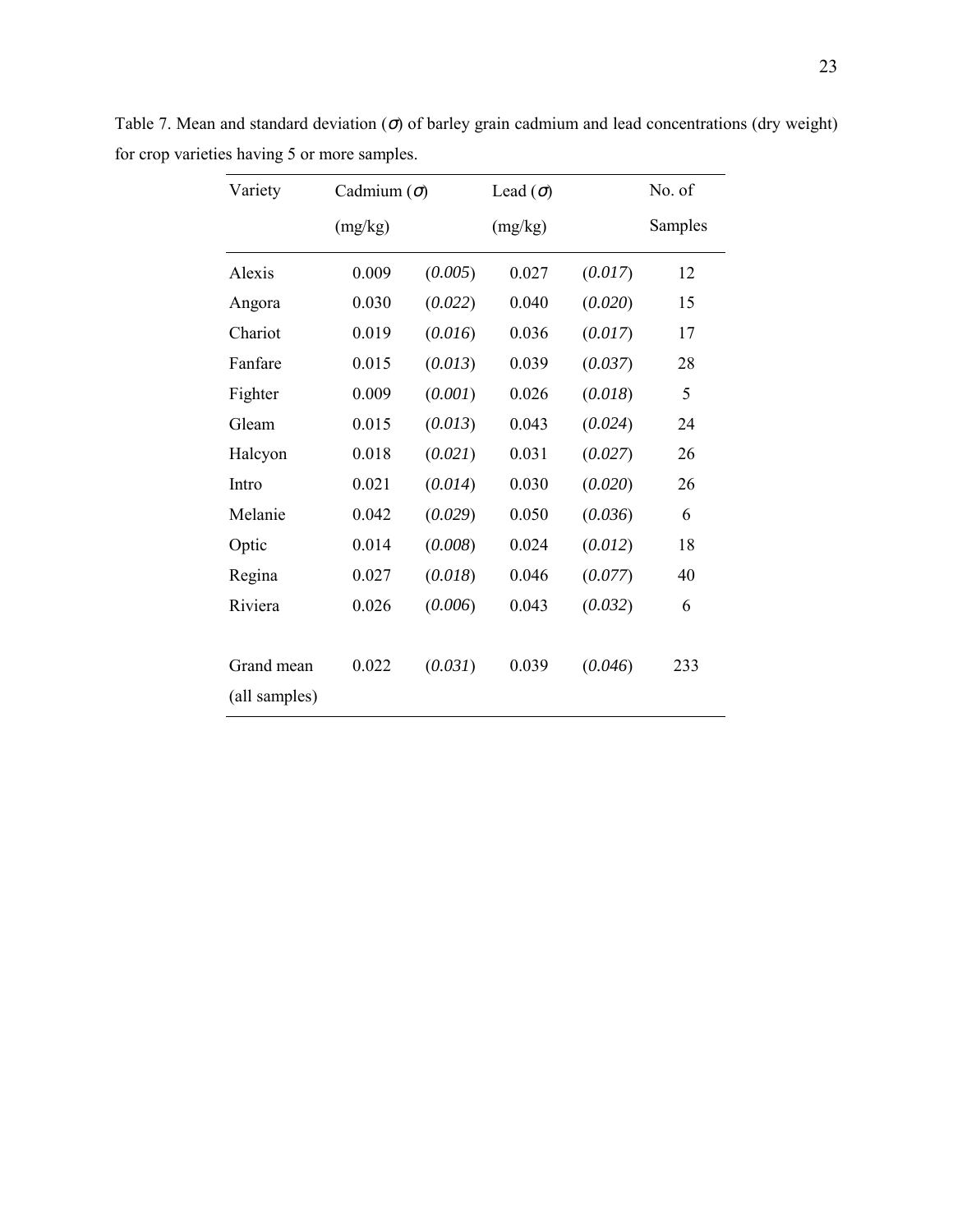<span id="page-23-0"></span>

Figure 1. The distribution of concentration ranges for cadmium and lead in barley ( $n = 233$ ) and wheat  $(n = 250)$  samples collected as part of the 1998 Cereals Quality Survey. The boxes represent the  $25<sup>th</sup>$  to 75th percentiles and the horizontal solid line within indicates the median concentrations. The ends of the T bars mark the  $10<sup>th</sup>$  and  $90<sup>th</sup>$  percentiles, and the circles represent outlying points. The horizontal bars represent the effective European Commission concentration limits on a dry matter basis.

### *Wheat*

The distribution of cadmium and lead wheat grain concentrations is shown in Fig. 1. Means for cadmium and lead concentrations in wheat were 0.063 and 0.025 mg/kg, respectively (Table 8). Differences between regions with respect to cadmium and lead concentrations were not statistically significant.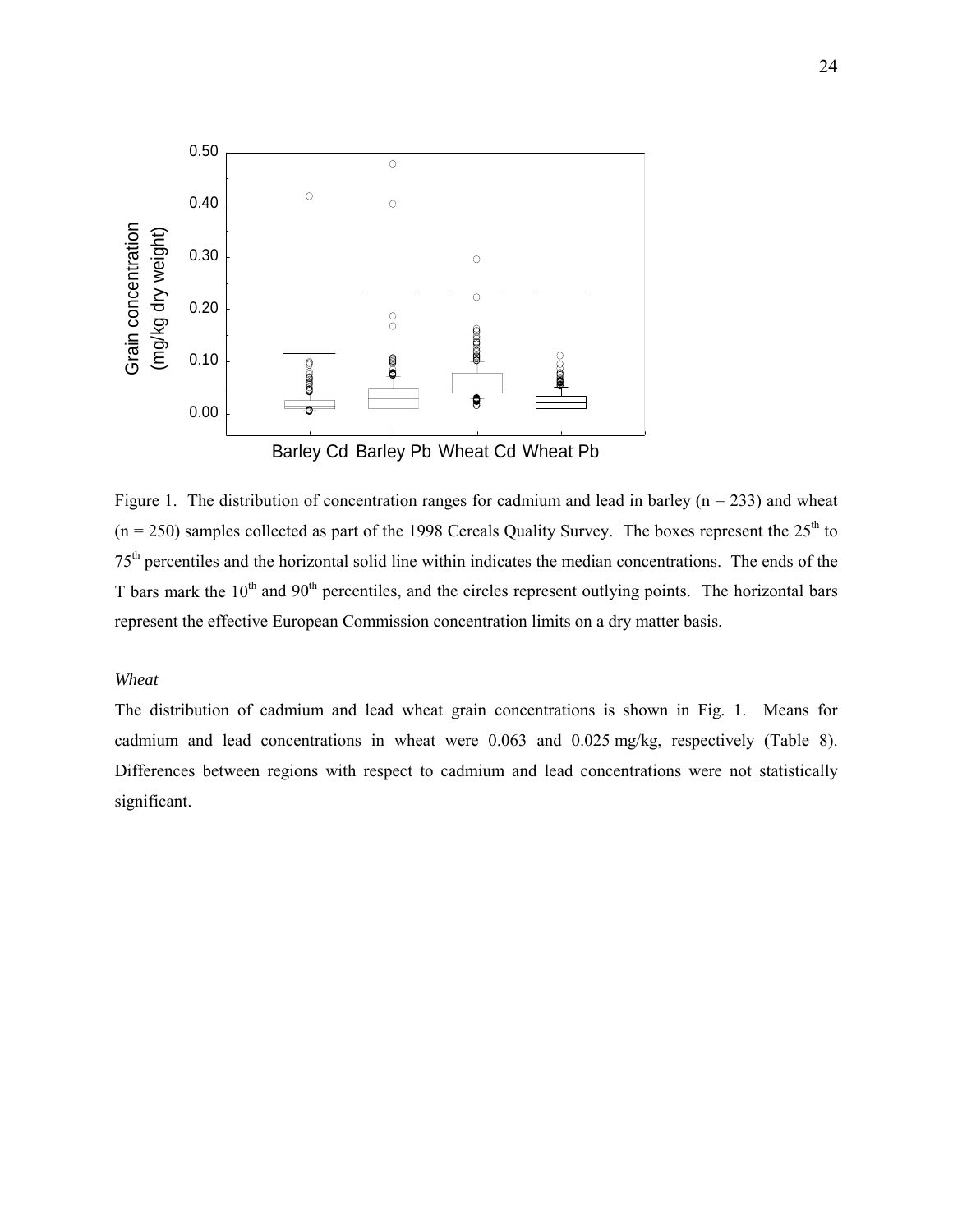| Variety                     | Cadmium $(\sigma)$ |         | Lead $(\sigma)$ | No. of  |         |
|-----------------------------|--------------------|---------|-----------------|---------|---------|
|                             | (mg/kg)            |         | (mg/kg)         |         | samples |
| <b>Brigadier</b>            | 0.065              | (0.030) | 0.020           | (0.015) | 26      |
| Charger                     | 0.069              | (0.016) | 0.013           | (0.007) | 11      |
| Consort                     | 0.053              | (0.025) | 0.025           | (0.014) | 28      |
| Hereward                    | 0.062              | (0.047) | 0.028           | (0.019) | 45      |
| Hussar                      | 0.074              | (0.041) | 0.025           | (0.019) | 22      |
| Reaper                      | 0.055              | (0.032) | 0.031           | (0.025) | 27      |
| Rialto                      | 0.074              | (0.029) | 0.031           | (0.022) | 29      |
| Riband                      | 0.060              | (0.027) | 0.022           | (0.015) | 62      |
| Grand mean<br>(all samples) | 0.063              | (0.029) | 0.025           | (0.018) | 250     |

Table 8. Mean and standard deviation  $\sigma$  of wheat grain cadmium and lead concentrations (dry weight) for crop varieties having 5 or more samples.

Significant varietal differences for cadmium were observed (*P*<0.05), although the differences in mean concentrations between varieties were not large. Of the eight wheat varieties, Rialto (breadmaking) and Hussar (feed) had the highest mean cadmium concentrations (0.074 mg/kg), and Consort (biscuit wheat) the lowest (0.053 mg/kg). Significant varietal differences in mean lead concentrations were also observed (*P*<0.05). As was observed for barley, a large number of wheat samples (*ca*. 50%) had concentrations below the detection limit. Only one sample (0.4% of the total number) (from S. Wales) had a cadmium concentration greater than the effective 0.235 mg/kg dry weight legislative limit, although a second sample from Dorset approached this limit. Of the remaining samples, 94% had cadmium concentrations of less than half the limit. All wheat samples had lead concentrations of less than half the maximum permitted concentration.

The concentration distribution plots for the wheat and barley samples (Fig. 1) indicate that on average, the concentration of cadmium in wheat tends to be higher than that observed in barley. In contrast, the distributions of lead concentrations in wheat and barley were similar. This difference in cadmium uptake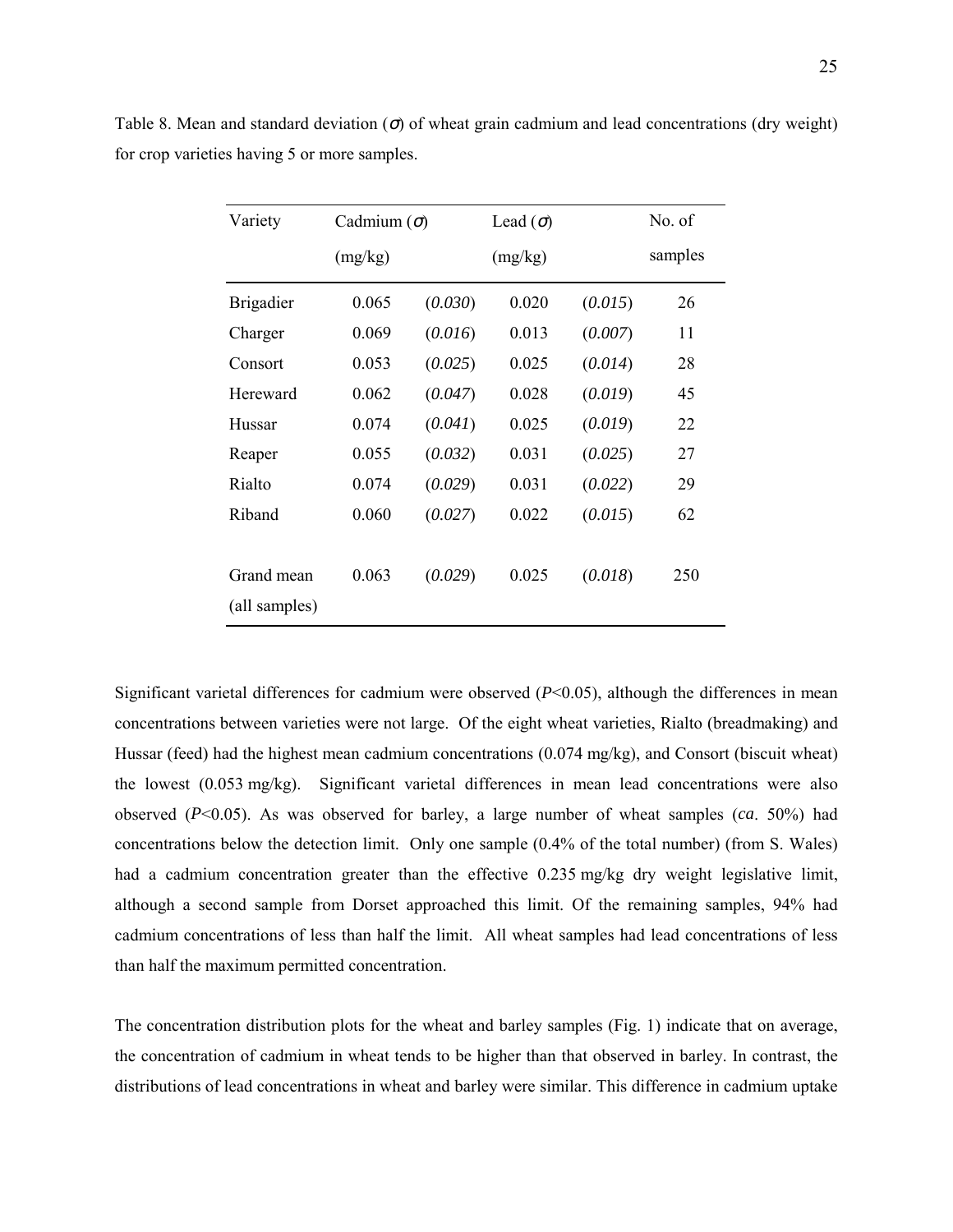between these species has been reflected in the Commission regulation, where wheat grain is listed as an exception to the general cereals classification and given a higher maximum permissible concentration limit of 0.2 mg/kg (fresh-weight) instead of the general cereals 0.1 mg/kg fresh-weight limit. Nevertheless, it is clear on the basis of this 1998 survey data that should the cadmium wheat limit be reevaluated and adjusted downward, the majority of UK grain would still be able to meet the lower limits. For example, a limit of 0.15 mg/kg (fresh-weight) would have caused only one additional sample to breach the limit (the Dorset sample previously mentioned that approached the 0.2 mg/kg fresh-weight cadmium limit). Should the cadmium limit be reduced further still to the level of the general cereals limit (0.1 mg cadmium/kg fresh weight) then a further 12 samples would have breached the limit, or 5.6% of the total number of wheat samples collected in the 1998 Cereals Quality Survey.

In a previous study, Chaudri *et al.* (1995) investigated the cadmium content of British wheat grain in samples collected for the HGCA wheat quality assessments in 1982, 1992 and 1993. Mean wheat cadmium concentrations in samples from 1992 and 1993 were similar (0.042 and 0.038 mg/kg dry weight respectively), but were slightly lower than the mean concentration in the 1982 samples (0.052 mg/kg). The mean cadmium concentration of wheat determined in this study was 0.063 mg/kg (Table 8), slightly higher than the determined values from the previous years. The observed increase in mean cadmium concentration was a little unexpected given that mean wheat cadmium concentrations in the UK might have been expected to decline as a result of 1) decreased cadmium fallout from the atmosphere due to controls on industrial emissions, 2) growth dilution due to increased wheat yields, 3) use of P fertilisers lower in cadmium (Chaudri *et al.*, 1995). However, a number of factors such as variable growth and climatic conditions, and changes in the cultivars grown over the 16-year period may have caused the observed annual variations in cadmium uptake in wheat grain.

In conclusion however, it is clear from the results of samples collected during the 1998 Cereals Quality Survey, that the vast majority of UK wheat and barley samples will be able to meet the present maximum concentration limits specified in the European Commission Regulation.

The significant differences in grain cadmium concentration between cultivars, shown in Tables 7 and 8, should be interpreted with caution. This is because climatic, geographical and/or soil variations between the field sampling sites may have been responsible for, or contributed toward the differences in cadmium uptake, and not the crop variety *per se*. The situation is further complicated due to the relatively small (and variable) number of samples for each variety and geographical combination in the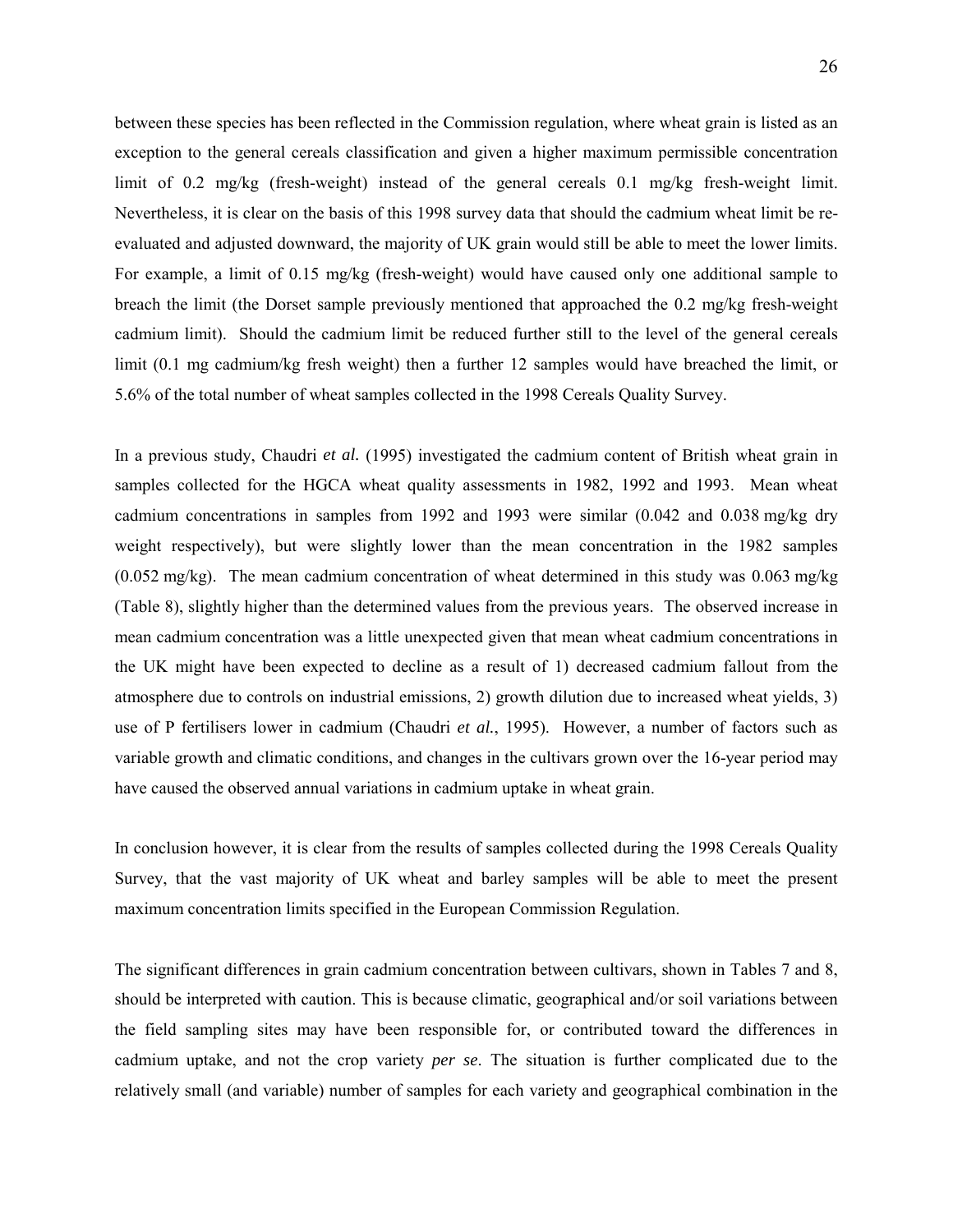<span id="page-26-0"></span>Cereals Quality Survey data. As the variations within each classification are unlikely to be normally distributed, interpretation of statistically significant results should be attempted with caution. For these reasons, it is difficult to assess the true significance of differences from field data alone. Cultivar differences should be investigated under controlled conditions (see later).

### **National Survey of Paired Crop and Soil Samples**

The two primary aims of the wheat and barley survey research were:

- (1) to continue monitoring concentrations of cadmium and lead in grain samples from around Britain to establish the likelihood that the maximum permitted concentrations specified in the European Commission regulation would be exceeded, and
- (2) to investigate the relationships between plant, land management and selected soil factors that could be used to predict grain cadmium concentrations.

A number of previous studies have investigated the relationships between various soil characteristics and uptake of cadmium in plants (e.g. Krishnamurti *et al.*, 1995; Mench *et al.*, 1997; Smolders *et al.*, 1998; Gray *et al.*, 1999; McLaughlin *et al.*, 1999). However, many such studies have used contaminated soils and/or soils spiked with either sewage sludge or inorganic metal salts in glasshouse experiments that do not translate to actual field conditions. Studies such as those reported here which use paired soil and grain samples from a large number of field sites that encompass a wide variety of soil types, geographic and climatic variations etc. are few.

#### *Wheat grain cadmium*

A wide range of wheat grain cadmium concentrations was found over the three harvest periods sampled (1998-2000), with values ranging from 0.010 mg/kg to 0.620 mg/kg dry weight. Median and mean grain cadmium concentrations were 0.056 mg/kg and 0.077 mg/kg, respectively, for the three-year period. The annual distributions of cadmium concentrations in wheat grain were similar (Fig. 2). Likewise, there was no statistical difference between the mean grain cadmium concentrations over the three years (*P*>0.05). The median cadmium concentrations for each of the three years (0.051, 0.059 and 0.056 mg/kg for the years 1998, 1999 and 2000, respectively) compare well with the median concentration (0.057 mg/kg) determined in samples from the 1998 Cereals Quality Survey discussed above. As was observed in the Cereals Quality Survey work, significant differences (*P*<0.001) were again observed between wheat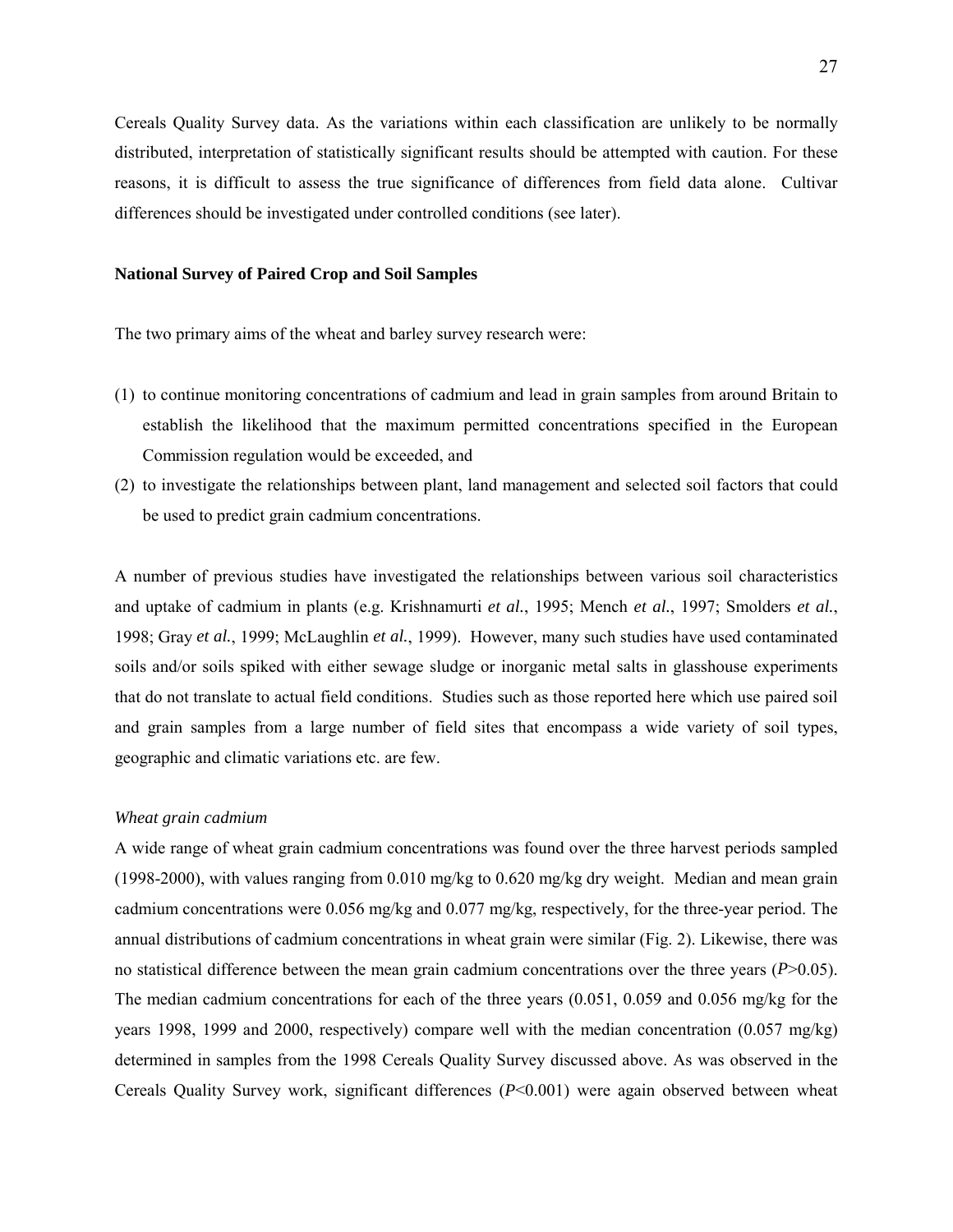varieties where the number of varieties sampled over the three year period was  $\geq$  5. Mean cadmium concentrations in milling wheat varieties are shown in Table 9.



Figure 2. The distribution of concentration ranges for cadmium in wheat sampled in 1998 ( $n = 34$ ), 1999 (n = 61) and 2000 (n = 67). The boxes represent the  $25<sup>th</sup>$  to  $75<sup>th</sup>$  percentiles and the horizontal solid lines within indicate the median concentration. The ends of the T bars mark the  $10<sup>th</sup>$  and  $90<sup>th</sup>$  percentiles, and the circles represent outlying points. The horizontal line represents the effective European Commission concentration limit for cadmium in wheat of 0.235 mg/kg on a dry matter basis.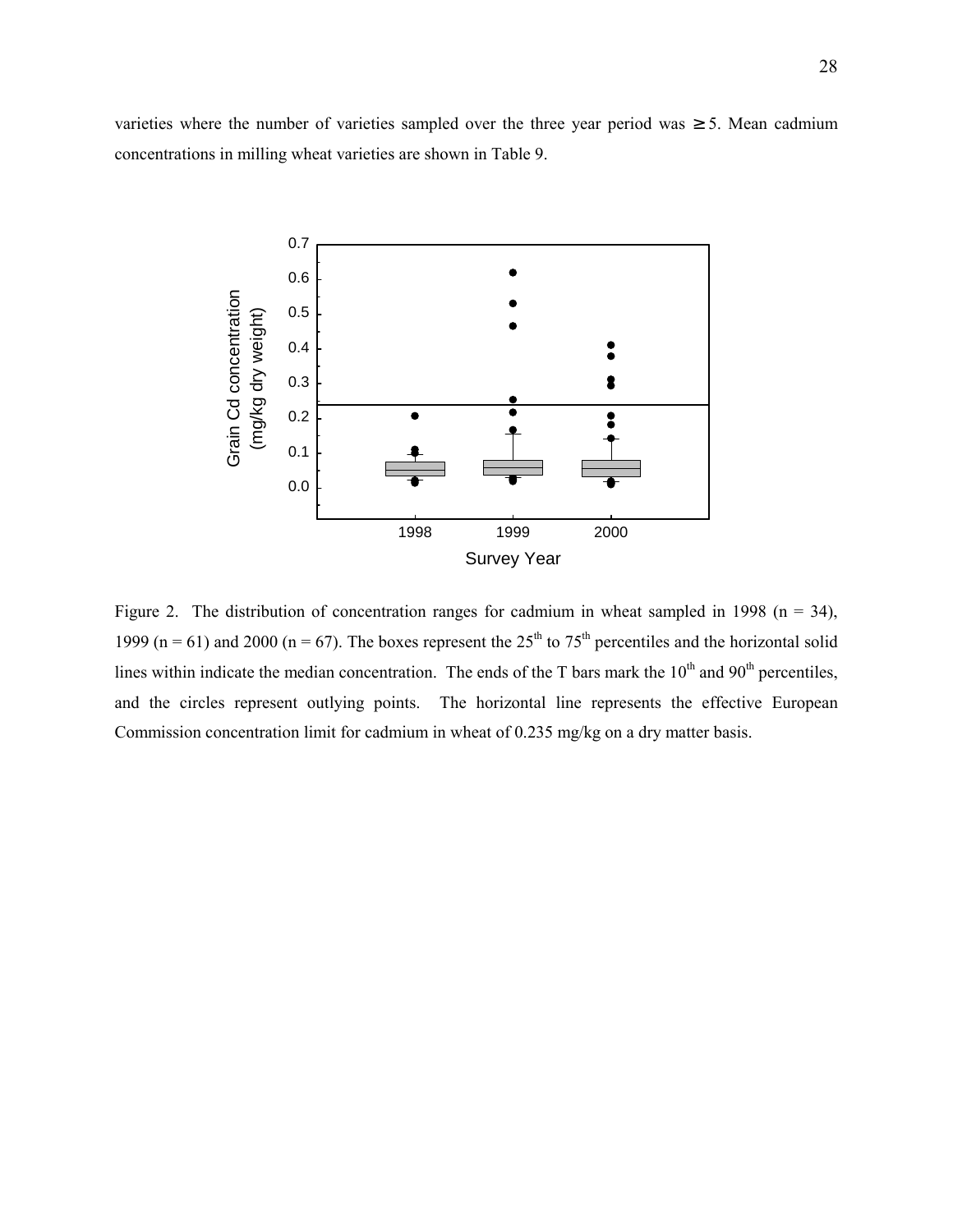| Variety  |       | Cadmium $(\sigma)$ |         |
|----------|-------|--------------------|---------|
|          | mg/kg |                    | Samples |
| Abbot    | 0.067 | (0.047)            | 22      |
| Charger  | 0.040 | (0.027)            | 5       |
| Consort  | 0.203 | (0.168)            | 10      |
| Hereward | 0.049 | (0.037)            | 34      |
| Malacca  | 0.047 | (0.035)            | 9       |
| Rialto   | 0.117 | (0.141)            | 25      |
| Soissons | 0.079 | (0.069)            | 25      |
| Spark    | 0.041 | (0.022)            | 7       |

Table 9. Mean and standard deviation  $(σ)$  of wheat grain cadmium concentrations dry weight in wheat varieties having 5 or more samples.

Excluding the variety Consort, where the mean cadmium concentration of 10 samples was skewed by several having very high concentrations due to very high soil cadmium concentrations (see discussion and Table 10 below), the variety having the highest mean cadmium concentration was Rialto, followed by Soissons and Abbot. It is interesting to note that Rialto also had the highest mean cadmium concentration of the varieties sampled in the 1998 Cereals Quality Survey (see earlier), although neither Soissons nor Abbot had sufficient sample numbers in the 1998 Survey for a mean value to be calculated.

As was observed in the 1998 Cereals Quality Survey, the vast majority of samples in this survey work had concentrations below the European Commission limits. However, as shown in Fig. 2 and observed for the Quality Survey samples, a small number of grain samples (8 of 162 samples or 4.9% of the wheat samples collected over the three year period) contained cadmium at concentrations that would have exceeded these limits. Selected details of these samples are given in Table 10. Five of the sites have very high soil cadmium concentrations  $(5 \, \text{mg/kg})$  which accounts for the high grain cadmium concentrations observed at these sites. For the purposes of comparison, the mean soil cadmium concentration for arable/ley grassland in England and Wales is 0.3 mg/kg (Webb *et al.* 2001).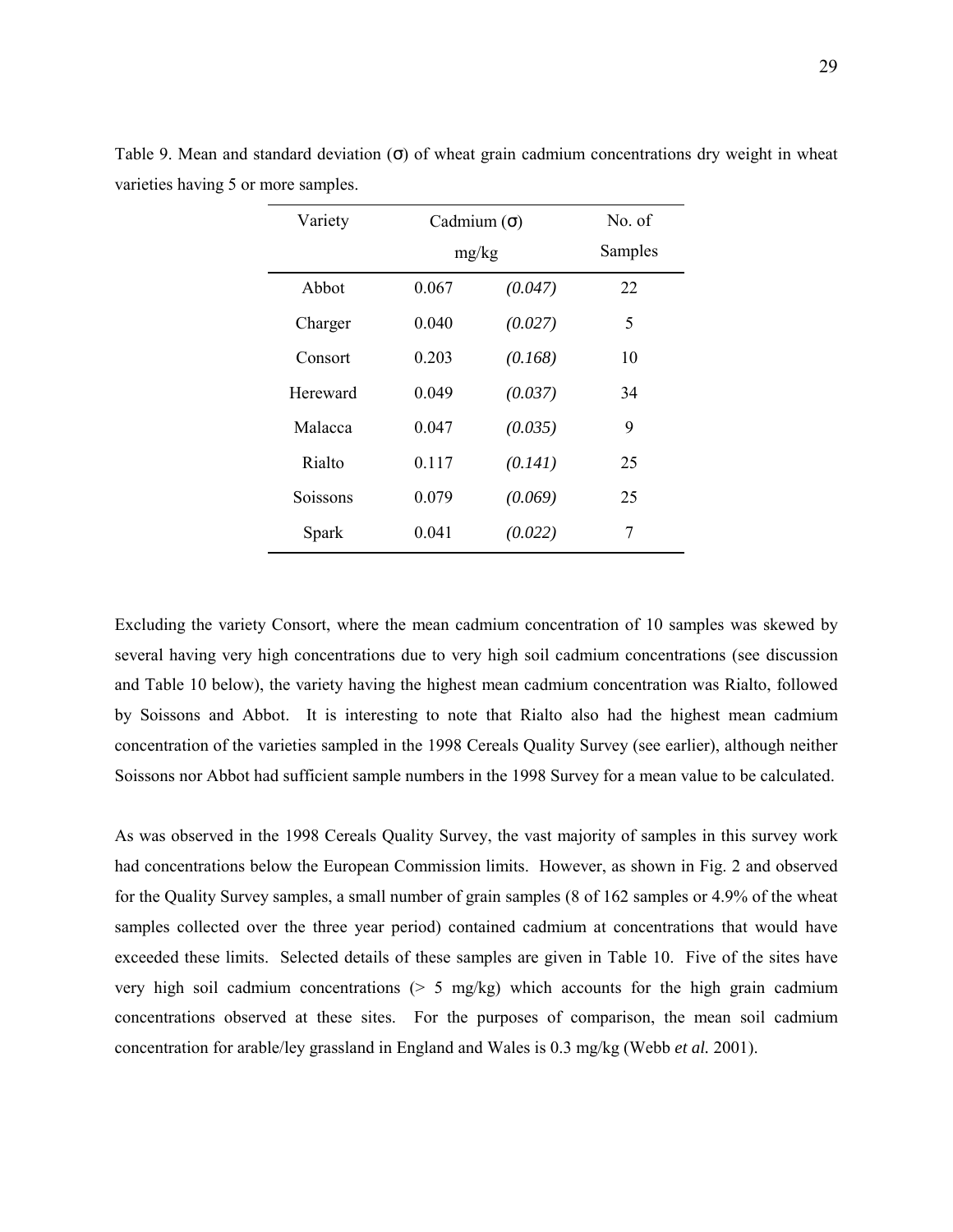| Sample         | County    | Variety  | Soil pH | Soil    | Grain   |
|----------------|-----------|----------|---------|---------|---------|
|                |           |          |         | cadmium | cadmium |
|                |           |          |         | (mg/kg) | (mg/kg) |
| 1              | Essex     | Rialto   | 7.5     | 7.90    | 0.620   |
| $\overline{2}$ | Staffs.   | Consort  | 6.6     | 33.86   | 0.531   |
| 3              | Essex     | Rialto   | 7.6     | 17.36   | 0.466   |
| $\overline{4}$ | Mid Glam. | Soissons | 6.9     | 1.92    | 0.426   |
| 5              | Staffs.   | Consort  | 6.9     | 9.87    | 0.411   |
| 6              | Oxfords.  | Consort  | 6.3     | 5.36    | 0.313   |
| $\overline{7}$ | Dorset    | Rialto   | 5.5     | 0.946   | 0.294   |
| 8              | Hants.    | Abbot    | 6.8     | 0.840   | 0.254   |

Table 10. Selected details for winter wheat samples having dry weight cadmium concentrations higher than the effective limit of 0.235 mg/kg.

Reasons for the elevated concentrations at the three remaining sites are less clear, although several factors are likely to be responsible. For example, sample 7 (Dorset) had a relatively low soil pH for an arable soil, and a reasonably high, although by no means exceptional, soil cadmium concentration. However, as cadmium availability increases as pH decreases, the two factors combined increase the risk that a crop will take up higher cadmium concentrations than might otherwise be expected.

Similarly, the choice of cultivar may also have had a contributory effect at the three sites (nos. 4, 7 and 8) with elevated soil cadmium levels. Information on the relative rates of cadmium uptake is available for the three cultivars (Abbot, Rialto, and Soissons) grown at these sites. As previously discussed, the same three varieties exhibited the highest mean grain cadmium concentrations of the varieties sampled as part of this survey work, and Rialto had the highest mean cadmium concentration of wheat samples in the 1998 Cereals Quality Survey. Rialto and Soissons also had the highest amounts of cadmium uptake in the pot experiment conducted as part of this project (see results later). It therefore appears that on soils having elevated cadmium contents, the choice of variety may be important in minimising the potential risk of exceeding the permitted wheat grain cadmium concentration limit.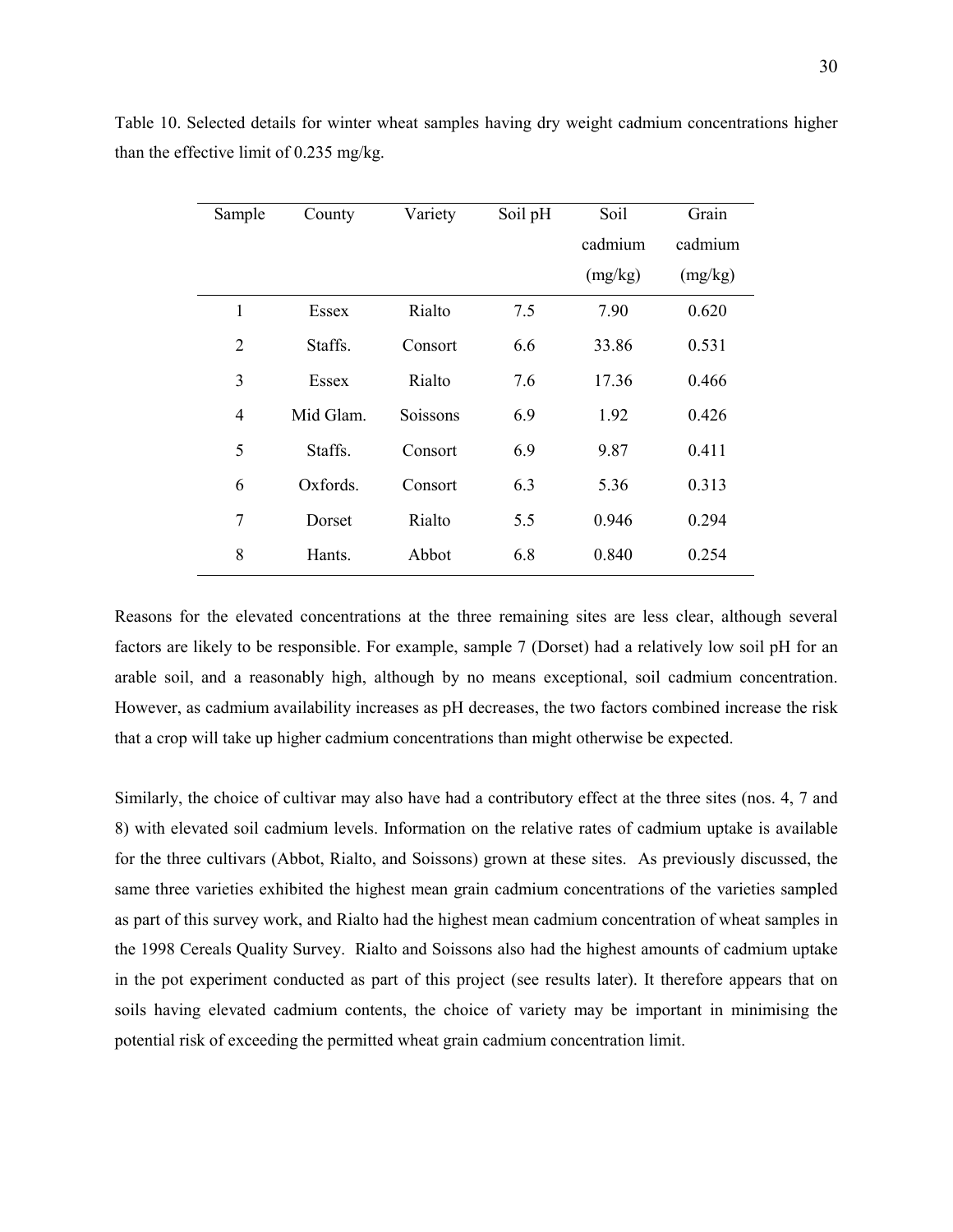<span id="page-30-0"></span>Given this, however, it must be clearly stated (as is mentioned in the Materials and Methods), that for the sampling years 1999 and 2000 a particular effort was made to sample some locations that had soil characteristics that would potentially lead to relatively higher metal concentrations in the grain. It is therefore likely that the percentage (4.9%) of wheat samples identified in this part of the research work as exceeding the maximum permitted limits would be an overestimate of the true situation. Indeed, samples from the 1998 Cereals Quality Survey were collected in a non-targeted manner, and as previously discussed, results indicate that only 0.4% of samples exceeded the current permitted cadmium limit for wheat.

### *Soil factors influencing wheat grain cadmium*

Multiple linear regression analysis was used to identify significant soil variables that could be used to fit a model describing grain cadmium uptake based on the experimental data collected. Soil and grain metal concentrations were log-transformed prior to regression to ensure residual values were normally distributed. As there was no statistical difference between wheat grain cadmium concentrations over the three harvest years sampled, data from all years  $(n = 162)$  was pooled for subsequent modelling purposes.

Soil pH is usually regarded as an important variable that controls the extent of cadmium availability in soils. Consequently, to reduce the extent of cadmium uptake by crops, the addition of lime is often used as a soil management practice to reduce crop concentrations (Alloway, 1990; Grant *et al.*, 1998). However, a simple regression between soil pH and wheat grain cadmium did not show evidence of a particularly strong relationship (Fig 3*a*), with only 6% of variation in grain cadmium concentrations being explained by soil pH alone, even though pH was a significant variable in the regression (*P*<0.001). Similarly, the soil cadmium concentration is also expected to be of importance when considering the amount of cadmium that is available for plant uptake (Grant *et al.*, 1998). A simple regression between wheat grain cadmium and total soil cadmium concentration over the three harvest years sampled indicated that for wheat, the soil cadmium concentration was a more significant variable than soil pH, and explained 32% of the variation (*P*<0.001) in grain cadmium content (Fig 3*b*). A similar regression between wheat grain cadmium and logarithmically transformed values of soil cadmium concentrations explained 39% of the variation (*P*<0.001) in grain cadmium (figure not shown).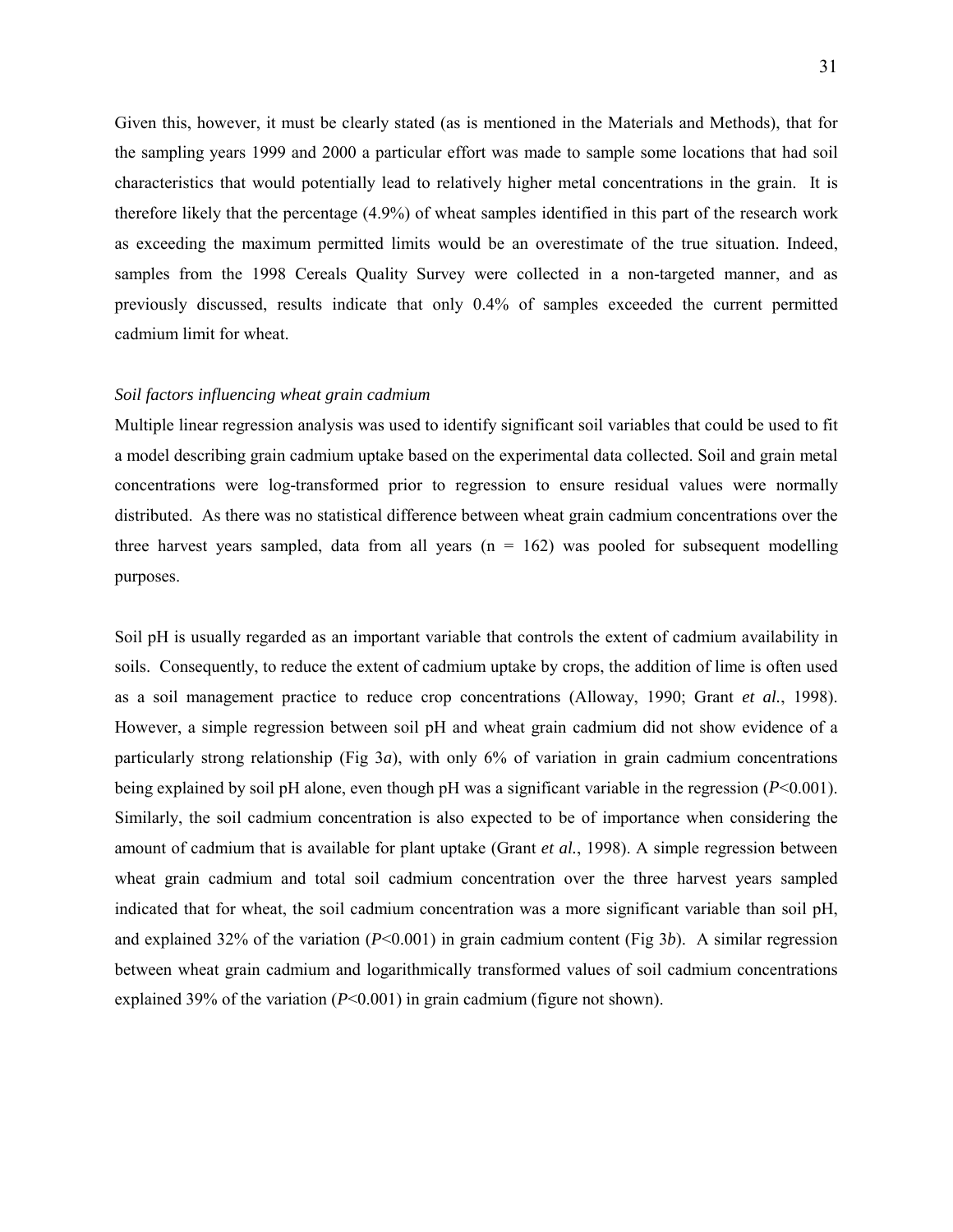

Figure 3. Relationships between milling wheat grain cadmium concentrations and (*a*) soil pH and (*b*) soil cadmium concentration.

However, combination of the two variables soil pH and soil cadmium concentration together, resulted in a highly significant model (*P*<0.001) that explained 49% of the variation in grain concentrations. Figure 4 shows the fit between the observed and fitted grain cadmium values obtained for wheat samples from this regression model where log grain cadmium  $(mg/kg) = 0.282 + 0.44$  log soil cadmium  $(mg/kg)$  – 0.1834 soil pH.

Inclusion of other factors into the fitted model was also examined. Interestingly, no significant correlation was apparent between either grain cadmium or lead concentrations and sites having a history of manure or sludge applications to soil. At such sites soil metal levels might be expected to have increased, causing on average a greater amount of cadmium and/or lead to be taken up into grain. However, as the manure and sludge applications were applied in different years, at varying rates and metal loadings to soils that would have contained different background concentrations of cadmium and lead in the first instance, it perhaps is not too surprising that no clear effects were apparent.

The organic matter content of a soil has been shown in studies to affect cadmium uptake in crop species through organic binding of cadmium, thereby making it less available for plant uptake (Wenzel *et al.*, 1996; Grant *et al.*, 1999). Incorporation of loss on ignition (LOI) data, a measure of the organic matter content of a soil, into the model indicated it was a significant explanatory variable (*P*<0.05), although it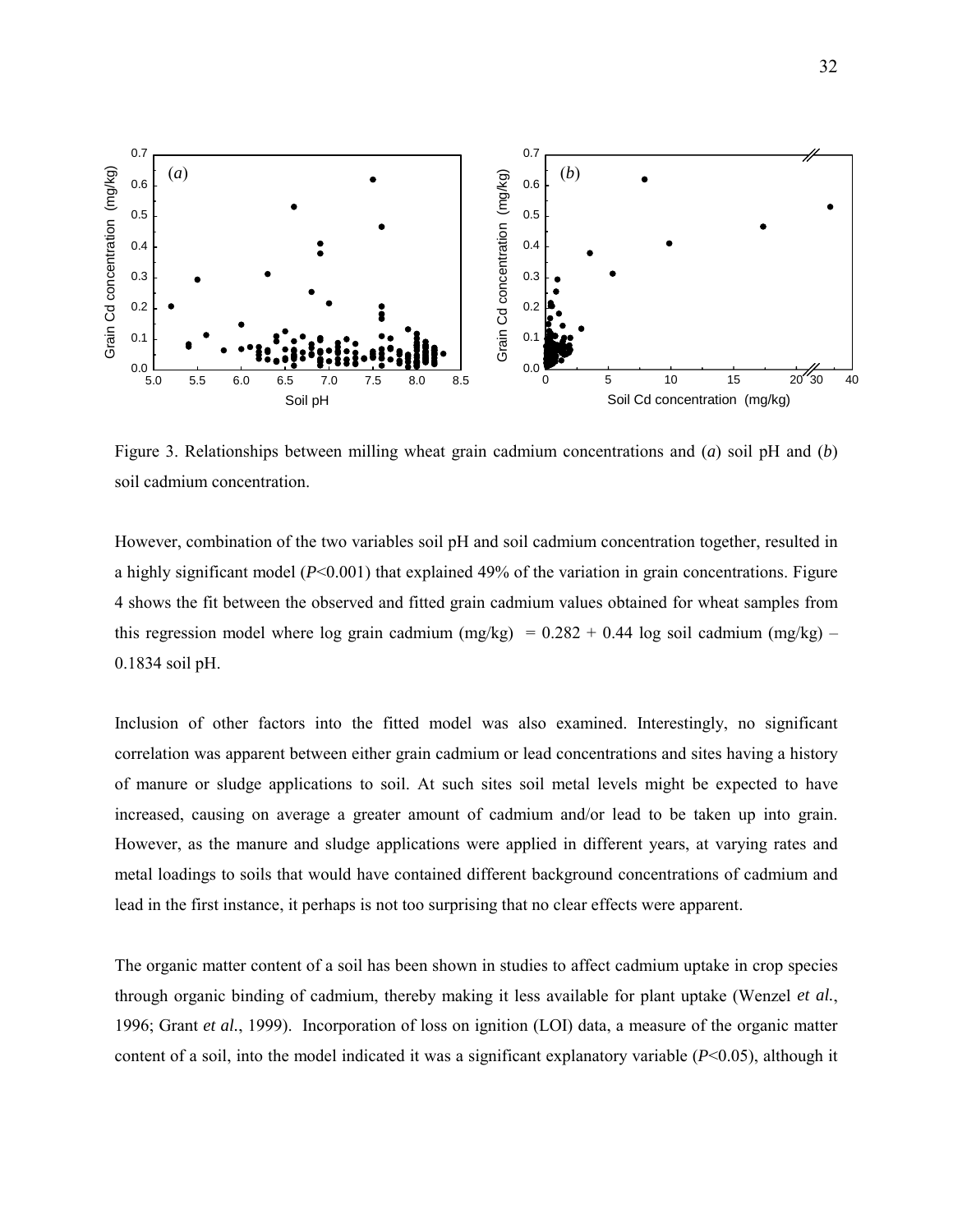added only 1% to the total percentage variance explained by the model containing soil pH and cadmium concentrations alone. Due to the small relative improvement obtained, it was not included in further



Figure 4. Relationship between observed and fitted milling wheat cadmium concentrations calculated from the regression model including soil total cadmium concentration and pH as variables.

models. Inclusion of Al, Fe and Mn oxide terms (as determined in soils by the ammonium oxalate-oxalic acid extraction procedure of Janssen *et al.*, (1997)) into the regression model together with soil pH and soil cadmium concentration, resulted in a 5% improvement to the model fit, compared with the 49% of variance explained by the model containing the two latter soil parameters alone. However, as none of the oxide terms were themselves significant parameters in the regression equation, and therefore as their inclusion into the model could not be justified statistically, they were excluded from subsequent model fitting.

Cultivar effects on wheat cadmium concentrations were found to be significant (*P*<0.05) by ANOVA and incorporation of a cultivar term into the model again resulted in an improved fit to the observed data, increasing the percentage variation accounted for to 56%. The cultivar term was a significant variable in the regression (*P*<0.05). Together with total soil Cd and organic matter, Wenzel *et al.* (1996) also found that a cultivar term was a significant variable in regression models explaining cadmium uptake in wheat grown on seven soil types. Observed and predicted grain concentrations for this model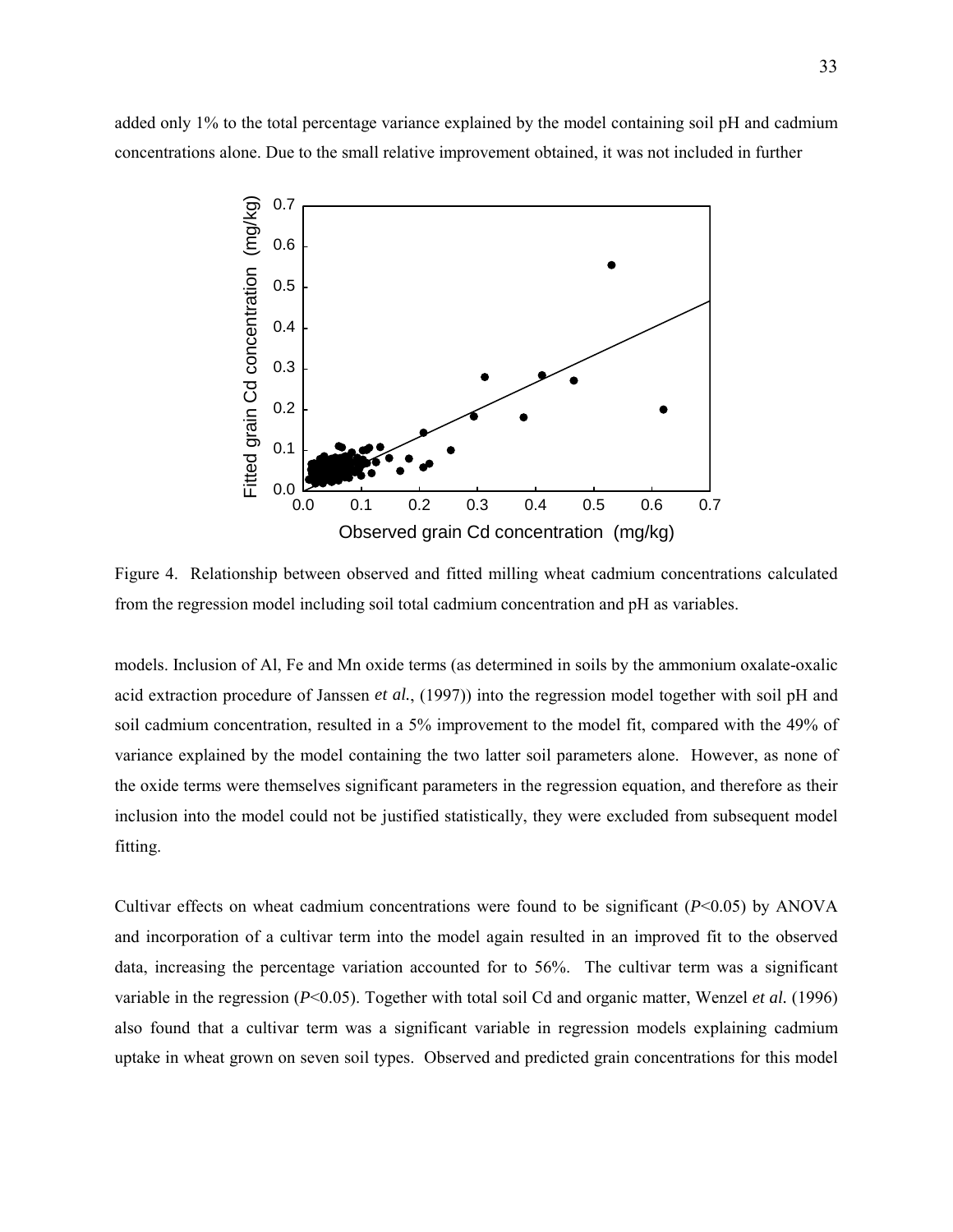are shown in Fig. 5. A visual inspection of the two regression models displayed in Figs. 4 and 5 shows few differences.

Several studies modelling the uptake of cadmium into crops have identified soil chloride as an important variable in regression modelling. Chloride forms relatively strong complexes with cadmium, and as a result mobilises soil cadmium, hence increasing its availability for uptake by plants (Bingham *et al.*, 1984; McLaughlin *et al.*, 1994; Smolders *et al.*, 1998; McLaughlin *et al.*, 1999). Chloride levels were determined in selected soils from the 2000 harvest year, that had been sampled at both coastal and inland locations. Although chloride levels were marginally higher in the coastal soils than in the inland, all samples had low chloride levels  $( $5 \text{ mg/kg}$ ), which is two orders of magnitude below the concentration$ where chloride was determined to affect plant uptake in the two McLaughlin papers cited above. These two papers dealt with crops grown in soils containing high chloride concentrations or were irrigated with saline waters in Australia, where soil concentrations reached >1500 mg/kg. Chloride levels in British soils are therefore not expected to be a significant factor influencing cadmium uptake in grain.



Figure 5. Relationship between the observed and fitted milling wheat cadmium concentrations calculated from a regression model including soil total cadmium concentration, soil pH and cultivar terms.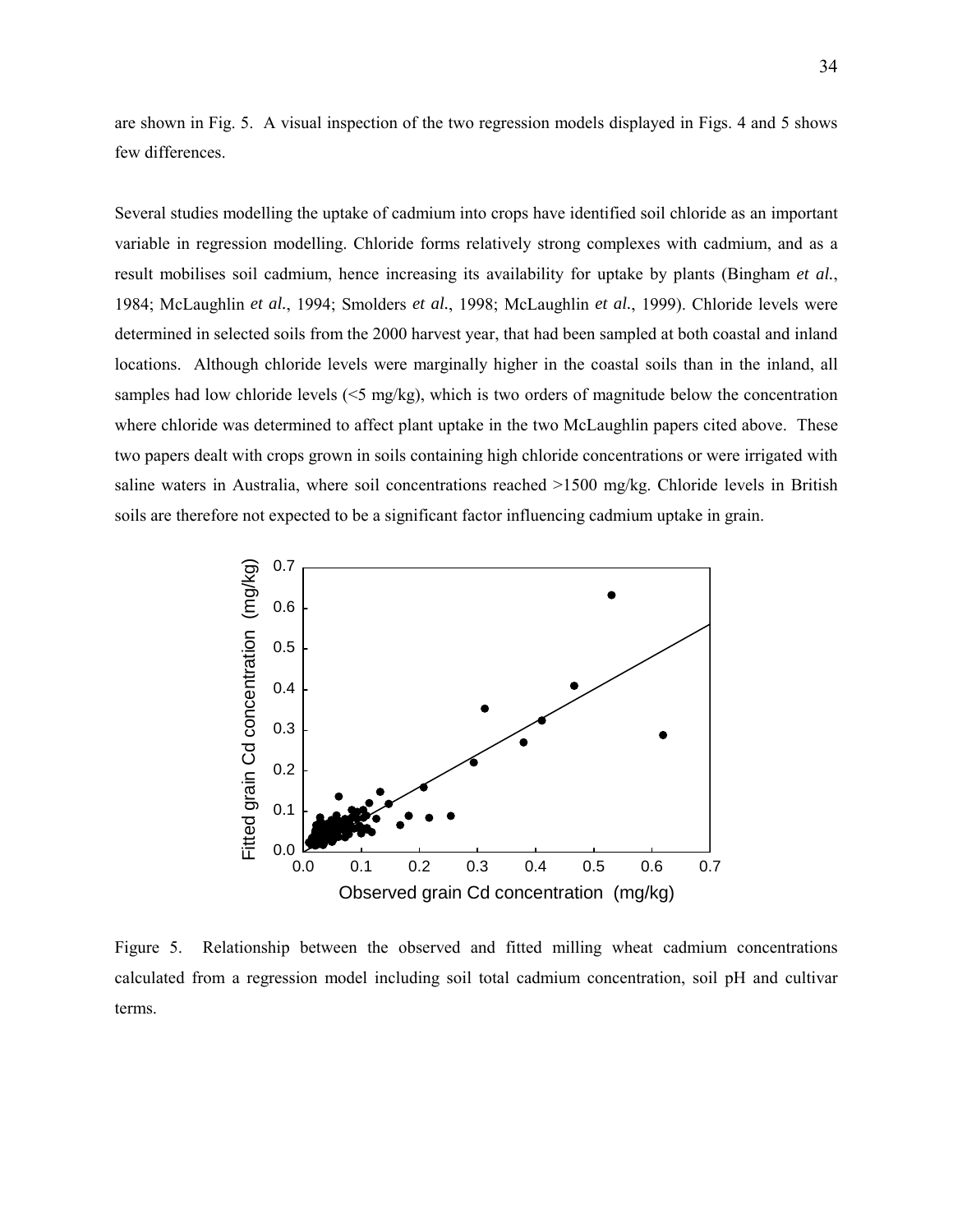### <span id="page-34-0"></span>*Wheat grain lead*

As observed for cadmium, a range of wheat grain lead concentrations was also determined from the three harvest periods sampled (1998-2000), with concentrations ranging from less than the analytical detection limit (<0.020 mg/kg) to 0.194 mg/kg ( $n = 162$ ). A large proportion of the wheat samples (*ca.*) 50% of the total) contained concentrations of lead that were below the detection limit of the analytical technique used  $\langle 0.02 \text{ mg/kg} \rangle$ . Over the three year period, median and mean grain lead concentrations were 0.015 mg/kg and 0.027 mg/kg, respectively. Although the distribution of lead concentrations in wheat was slightly higher in samples collected in the first year of the study (1998) (Fig. 6), this may be an artefact of the small number of samples collected in the first year  $(n = 34)$ .

The mean lead concentrations in the years 1998-2000 sampled (0.049, 0.023 and 0.019 mg/kg, respectively) compare with a mean concentration of 0.025 mg/kg in samples from the 1998 Cereals Quality Survey. Unlike cadmium, differences in mean lead concentrations between varieties were not significant, although the large number of samples having concentrations below the detection limit reduced the effectiveness of this statistical analysis.

Only one sample from Nottinghamshire collected in the 2000 harvest year approached the effective dry weight concentration limit for lead in wheat grain of 0.235 mg/kg. However, as can be seen from the concentration distributions plotted in Fig. 6, this sample is very much a single outlying point. Excluding this single sample, no other wheat sample had lead concentrations higher than half the permitted concentration limit.

Together with the results from the 1998 Cereals Quality Survey, for which again no wheat samples exceeded the lead concentration limit, it therefore appears clear that the British wheat and milling industries can easily meet the required European Commission lead concentration limit.

Development of a statistically significant model for lead uptake in wheat grain was not successful, which was largely due to the very low lead concentrations determined in the majority of the samples. This consequently meant that for potential explanatory variables such as soil pH, soil lead concentration etc. there was no matching magnitude or resolution of range in grain lead concentrations.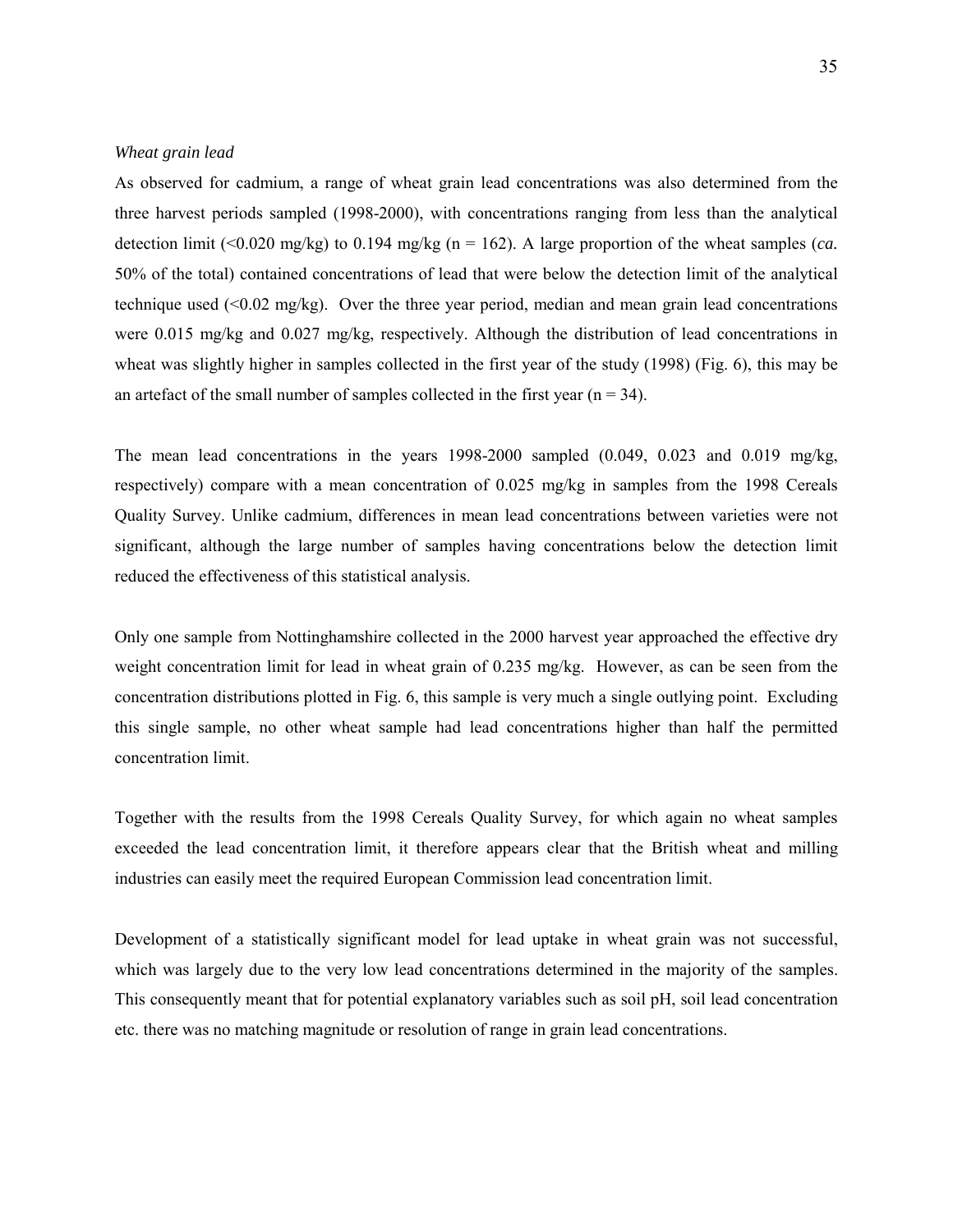<span id="page-35-0"></span>

Figure 6. The distribution of concentration ranges for lead in wheat sampled in 1998 ( $n = 34$ ), 1999 ( $n =$ 61) and 2000 ( $n = 67$ ). The boxes represent the 25<sup>th</sup> to 75<sup>th</sup> percentiles and the horizontal solid lines within indicate the median concentration. The ends of the T bars mark the  $10<sup>th</sup>$  and  $90<sup>th</sup>$  percentiles, and the circles represent outlying points. The horizontal line represents the effective European Commission concentration limit for lead in wheat of 0.235 mg/kg on a dry matter basis.

### *Barley grain cadmium*

The distribution of cadmium concentrations in combined spring and winter varieties of barley collected over the 1998-2000 harvest periods is shown in Fig. 7. Concentrations of cadmium varied from less than the analytical detection limit  $\langle 0.003 \text{ mg/kg} \rangle$  to 0.100 mg/kg, with median and mean cadmium concentrations of 0.014 mg/kg and 0.019 mg/kg respectively, over the three years. The mean value of 0.015 mg/kg is similar to that determined for cadmium concentrations in barley samples from the 1998 Cereals Quality Survey (0.022 mg/kg). Of the 213 barley samples collected over the three year period (and bearing in mind that sampling featured some selection towards situations where high metal concentrations might have been expected), no samples exceeded the effective dry weight limit for cadmium in barley of 0.118 mg/kg.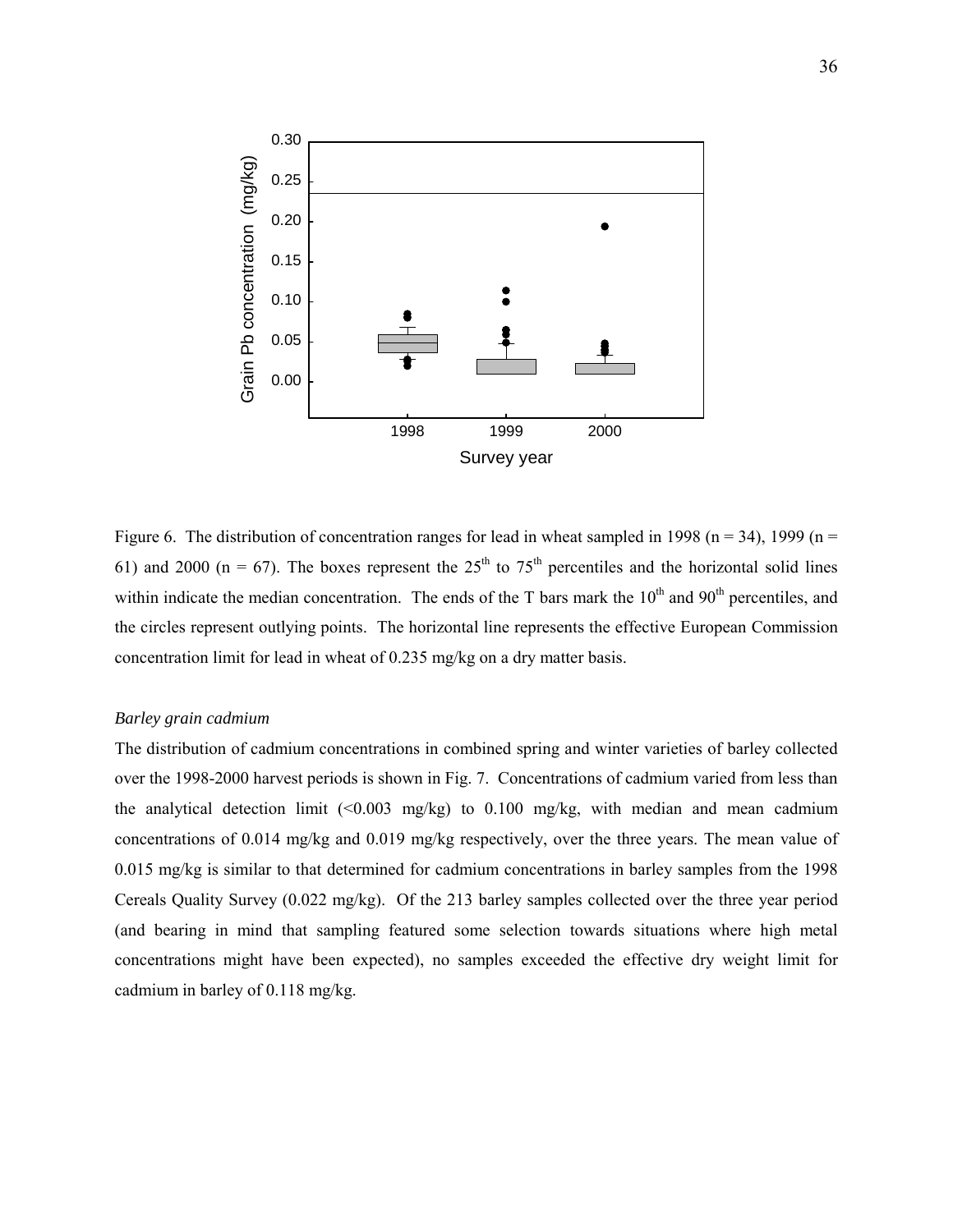<span id="page-36-0"></span>

Figure 7. The distribution of concentration ranges for cadmium in barley sampled in 1998 ( $n = 27$ ), 1999 (n = 95), and 2000 (n = 93). The boxes represent the  $25<sup>th</sup>$  to  $75<sup>th</sup>$  percentiles and the horizontal solid lines within indicate the median concentration. The ends of the T bars mark the  $10<sup>th</sup>$  and  $90<sup>th</sup>$  percentiles, and the circles represent outlying points. The horizontal line represents the effective European Commission concentration limit for cadmium in barley of 0.118 mg/kg on a dry matter basis.

Analysis of the barley cadmium results by ANOVA showed that there was a significant difference between the mean concentrations of cadmium in spring  $(n = 125)$  and winter  $(n = 88)$  varieties (*P*<0.001), with mean concentrations of 0.012 and 0.018 mg/kg, respectively. Due to the intrinsic differences between the spring and winter varieties, subsequent statistical testing was performed separately for each crop type.

### *(i) Winter barley cadmium*

Analysis of the winter barley samples  $(n = 88)$  showed no significant differences in mean cadmium concentrations by year. However, for the three winter barley varieties which made up the bulk of the samples (and for which the number of samples collected was greater than 5), significant differences in mean cadmium concentrations existed (*P*<0.001). Fanfare and Halcyon varieties had low mean cadmium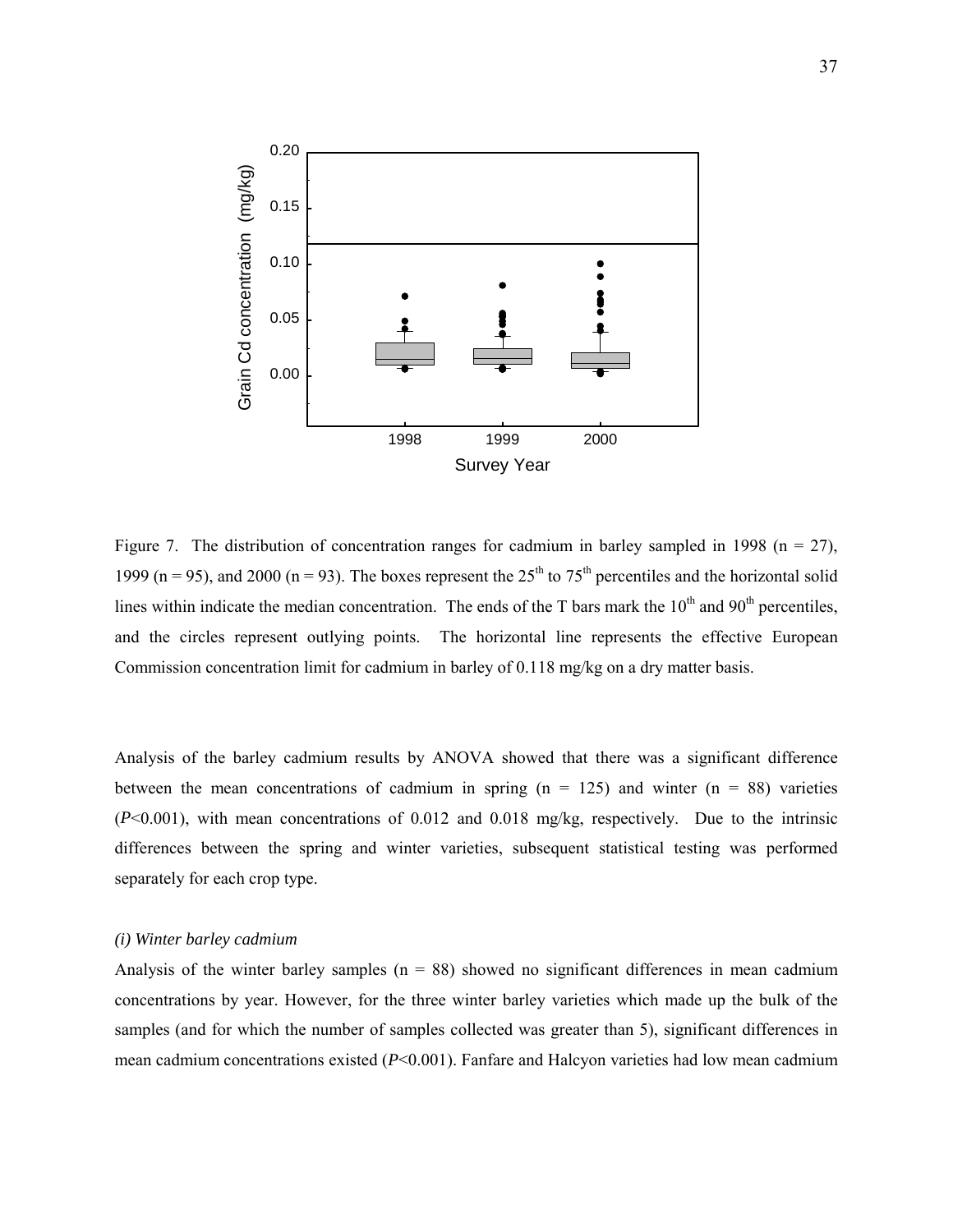<span id="page-37-0"></span>concentrations of 0.012 and 0.011 mg/kg respectively, while the mean concentration in Regina samples was more than double that of the other two varieties (0.029 mg/kg).

### *Winter barley cadmium regression modelling*

In contrast to wheat for which soil cadmium concentration was the most significant single variable explaining grain cadmium concentrations, for winter barley soil pH was the most significant variable (*P*<0.001) and was the single soil factor that explained most of the percentage variance (20%) observed in grain cadmium concentrations (Fig. 8). Although incorporation of a log soil cadmium concentration term (*P*<0.05) into the regression model did improve the fit of the model to a small extent (by increasing the percentage variance accounted for to 25%), neither the inclusion of LOI (as an organic matter estimate) or soil oxide data showed these to be significant parameters (for all *P*>0.05). However, the inclusion of a cultivar term into the regression did substantially improve the goodness of fit to 47%. This reflects the large percentage difference observed between mean varietal grain cadmium concentrations discussed above. Figure 9 shows the fit obtained between the observed and predicted grain cadmium concentrations in winter barley for this final regression model.



Figure 8. Relationship between malting barley grain cadmium concentrations and soil pH.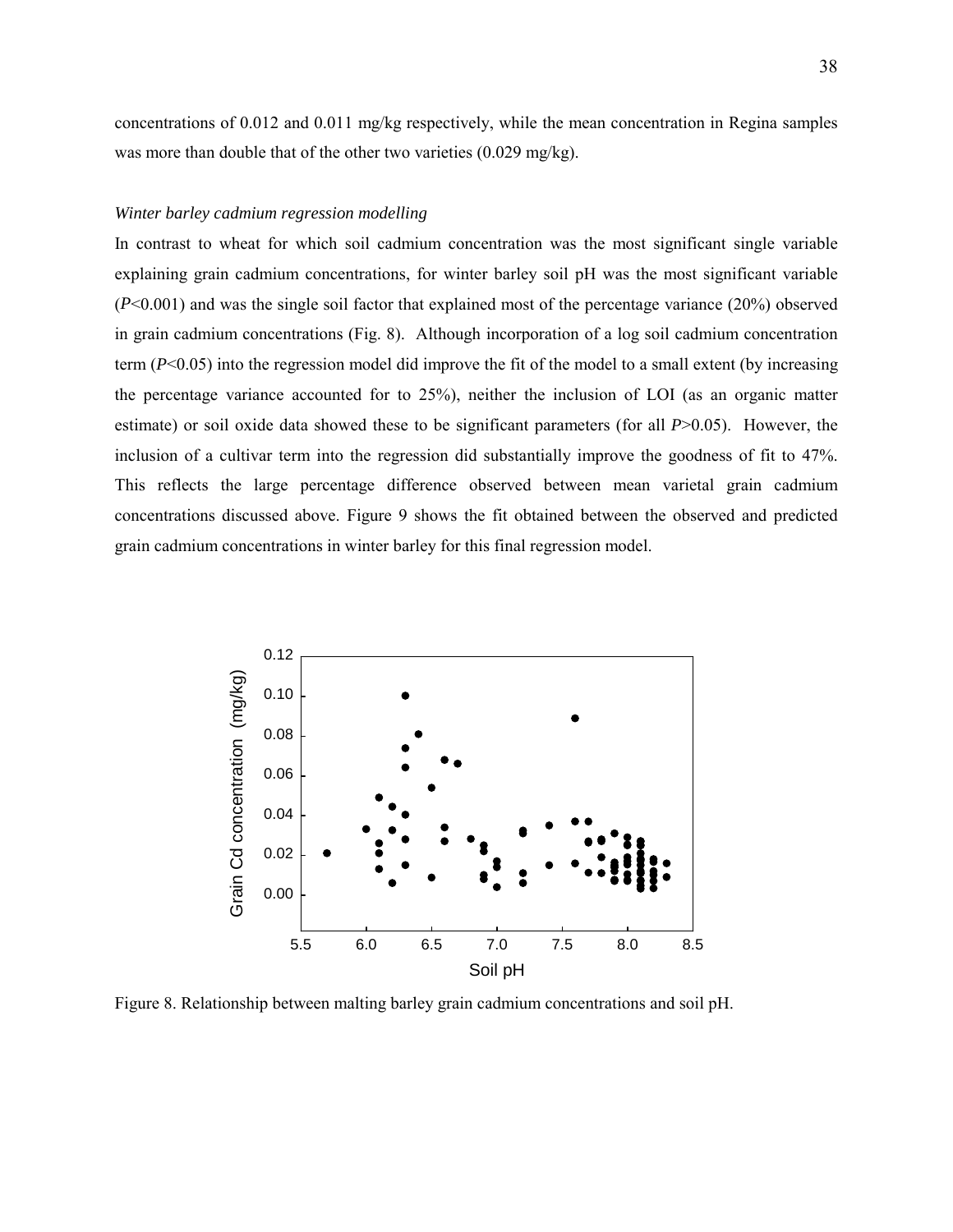<span id="page-38-0"></span>

Figure 9. Relationship between observed and predicted barley cadmium concentrations calculated from a regression model including soil pH, soil cadmium concentration and cultivar terms.

### *(ii) Spring barley cadmium*

As was observed for winter barley, spring malting barley varieties ( $n = 107$ ) also showed significant differences ( $P<0.001$ ) in mean cadmium concentrations for the varieties having  $n>5$ . Although the mean concentrations were uniformly low, grain from Chariot varieties had the highest mean cadmium content  $(0.017 \text{ mg/kg})$  and Prisma the lowest  $(0.008 \text{ mg/kg})$ .

Attempts to model the uptake of cadmium into spring barley grain were unsuccessful, as no combination of likely explanatory variables resulted in a regression model that gave a high degree of fit. As was the case for the modelling of lead concentrations in wheat grain, much of the reason for this is likely to be due to the generally low and narrow range of concentrations determined in the spring barley.

### *Barley lead*

Lead concentrations in barley grain collected from the three harvest years 1998-2000 were low, and no samples exceeded the effective 0.235 mg/kg dry weight limit. As for wheat, the vast majority of samples had concentrations of less than one half of this limit, and a substantial number of samples (42%) had lead concentrations lower than the analytical detection limits (<0.020 mg/kg). Concentrations ranged from this detection limit to 0.131 mg/kg, with a median and mean lead concentration of 0.030 mg/kg and 0.036 mg/kg respectively, for the three years (spring and winter varieties combined,  $n = 183$ ). The mean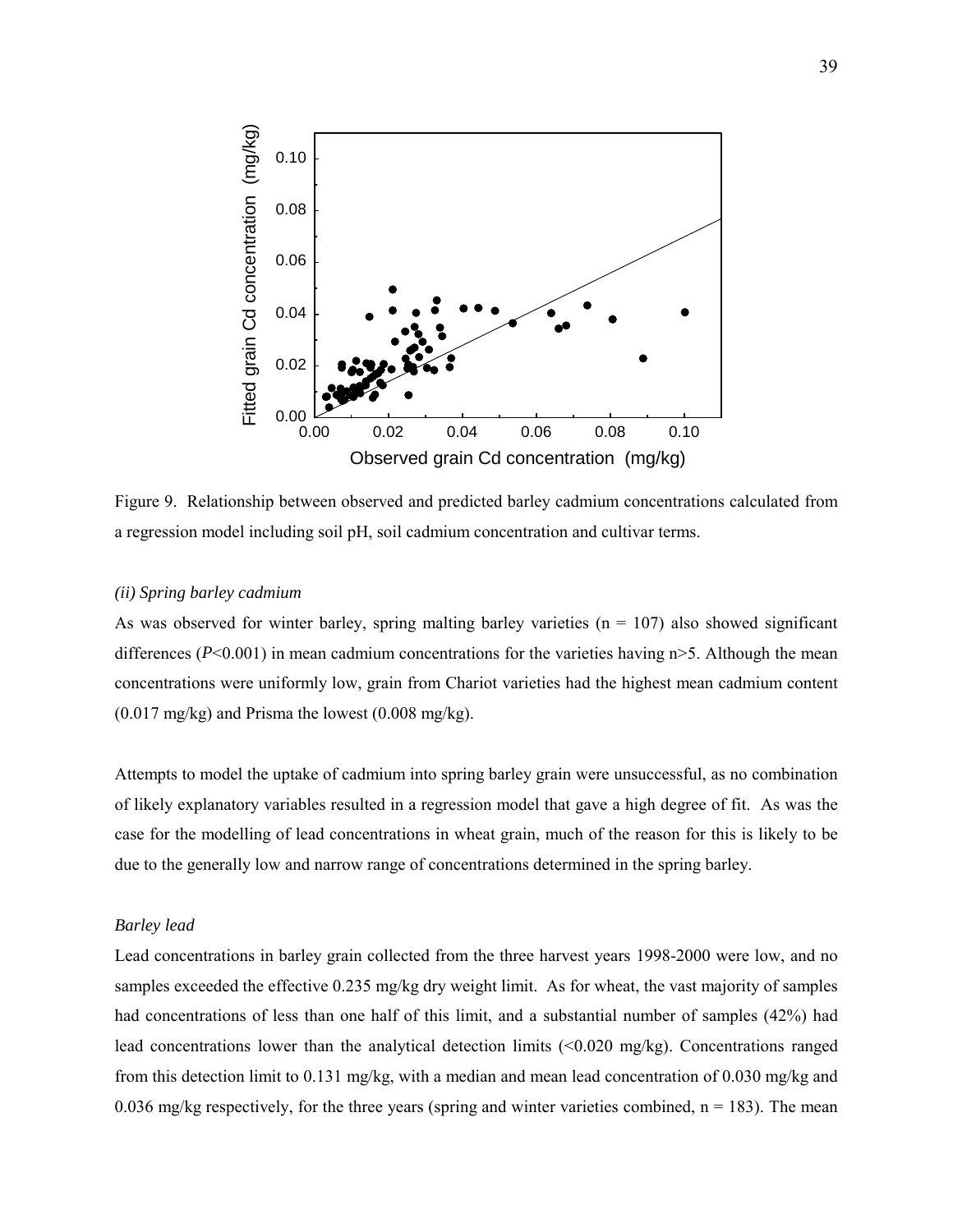value of 0.036 mg/kg compares with a mean lead concentration of 0.039 mg/kg in barley from the 1998 Cereals Quality Survey.

Samples of spring barley collected from Scotland in the 2000 harvest year are not included with these results, as analytical evidence pointed towards these samples having been contaminated at some point prior to lead analysis. For comparative purposes, the distribution of lead concentrations in the 2000 Scottish samples is shown in Fig. 10, together with the distributions of lead in the England and Wales samples of that year, and those from the previous years. Clearly, the lead concentrations in the Scottish samples from 2000 are anomalously high. Grain washing experiments to determine whether the high concentrations were naturally occurring, or were indicative of potential contamination by soil or dust were performed. A substantial amount of lead was removed from the grain by a surface washing process, which is indicative of surface contamination (see discussion below). As these samples were processed and analysed in a similar manner to previous samples collected, it was not possible to identify a precise source for the contamination. Nevertheless, despite the contamination of these samples, it is still relevant to note that of the 40 samples, only 10 exceeded the 0.235 limit for lead in barley.



Figure 10. The distribution of concentration ranges for lead in barley sampled in 1998 ( $n = 27$ ), 1999 (n = 95), 2000 (England and Wales n = 53) and 2000 Scotland (n = 40). The boxes represent the  $25^{th}$  to  $75^{th}$ percentiles and the horizontal solid lines within indicate the median concentration. The ends of the T bars mark the  $10<sup>th</sup>$  and  $90<sup>th</sup>$  percentiles, and the circles represent outlying points. The horizontal line represents the effective European Commission concentration limit for lead in barley of 0.235 mg/kg on a dry matter basis.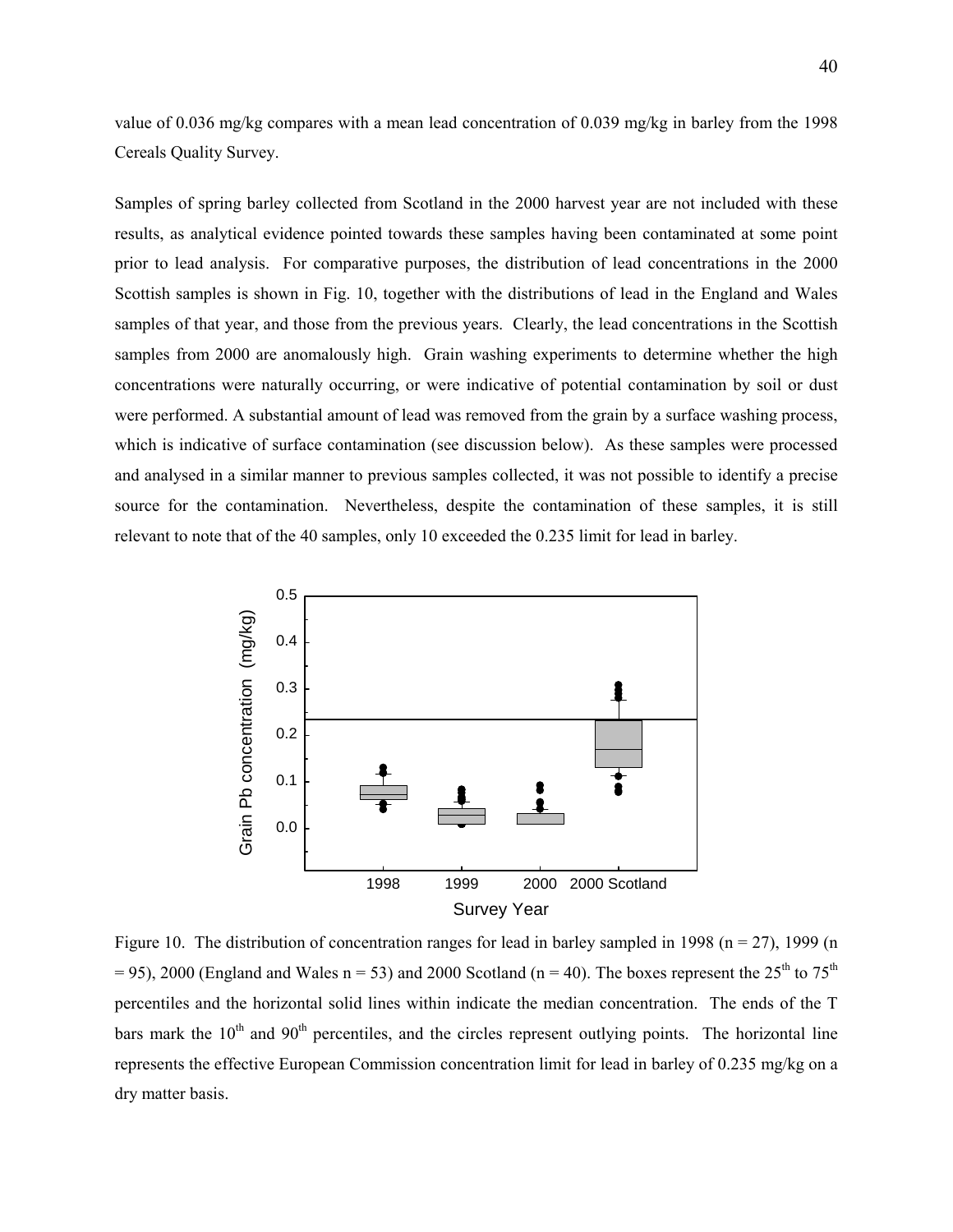<span id="page-40-0"></span>As was observed when investigating regression models for the lead concentrations in wheat grain, attempts to develop a significant regression model for lead in barley (excluding the 40 Scottish samples from 2000) were unsuccessful. As before, the low and narrow concentration range of lead in the barley grain was the primary reason for this.

#### **Historic Sewage Sludge Experiments**

The historic sewage sludge experiments at ADAS Gleadthorpe and Rosemaund provide a unique resource for investigating and quantifying the effects of previous sludge applications on metal uptake into crops. In 1999, both experimental sites were planted in winter wheat (Cv. Hereward) and for harvest year 2000 winter barley (Cv. Optic) was grown. In 1999, strong relationships between total soil and wheat grain cadmium concentrations were observed at the two sites (Fig. 11). The regressions shown in the figures explain a high amount of the variance in grain cadmium concentrations, 83% and 79% at Gleadthorpe and Rosemaund, respectively. These fits are better than those obtained for the paired soil and crop samples collected from around Britain, which is largely due to the individual treatment plots at each site sharing the same soil type, similar local environmental and climatic conditions, and that the range of soil cadmium concentrations was relatively wide.



Figure 11. Cadmium uptake by winter wheat (Cv. Hereward) at (*a*) Gleadthorpe and (*b*) Rosemaund sewage sludge experimental sites in 1999. The regression lines fitted have  $R^2$  coefficients of 0.83 and 0.79 respectively.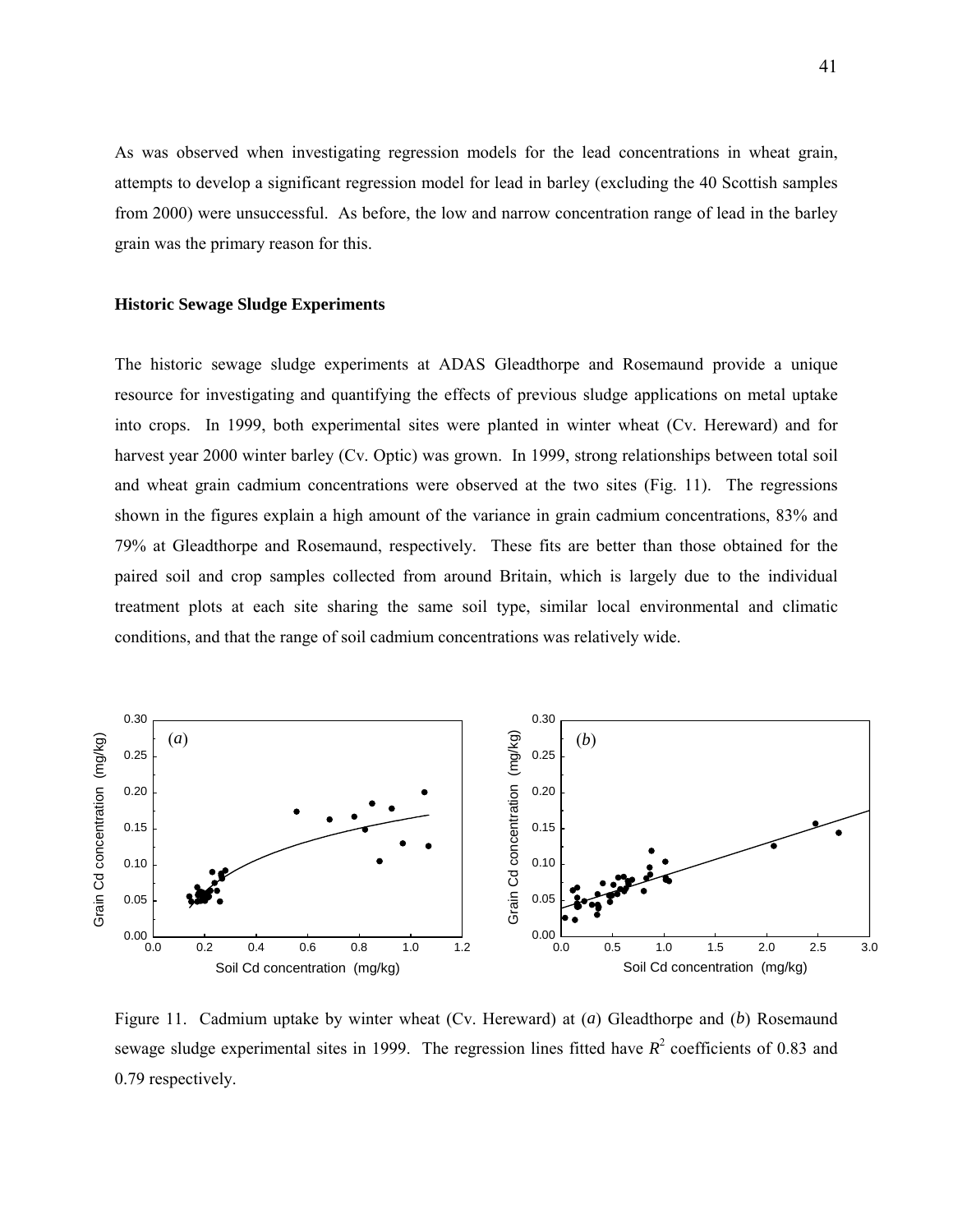It is noticeable at the Gleadthorpe site that several points at high soil cadmium concentration had grain cadmium concentrations lower than the fitted regression line. Interestingly, the samples from these plots correspond to the high Zn treatments. Given these plots are of similar soil pH to the remainder at the site, it is likely that the higher soil Zn concentrations caused reduced plant uptakes of cadmium through metal competition effects. A pot experiment investigating the effects on grain cadmium uptake caused by Zn additions to soil was later established and is described below.

It is also important to note the differences in grain cadmium concentrations that were obtained at a given total soil cadmium concentration at the two sites. At Gleadthorpe, wheat grain cadmium reached as high as 0.20 mg/kg at a soil concentration of approx. 1.0 mg/kg, whereas at Rosemaund grain cadmium concentrations reached only 0.15 mg/kg at a soil cadmium concentration of around 2.50 mg/kg. The differences in cadmium availability at the two sites are due primarily to the different soil properties at the two sites, and specifically to the lower soil pH at Gleadthorpe. Incorporating both soil pH and soil cadmium concentration into a regression model (the same two soil variables that were the most significant parameters in the wheat survey regression model) shows that grain from both sites follows the same relationship, with 80% of the percentage variance in grain cadmium concentrations accounted for (Fig. 12). The high degree of fit observed will be assisted by the fact that the same wheat cultivar (Cv. Hereward) was grown at both sites.

These results also have implications for the addition of cadmium-containing sludge to agricultural land. At present, in order to protect agricultural soils from accumulating high concentrations of cadmium via the addition of sludges, the UK forbids sludge application onto soils having soil cadmium concentrations of greater than 3 mg/kg. On the basis of the soil cadmium analyses at Gleadthorpe (maximum soil concentration of *ca*. 1.0 mg/kg), additional sludge could legally be applied. However, should such an application significantly increase the existing soil cadmium concentration, the relationship shown in Fig. 11 suggests that the relatively high availability of cadmium at the soil pHs present at the site (5.3 - 6.6, Table 1) could easily lead to grain being produced that would exceed the maximum permitted grain concentration of cadmium.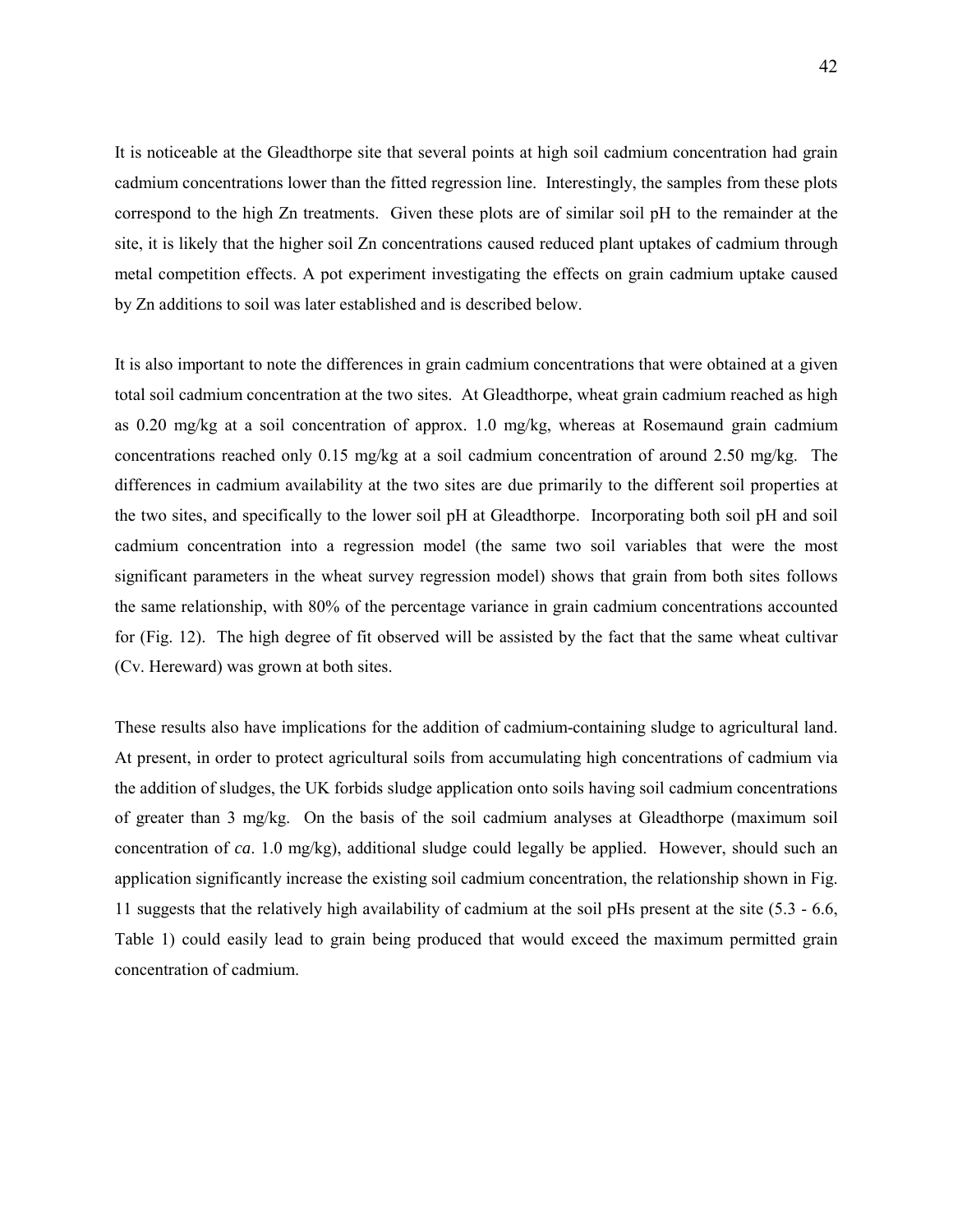

Figure 12. Relationship between observed and predicted wheat cadmium concentrations calculated from a regression model including soil pH and soil total cadmium concentration as explanatory variables. The fitted line has  $R^2 = 0.80$ . The regression model used to calculate the predicted values was log grain cadmium (mg/kg) =  $0.392 + 0.4235$  log soil cadmium (mg/kg) –  $0.2116$  soil pH.

The current draft European Commission Working Document on Sludge (European Commission, 2000) proposes revisions to the current soil metal limits that must be met before sludge may be applied to soils. It has proposed maximum permitted soil cadmium concentrations for sludge applications that depend on soil pH, so that a lower soil metal concentration is necessary for soils of lower pH. Whereas the previous directive (86/278/EEC) effectively allowed member states to select national limits for soil cadmium in the range of 1-3 mg/kg for soils with a pH of 5.0 or above, the latest (third) draft of the working document specifies limit values of cadmium in soil of 0.5 mg/kg ( $5\leq pH < 6$ ), 1.0 mg/kg  $(6\leq pH \leq 7)$  and 1.5 mg/kg for soil having pH ≥7.

Barley grown at the two experimental sites had lower concentrations of cadmium than wheat, although good correlations between grain and soil cadmium concentrations were again observed (Fig. 13). Cadmium uptake at Gleadthorpe was once again higher than at Rosemaund, reflecting the lower soil pHs at the former site. As was the case for wheat grown in the previous year, the Gleadthorpe crop was at most risk of exceeding the permitted cadmium limit for barley (effective dry weight limit of 0.118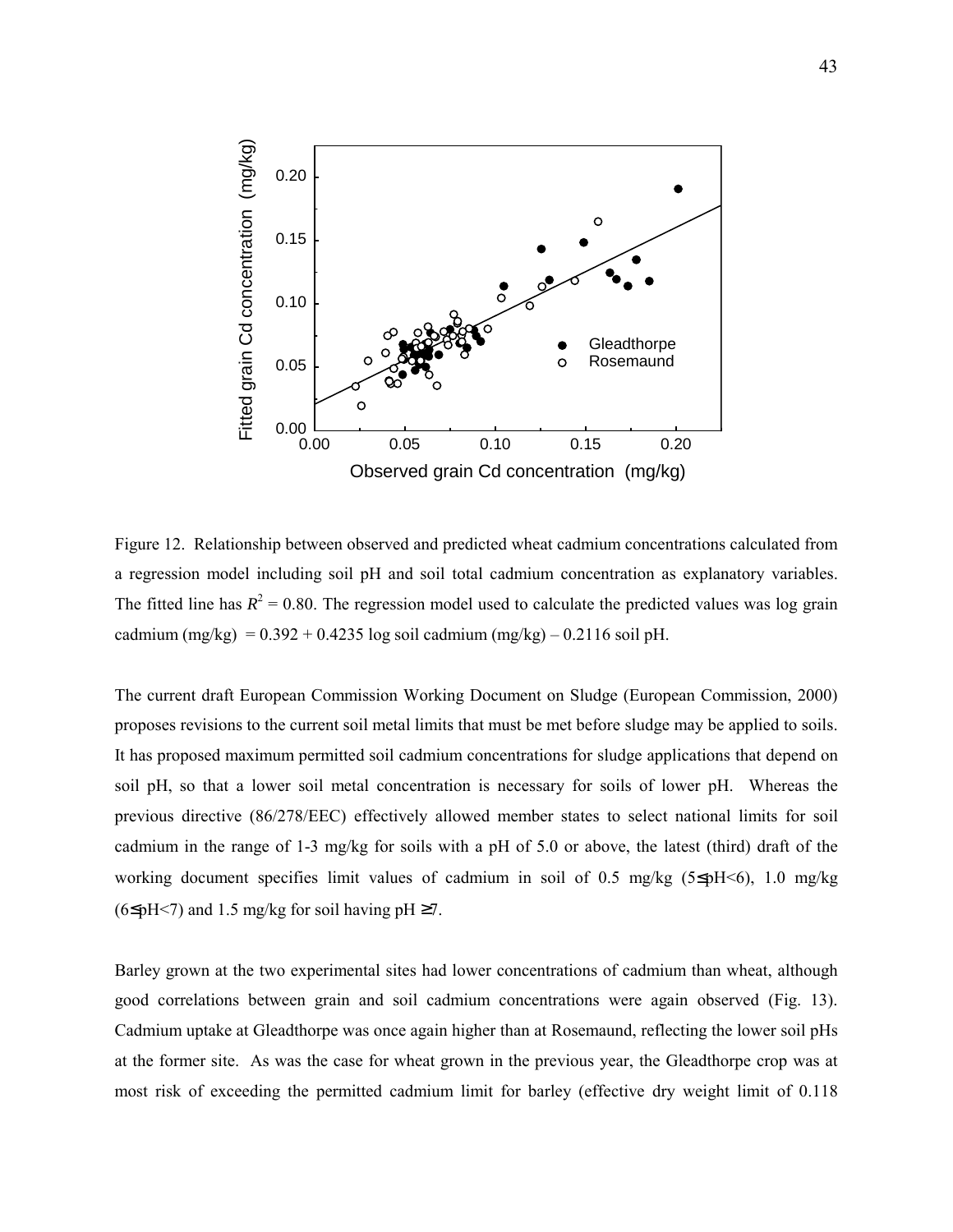mg/kg) if further additions of cadmium-containing sludge were made, even though total soil cadmium concentrations at this site are lower. Combining results from the two sites in a regression model incorporating soil pH and cadmium concentration resulted in an acceptable fit between observed and fitted grain concentrations (Fig. 14) which explained 62% of the variance in barley grain cadmium concentrations, although the fit at higher grain concentrations was poorer and there appeared to be some divergence between the data from the two sites.



Figure 13. Cadmium uptake by malting barley (Cv. Optic) at (*a*) Gleadthorpe and (*b*) Rosemaund sewage sludge experimental sites in 2000. The regression lines fitted have  $R^2$  coefficients of 0.80 and 0.71 respectively.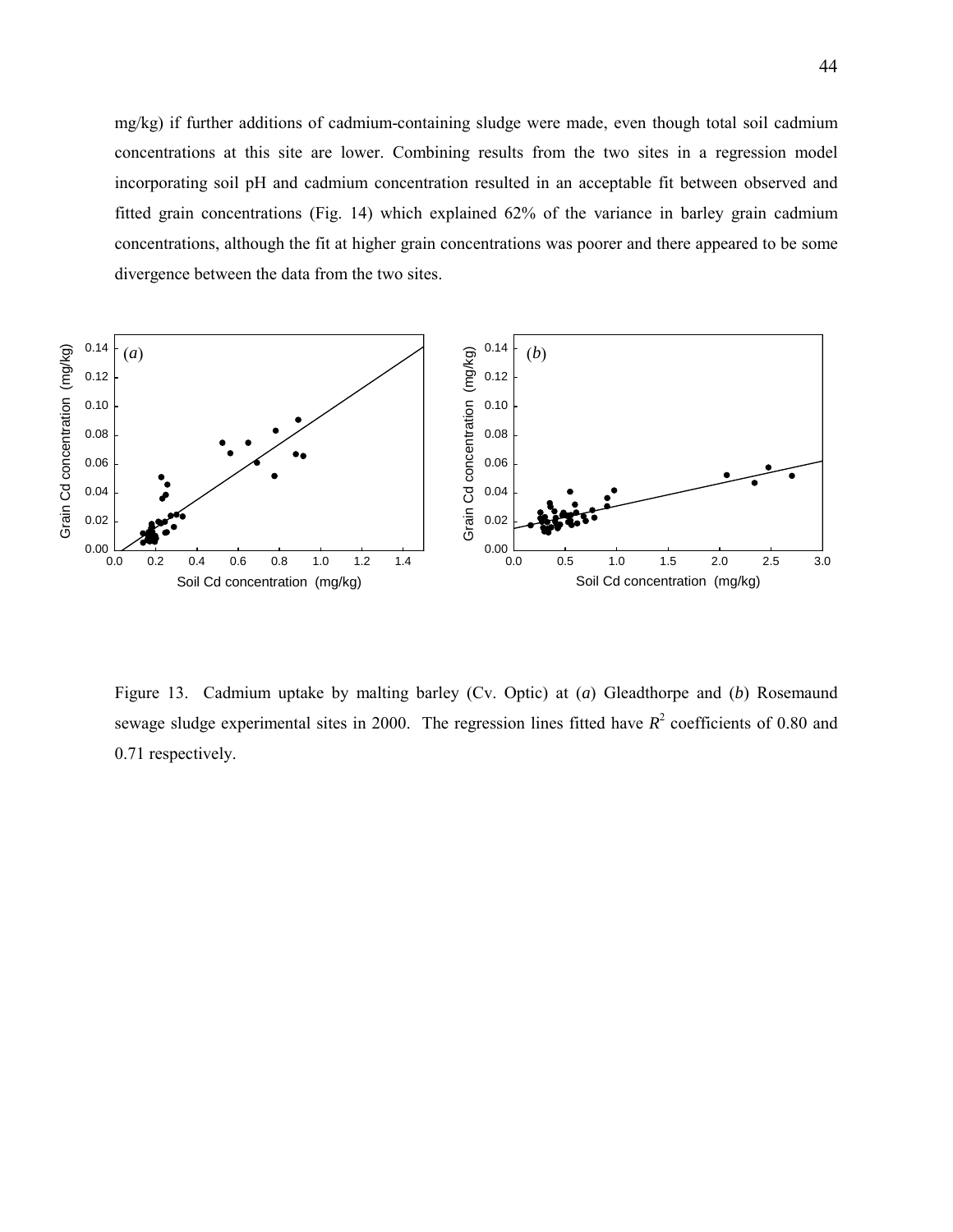

Figure 14. Relationship between observed and predicted barley cadmium concentrations calculated from a regression model including soil pH and soil cadmium concentration as explanatory variables (log grain cadmium  $(mg/kg) = 0.200 + 0.8205$  log soil cadmium  $(mg/kg) - 0.2397$  soil pH. The fitted regression explains 62% of the variance in grain cadmium concentrations.

Concentrations of lead in wheat and barley were generally lower than Cd at the two sites over the two year period, although concentrations at Gleadthorpe were on average higher than those observed at Rosemaund. Concentrations ranged from  $\leq 0.02$  mg/kg to 0.211 mg/kg at the two sites. No significant relationship was found between grain lead concentrations and soil pH, total soil lead concentration or other possible predictive variables (LOI, soil P etc.). Soil lead concentrations at the two sites were relatively low, ranging from 17-89 mg/kg at Gleadthorpe and from 21-48 mg/kg at Rosemaund (Table 1). Soils in England and Wales have a median lead concentration of 40 mg/kg (McGrath and Loveland, 1992). Although there was a range of soil lead concentrations at both sites, the generally low uptake of lead by cereal crops (as evidenced by concentrations observed in the various survey samples) meant grain samples from these two sites were similarly low.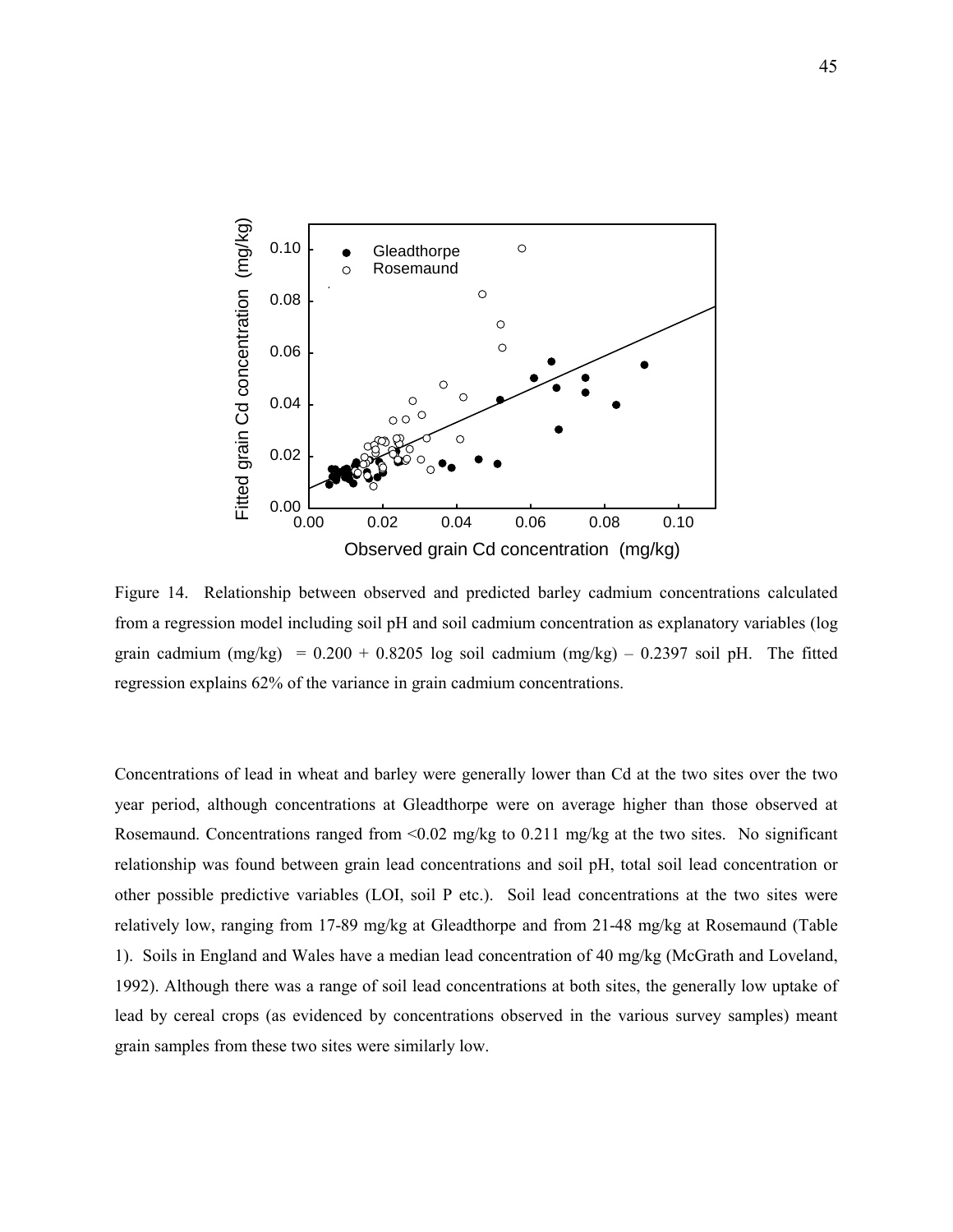### <span id="page-45-0"></span>**Grain Washing Experiments**

A series of grain washing experiments were performed on selected representative wheat and barley samples collected from the 2000 harvest year as part of the National Survey of Paired Crop and Soil Samples. Grain samples having a range of cadmium concentrations (both high and average values), and Scottish barley samples (having high grain lead concentrations), were used to establish whether the concentrations of cadmium or lead originally quantified in the ground grain occurred as a result of plant uptake, or were due to external factors such as surface contamination prior to the samples being received for analysis. It was expected that where surface contamination was responsible for the elevated concentrations of cadmium or lead measured, then one or other of the chosen extractants would be able to remove a fraction of the contamination from the surface. Subsequent digestion of contaminated grain would therefore result in lower values than originally determined, while high concentrations would be determined in the wash solution itself.

Ten winter barley and wheat samples were washed with different extractants (water, the chelating reagent EDTA, or HNO<sub>3</sub>) before cadmium, lead and titanium were determined by GFAAS and ICP-AES in digests of the whole grain and in the wash solutions. Results of the grain digests following washing with the extractants are shown in Fig. 15, and are compared with the concentrations determined in the original ground grain samples.

There was excellent agreement between cadmium concentrations determined in the original ground grain and in the washed grain samples, showing that only negligible amounts of cadmium were removed from the grain samples by washing. The slope of fitted lines between the data sets decreased as the aggressiveness of the reagent increased i.e. nitric acid was able to extract slightly more cadmium off the grain surface than the other reagents. Cadmium concentrations in the wash solutions were consequently low, with the majority of samples having concentrations that accounted for  $\leq 0.01$  mg/kg of cadmium removed from the whole grain. For several samples the washing reagents appeared to remove a small amount of cadmium from the grain, which accounts for the observed slopes being slightly lower than the theoretical value of unity. However, the reductions in grain concentration were not more than about 10% of the total concentration determined in the ground grain. Concentration differences between the washed and ground grain samples may also have arisen in this case from sample inhomogeneity occurring as a result of analysing whole, as opposed to ground grain. It therefore seems clear from these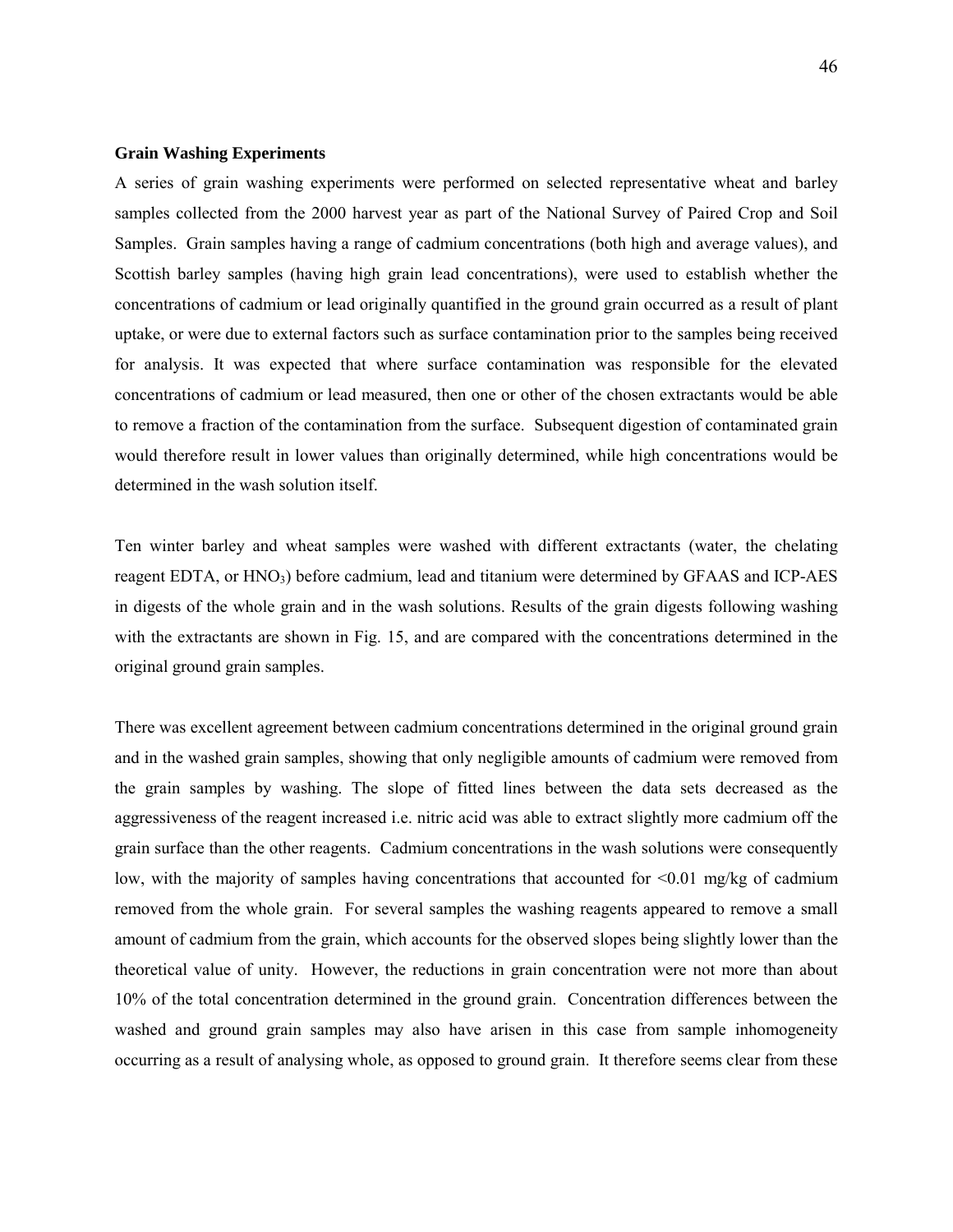

results that the high cadmium concentrations measured in grain in this work are likely to be caused by actual plant uptake, and not by external factors such as surface contamination by soil or dust.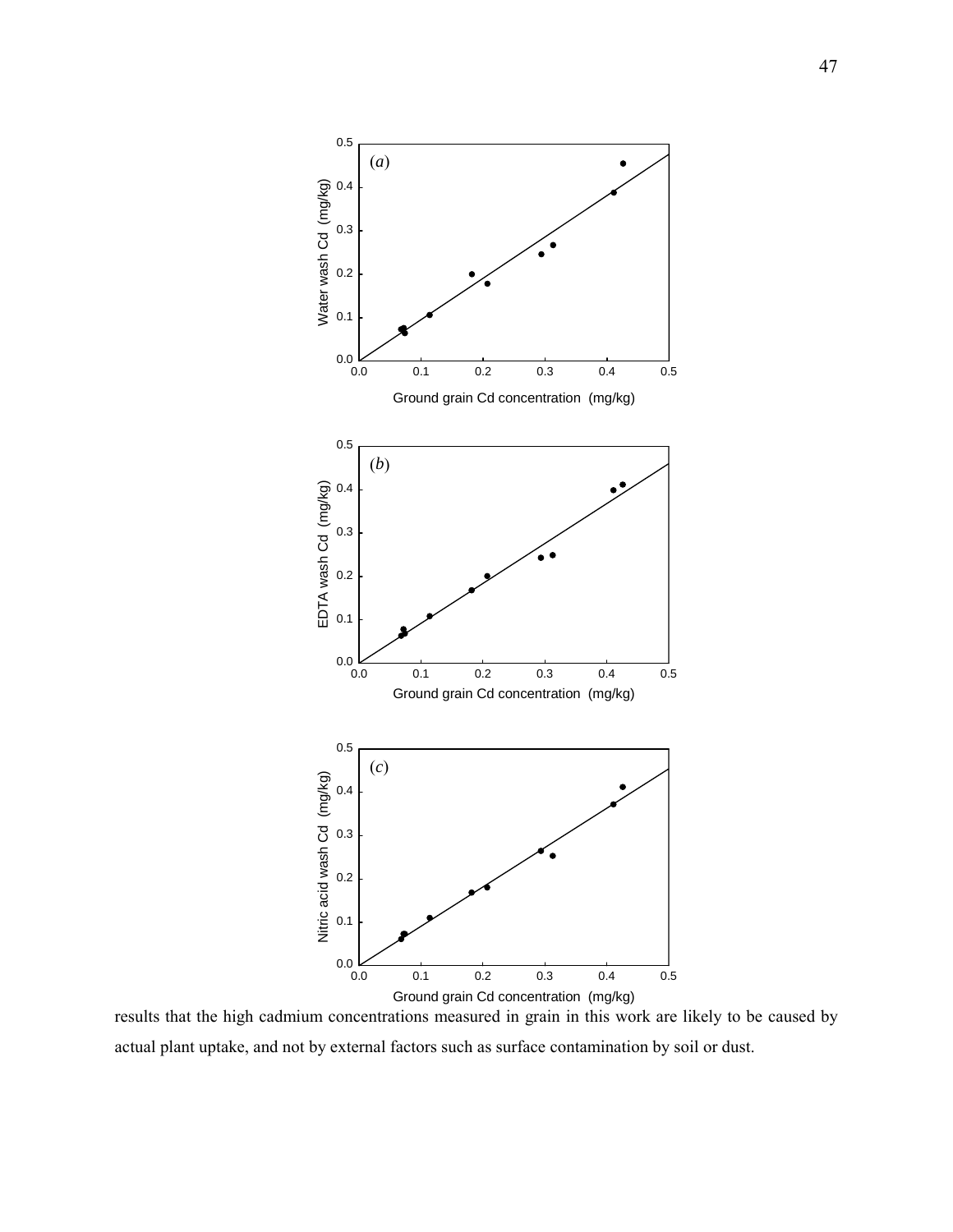Figure 15. Relationships between cadmium measured in ground grain and in grain washed with an extractant. Slopes and  $R^2$  coefficients respectively, for the three graphs are (*a*) 0.95 and 0.97; (*b*) 0.92 and 0.98 and (*c*) 0.91 and 0.99.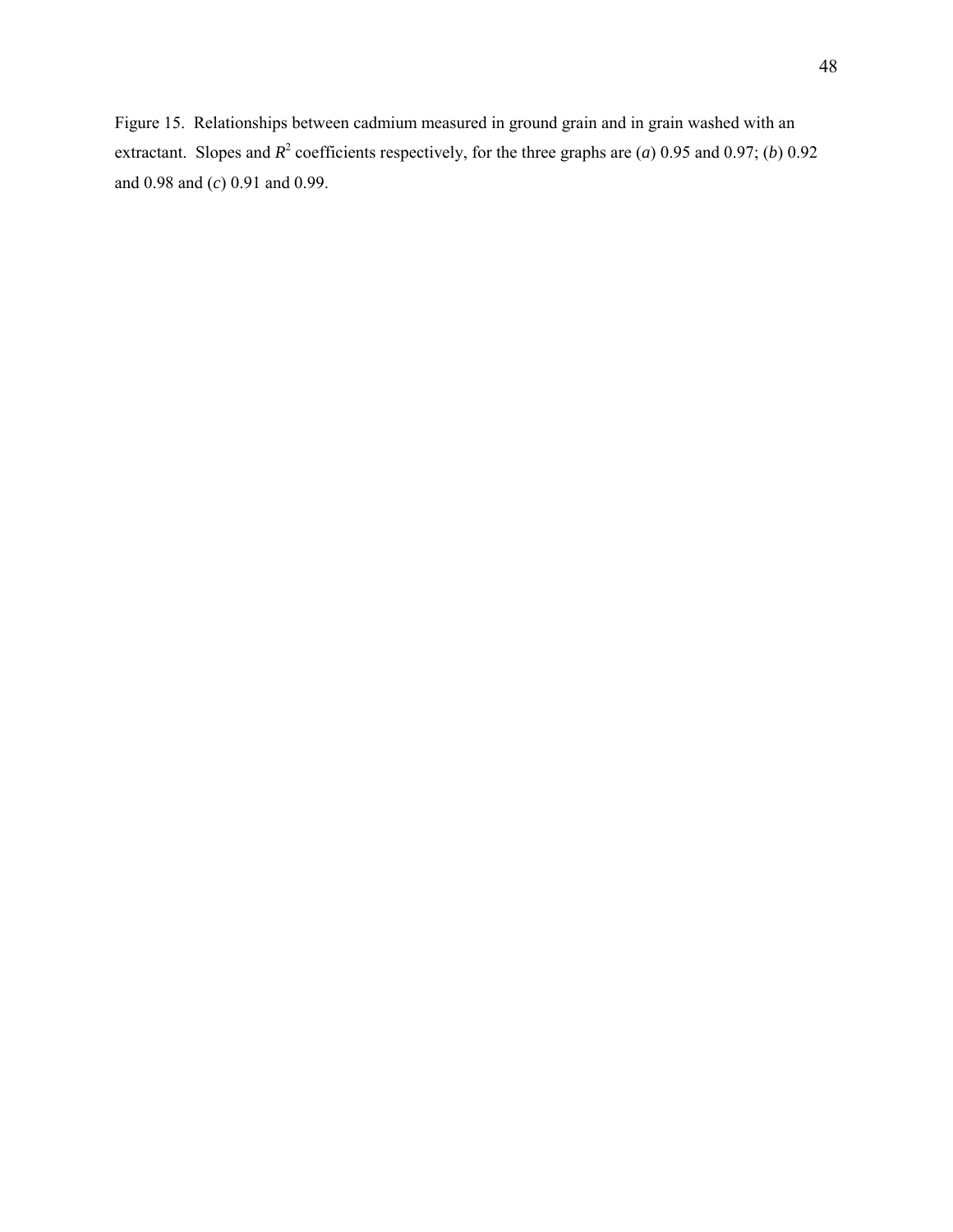Representative samples of Scottish barley from the 2000 harvest, for which lead concentrations were high, were also subjected to the same washing process as described above. The results were very much in contrast to those for cadmium, as large changes in grain lead concentrations were observed before and after washing with the extractant solutions. Analysis of the wash solutions for these samples also contained high lead concentrations, confirming that for every sample, a substantial amount of lead was removed from the grain surface by washing.

Plotting the lead values determined in grain after the washing protocol against the concentrations originally determined in the ground grain (Fig. 16) resulted in relatively poor fits compared to the equivalent plots for the cadmium samples. Such behaviour could again be regarded as indicative of nonsystematic lead surface contamination.

ICP-AES analysis of the grain digest and wash solutions confirmed the presence of elevated lead concentrations in the wash solutions themselves. Titanium (Ti) concentrations were also determined; Ti is commonly used as a marker to indicate the presence of soil or dust in crop samples as it is a nonessential element for plants, and therefore not taken up by crops despite significant concentrations being present in soil. However, there was no indication of elevated Ti levels in the wash solutions, and therefore it is unlikely that the surface contamination of the Scottish barley samples was due to soil.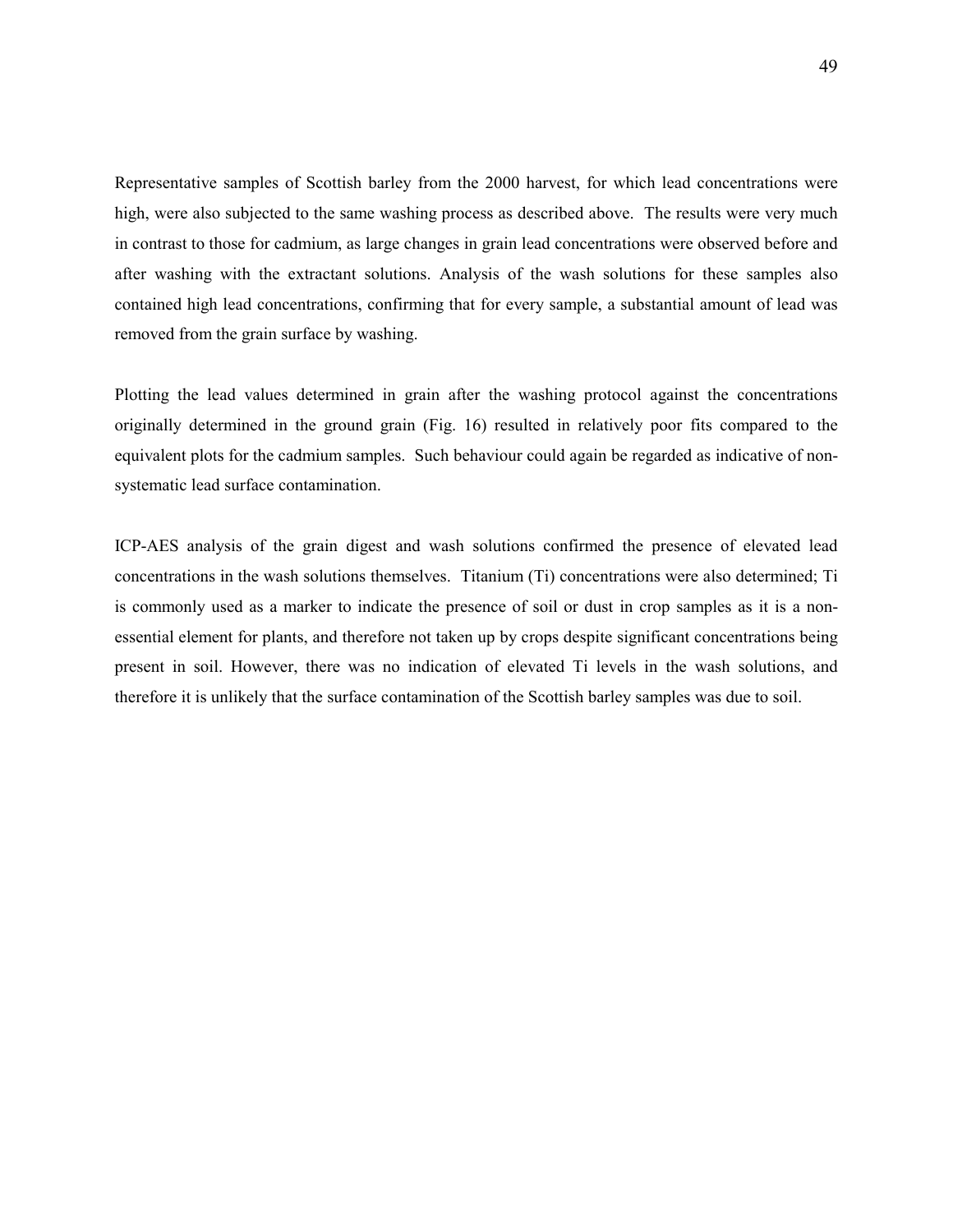

Figure 16. Relationships between lead measured in ground grain and in grain washed with an extractant. Slopes and  $R^2$  coefficients respectively, for the three graphs are (*a*) 0.71 and 0.66; (*b*) 0.35 and 0.46 and (*c*) 0.22 and 0.31.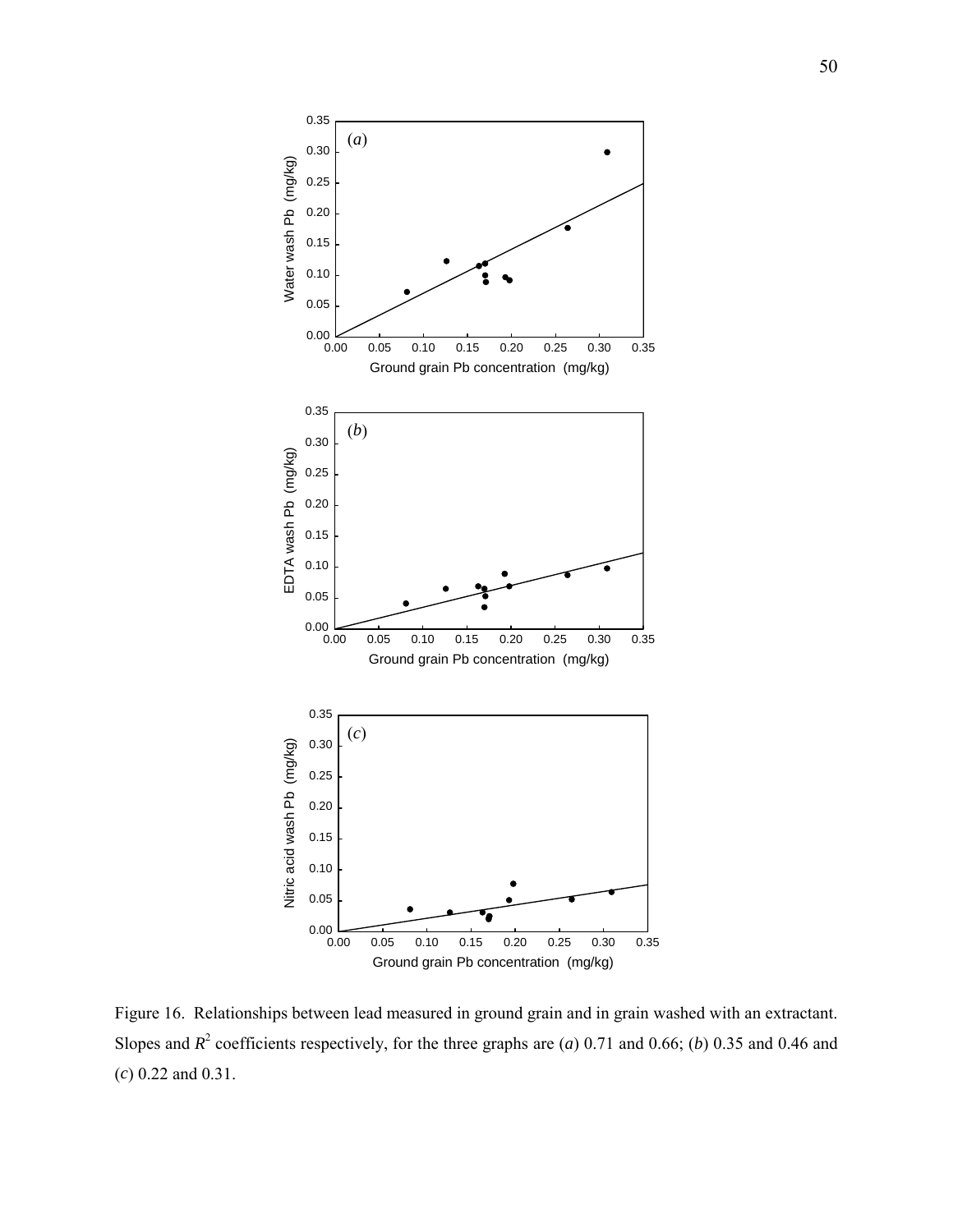#### <span id="page-50-0"></span>**Wheat and Barley Cultivar Pot Experiments**

To investigate whether the significant differences in grain cadmium concentrations determined for wheat and barley cultivars in the 1998 Cereals Quality Survey and the 1998-2000 milling wheat and malting barley survey were real, or due to soil or climatic factors, pot experiments were performed under controlled environmental conditions. These involved the growth of a range of widely grown (and NIAB recommended) cultivars in a single soil type (Buxton, Derbyshire soil, Table 2) under controlled glasshouse conditions. The cultivars selected were Consort, Hereward, Malacca, Rialto, Riband and Soissons (winter wheat), and Chariot, Fanfare, Gleam, Optic and Riviera (winter and spring barley).

Significant (*P*<0.001) differences in cadmium uptake were determined in both the winter wheat and the spring and winter malting barley crops (Fig. 17). Ranking of the wheat cultivars, in terms of grain cadmium concentrations, showed surprisingly good agreement with the results from the 1998 Cereals Quality Survey and the 1998-2000 wheat and barley survey. The two cultivars having the highest grain concentrations in the pot experiments (Soissons and Rialto) also had the highest concentrations in the survey studies. Similarly, Hereward was middle-ranked for both the surveys and in the pot experiment, while Consort and Riband that had the lowest grain cadmium concentrations in the pot experiment both had low concentrations in the 1998 Cereals Quality Survey.



Figure 17. Cadmium concentrations in wheat and barley cultivars grown in soil from Buxton, Derbyshire. The error bars represent the standard error of the mean.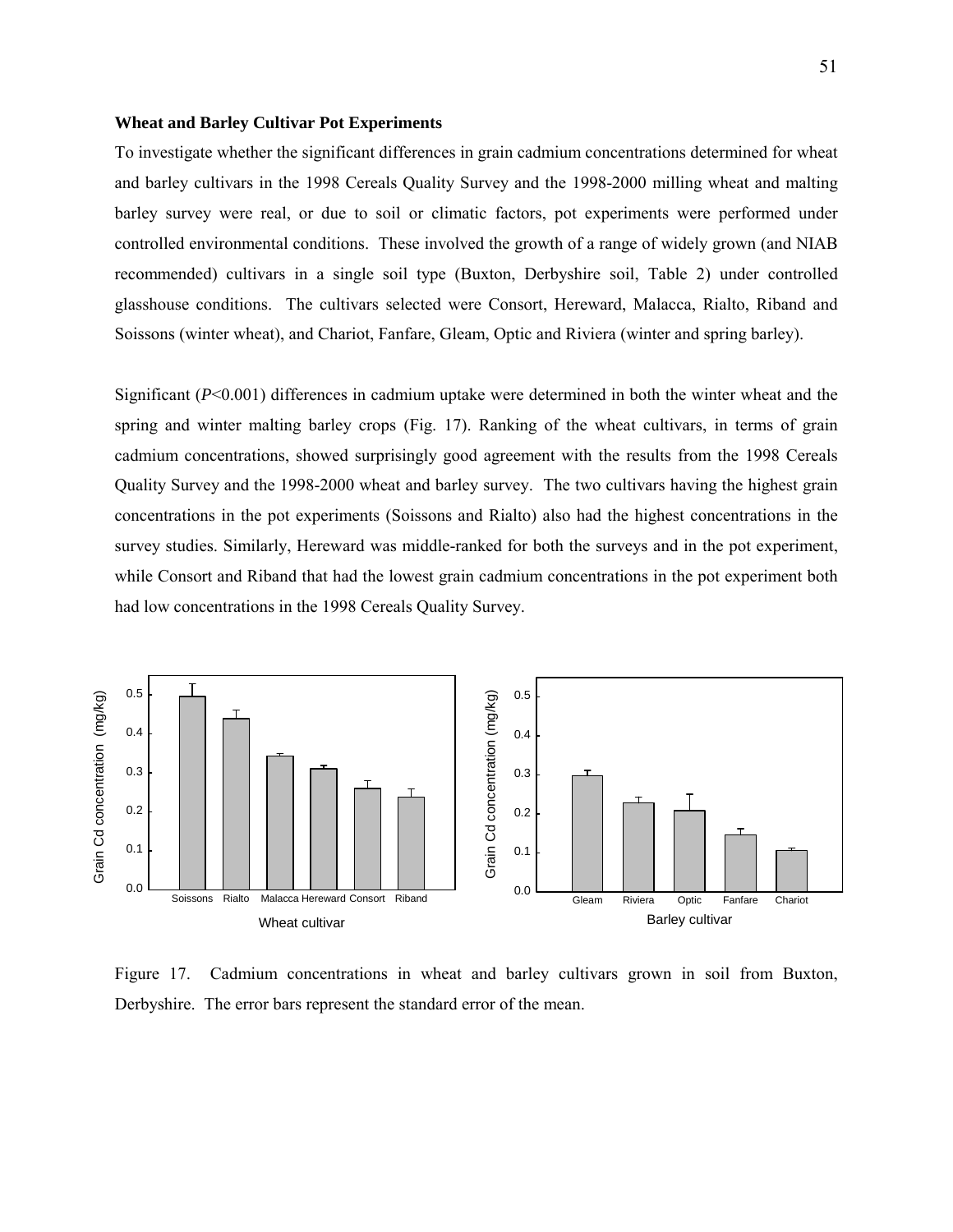<span id="page-51-0"></span>The magnitudes of differences in grain cadmium concentrations ranged from approx. 2-fold in the wheat crops, to 3-fold in the barley cultivars. However, whether the size of these differences between cultivars observed in the pot experiment translates to field conditions (i.e. on a given soil type at a single field site) is not known. Nevertheless, it is clear that the choice of certain cultivars (e.g. Rialto and Soissons) will increase the risk that a crop takes up a higher amount of cadmium than might otherwise occur with an alternative cultivar. Choice of cultivar therefore, may provide growers with a useful management tool should crops be deemed at risk of exceeding the European Commission cadmium concentration limit.

Lead concentrations were again low with a number falling below the detection limit, and consequently no significant differences were observed between cultivars.

### **Fertiliser Form and Soil Amendment Pot Experiments**

One of the aims of this research project was to quantify the effects of nitrogen fertiliser form and of soil amendments on cadmium and lead uptake into wheat and barley grain. The cultivars Rialto (winter wheat) and Regina (winter barley) were selected for use in this pot experiment for the following reasons:

- (1) both had been identified in results from the 1998 Cereals Quality Survey and from the 1998-2000 survey work as cultivars with above average grain cadmium concentrations
- (2) both were widely grown in the UK, and
- (3) at the time, both were fully recommended NIAB varieties.

The soil used in these experiments was the same Buxton, Derbyshire soil used in the cultivar pot experiments (Table 2). In addition to the three N fertiliser treatments,  $NH<sub>4</sub>NO<sub>3</sub>$  (used as a control treatment), NH<sub>4</sub><sup>+</sup> applied as  $(NH_4)_2SO_4$  and NO<sub>3</sub><sup>-</sup> applied as  $Ca(NO_3)_2.4H_2O$ , the effects of three soil amendments (lime, peat and oxide-rich red mud) on grain cadmium uptake were also investigated.

Cadmium and lead concentrations were measured in the grain and straw of both wheat and barley. Mean results of each experimental treatment are shown in Appendices A and B for Rialto (wheat) and Regina (w. barley), respectively. Results of the grain cadmium analyses are shown for Rialto (Fig. 18*a*) and Regina (Fig. 18*b*).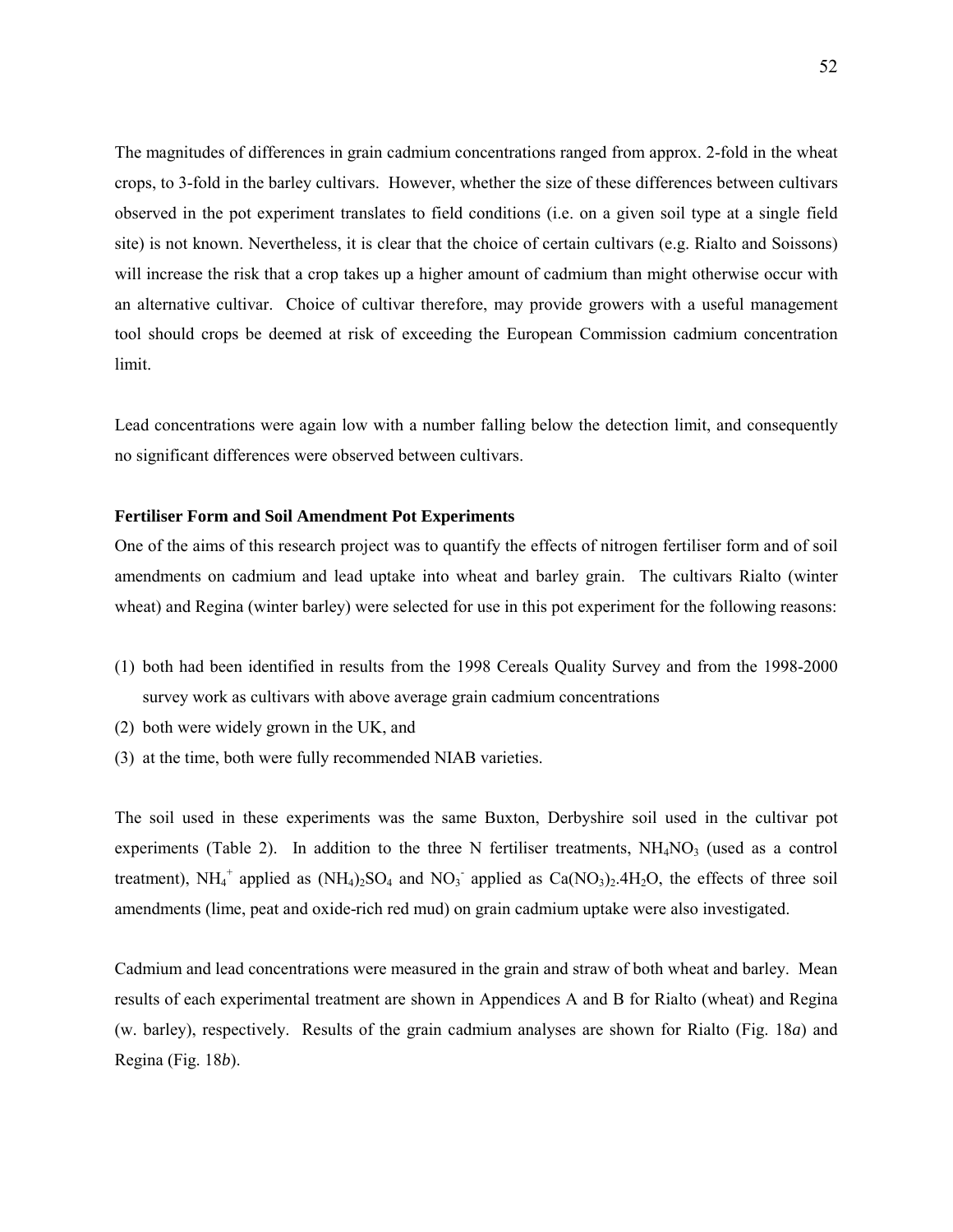

Figure 18. Cadmium uptake into (*a*) Rialto wheat and (*b*) Regina barley grown in soil from Buxton, Derbyshire to which the fertiliser and soil amendment treatments had been added. Error bars show the standard deviation of each treatment mean.

Significant treatment differences (*P*<0.001) in grain and straw cadmium concentrations were observed for Rialto, and although similar trends for the equivalent treatments were observed in Regina grain, these differences were not statistically significant. The yields of both grain and straw for Rialto were similar on all treatments (Appendices A and B), although the  $NH<sub>4</sub>NO<sub>3</sub>$  and peat treatments for Regina had decreased grain yields compared to other treatments (*P*<0.05). The Regina crop also had a low mean grain Harvest Index, which may have contributed towards the non-significance of the treatment differences.

For Rialto, application of red mud and lime amendments to the soil caused a reduction in grain cadmium concentrations compared with other treatments, and in soil pore water cadmium concentrations compared with the control. As previously discussed, lime application to soil is a conventional means of reducing crop cadmium uptakes in situations where crop cadmium concentrations are of concern. In arable soils of relatively low pH, such as the Buxton soil used in these experiments (pH 5.9), it appears to be an effective management option. The application of the oxide-rich red mud also resulted in lower grain cadmium concentrations. Although red mud is an industrial by-product, it is not yet available for purchase by farmers, and so this result is perhaps of future interest if cadmium reduction strategies need to be developed for specific areas.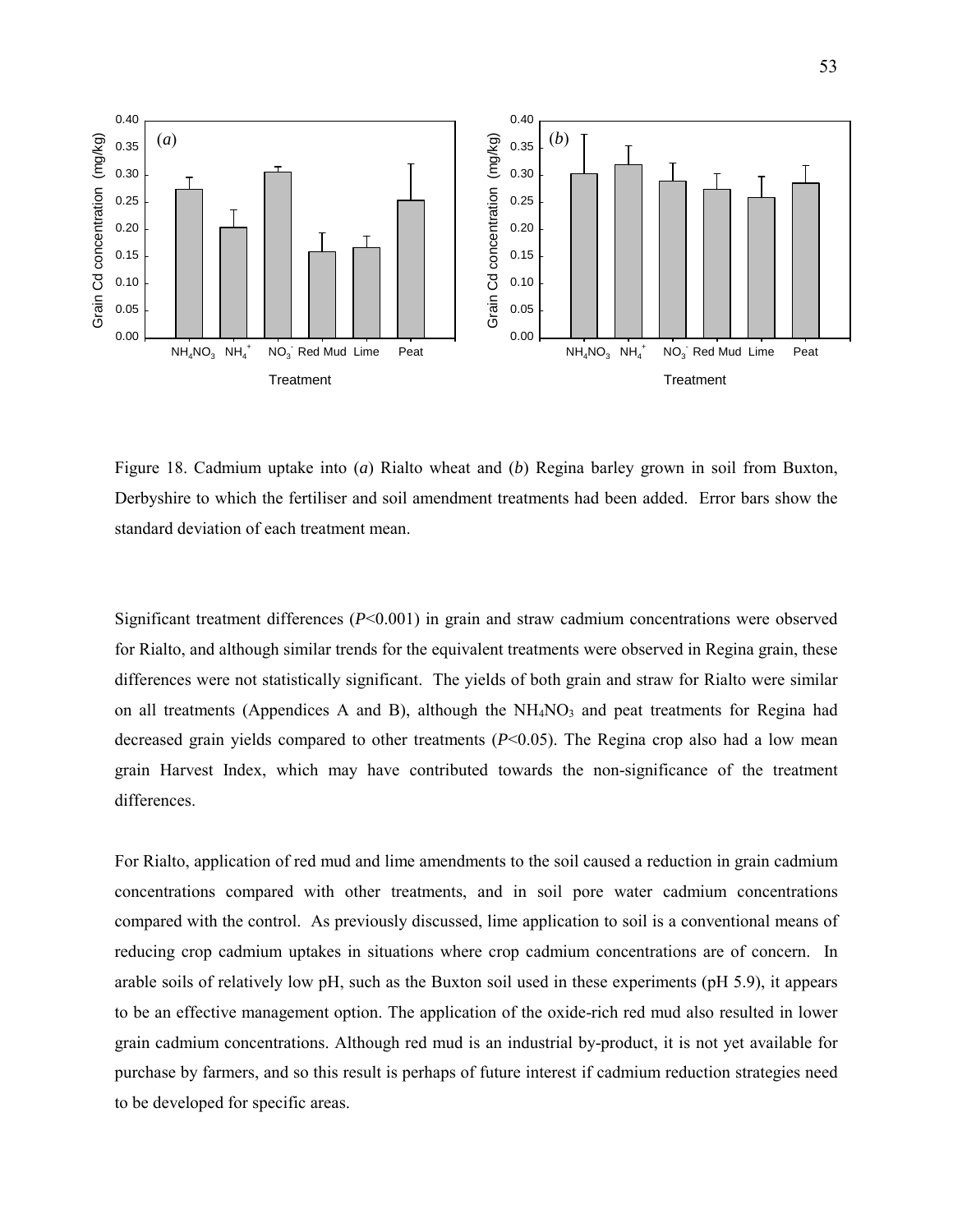<span id="page-53-0"></span>In contrast, application of peat to soil (which might have been expected to reduce cadmium availability via organic matter complexation) had no significant effect on cadmium concentrations in either grain or straw when compared to the control  $(NH_4NO_3)$  treatment. Total organic carbon measurements in the soil pore water solution collected after plant harvest were not significantly higher in the peat treatment compared with the other treatment, although microbial degradation of the extra soluble organic matter may have occurred by the time the soil pore water was extracted.

It might have been expected that the  $NH<sub>4</sub><sup>+</sup>$  fertiliser treatment would have increased grain Cd concentrations as a result of increased cadmium availability, caused by the soil acidification. The reasons for the decrease in Rialto cadmium concentrations in both grain and straw for this treatment relative to the control  $(NH_4NO_3)$  treatment are unclear, especially as soil pore water cadmium concentrations from the Rialto  $NH_4^+$  treatments were the highest of any Rialto treatment (Appendix A). In the case of Regina, the  $NH_4^+$  treatment did show elevated cadmium concentrations in the grain and straw, but these were not significant.

Lead concentrations in both the Rialto and Regina grain were low, with around 50% of the individual sample replicates having concentrations below the detection limit (0.020 mg/kg). Due to these uniformly low concentrations no significant differences between treatment means were able to be determined.

#### **Fertiliser Rate Field Experiment Samples**

Cadmium concentrations determined in the archived field experiment grain samples from ADAS Bridgets are shown in Fig. 19. Changes in grain cadmium concentrations were not significant with increasing rates of sulphur fertilisation at either of the two nitrogen fertilisation rates. However there were significantly higher grain cadmium concentrations  $(P<0.001)$  at the higher of the two nitrogen  $(NH_4NO_3)$  fertiliser application rates (230 kg/ha) when compared to the lower nitrogen application rate of 180 kg/ha, regardless of the rate of sulphur application.

Ammonium nitrate applications to soil will cause soil acidification and decreased soil pH (although not to the same extent as purely ammonium based fertilisers per unit of N applied), which along with enhanced nitrogen uptake at the higher rate of N, may have led to the increased cadmium grain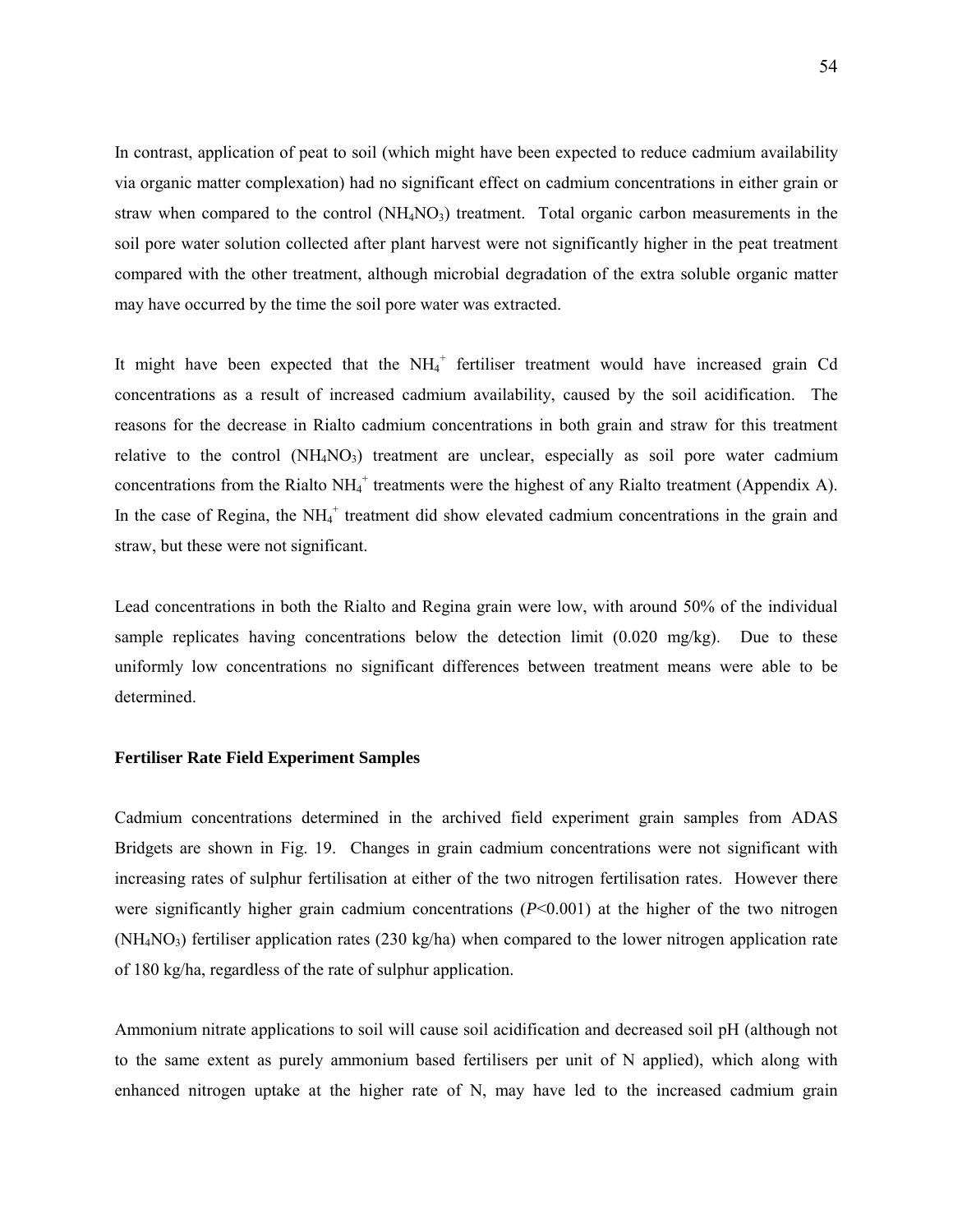concentrations. In addition, higher N supply increases the ionic strength of the soil solution, and can result in the release of more Cd from the soil solid phase, albeit for a limited time. The substantial number of samples that had lead concentrations lower than the detection limit (92%) meant that it was not possible to identify any trends in grain lead concentrations with respect to the different fertiliser application rates.



Figure 19. Effect of fertiliser application rates on grain cadmium concentrations in wheat grown at an ADAS Bridgets experimental field site.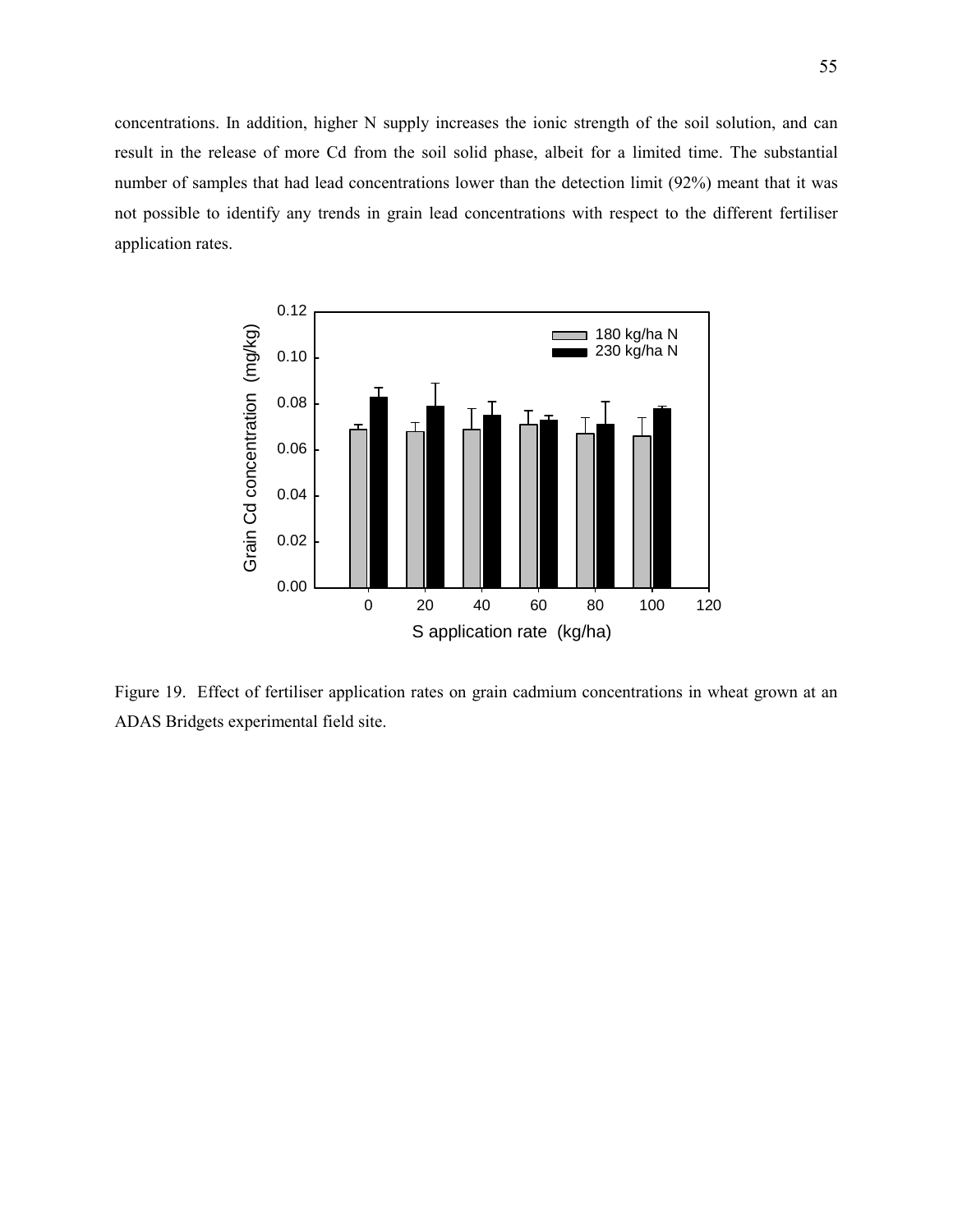#### <span id="page-55-0"></span>**Zinc Soil Amendment Pot Experiment**

A third pot experiment was established to investigate the effect of zinc (Zn) applications to soil on the uptake of cadmium and lead into grain. This was performed largely as a result of the observations from the ADAS Gleadthorpe historic sewage sludge experimental site that the presence of increased soil concentrations of Zn tended to result in a concomitant reduction in grain cadmium. The two calcareous soils used for this experiment had previously been sampled from locations on the North (Leatherhead) and South Downs (ADAS Bridgets), and winter wheat (Rialto) was planted in both. Together with a control, the experimental treatments consisted of increasing soil concentrations by 2, 5 and 10 mg Zn/kg soil. The added Zn was only a small percentage of that already occurring in the soils as background concentrations (Table 2), but realistic in terms of additions that might be added in a field situation.

Appendices C and D give the mean experimental results for in the Bridgets and Leatherhead soils, respectively. Reductions were observed in grain cadmium concentrations in both soils (Fig. 20), with grain concentrations reducing with increasing soil Zn concentration, although these differences were not significant. However, significant reductions (*P*<0.05) were observed with increasing soil Zn concentrations for Cd uptake into straw for both soils.



Figure 20. Cadmium concentrations in Rialto wheat grain grown in (*a*) Bridgets soil and (*b*) Leatherhead soil spiked with various amounts of Zn. Error bars show the standard deviation of each treatment mean.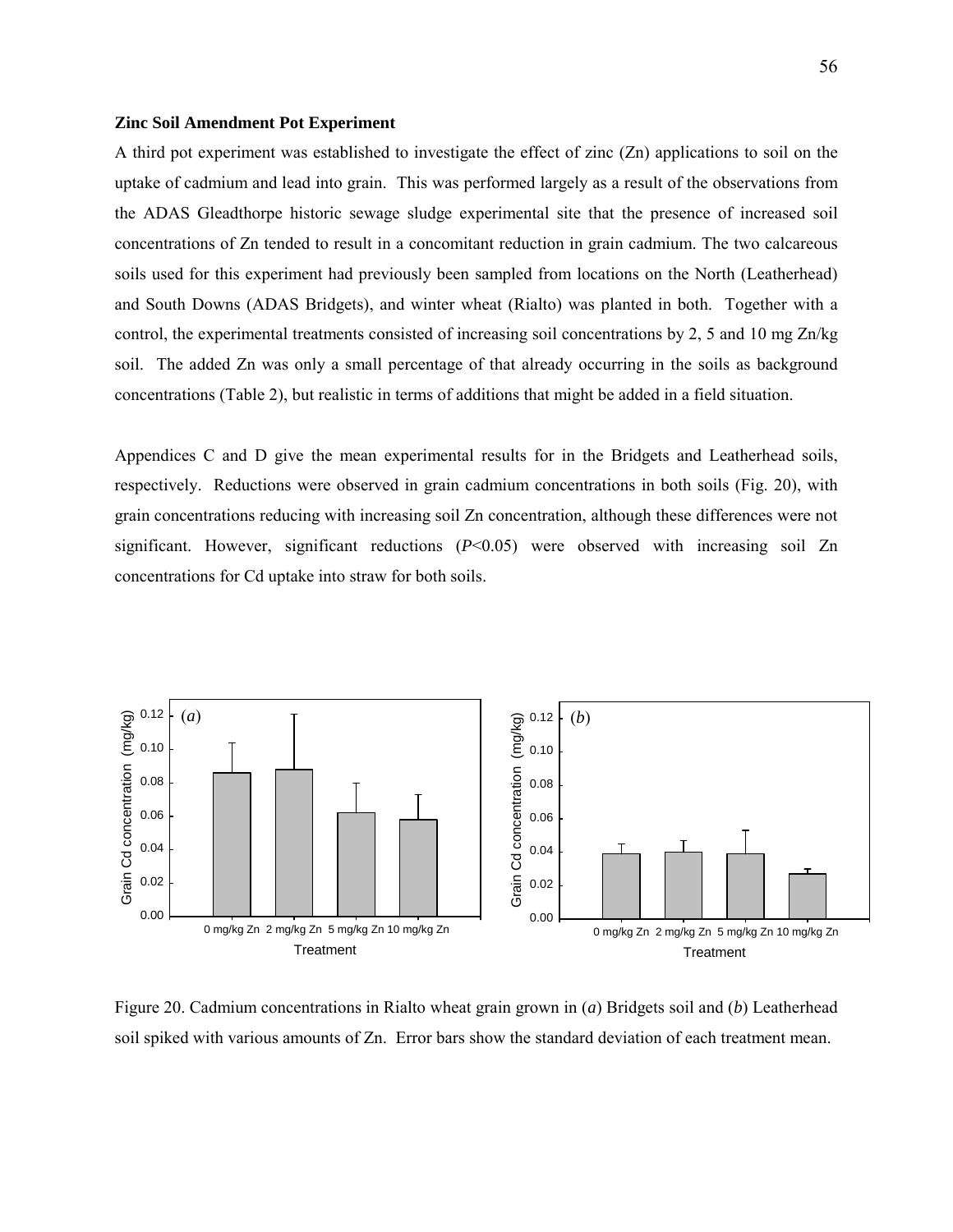No effect on crop yield with increasing Zn concentration was observed, implying that the wheat grown in both soils was not Zn deficient and that the lower grain cadmium concentrations did not occur as a result of growth dilution. In a study investigating the cadmium uptake of wheat grain grown in five different soil series, Mench *et al.* (1997) reported that the highest grain cadmium concentrations occurred in plants grown on a soil that led to marginal zinc deficiencies occurring in the shoots.

As with the previous pot experiments, lead concentrations in grain were low and no significant treatment effects were apparent. Although lead concentrations in straw were higher than those observed in the grain, standard deviations from the individual replicates were high, and there were no consistent relationships in the two soils between increasing soil Zn concentrations and straw lead content.

Given that the reduction in plant cadmium uptake did not appear to be caused by growth dilution effects, the mechanism behind the observed reduction in plant uptake with increasing soil Zn concentrations is likely be one of competitive exclusion occurring during root uptake.

Cadmium concentrations in the soil pore water solutions collected from these pots were very low (Appendices C and D), with a number of samples having concentrations below the analytical detection limit of the GFAAS instrument used. It was therefore not possible to demonstrate whether soil solution cadmium concentrations had changed with the increased concentrations of soil Zn.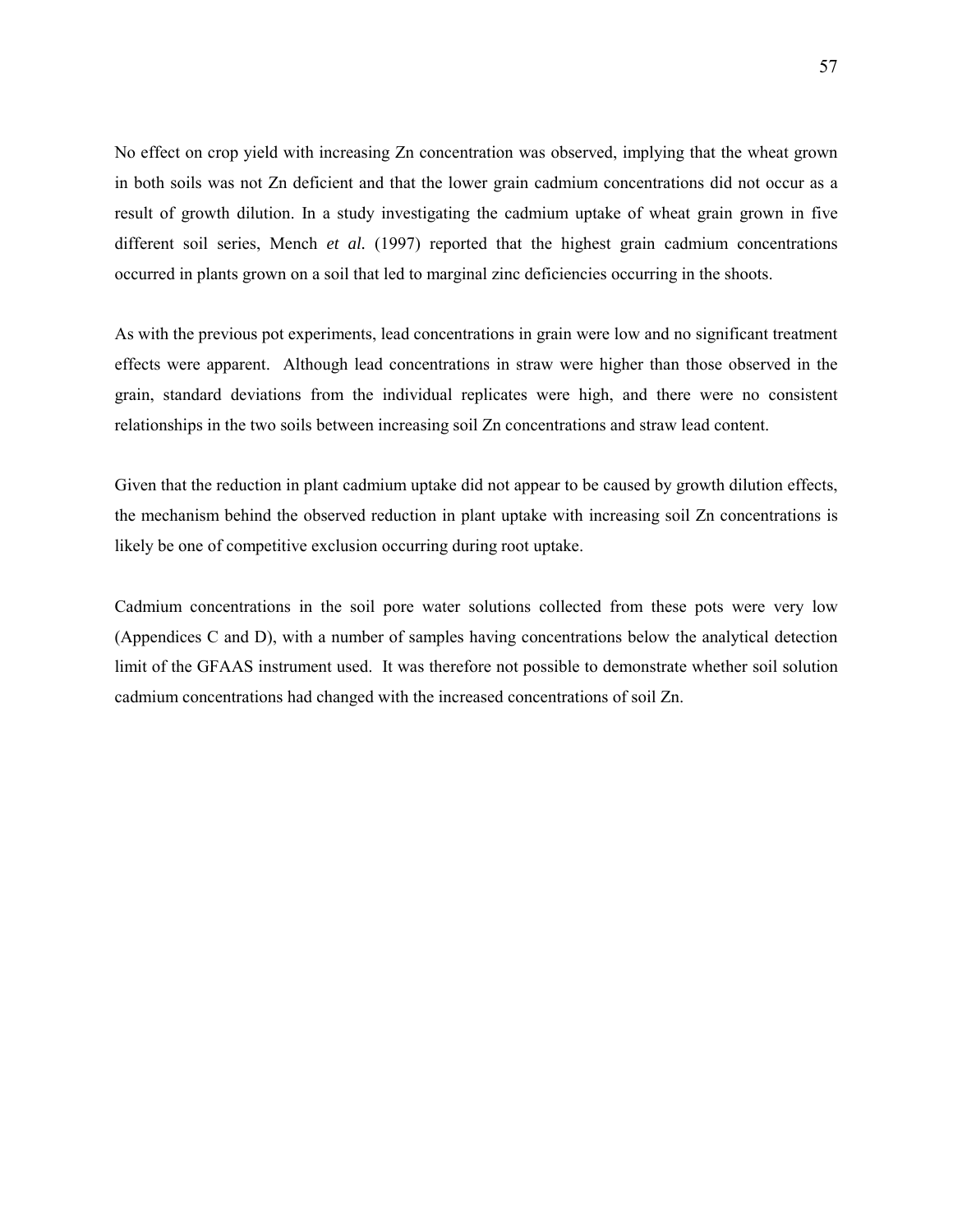## <span id="page-57-0"></span>**Summary and Recommendations**

This report describes research that investigated cadmium and lead uptake into British wheat and barley. Included in the research were:

- 1) an investigation of the geographical distribution of cadmium and lead concentrations in grain samples and how these related to soil properties,
- 2) a quantification of the effects of variety, nitrogen fertiliser form and rate, and of soil amendments on the cadmium and lead uptake into cereal grain,
- 3) measurements of the effects of past sewage sludge applications on grain cadmium and lead, using existing field experimental sites, and
- 4) measurements of the extent to which soil or dust contamination may have been responsible for observed high concentrations of metals in grain samples.

Information from this project was used by the UK Food Standards Agency for the European Commission negotiations on the cadmium and lead limits in cereal grain.

Cadmium and lead analyses were performed on grain samples from the 1998 Cereals Quality Survey and on representative paired soil and grain samples collected in a National Survey of Wheat and Barley from the 1998-2000 harvests. Results indicate that in general, wheat had higher grain concentrations of cadmium than barley, although both species had similarly low concentrations of lead. Concentrations of cadmium and lead in the vast majority of samples were below the newly-introduced European Commission limits specifying the maximum permissible contaminant levels in foodstuffs (cadmium in barley grain 0.1 mg/kg and wheat grain 0.2 mg/kg; lead in both barley and wheat grain 0.2 mg/kg fresh weight). Therefore, the majority of growers will not need to take any specific action to ensure that their grain complies with these limits.

The effects of previous sludge applications to land on cadmium concentrations in wheat and barley grain were also investigated at two field sites (ADAS Gleadthorpe and Rosemaund) with contrasting soil types. As for the survey investigations, barley grown at both sites had lower concentrations of cadmium than wheat grown the previous season. However, both the wheat and barley crops grown at Gleadthorpe had higher grain cadmium concentrations than at Rosemaund, despite total soil cadmium concentrations being lower at the former site. The variations in grain concentrations were primarily caused by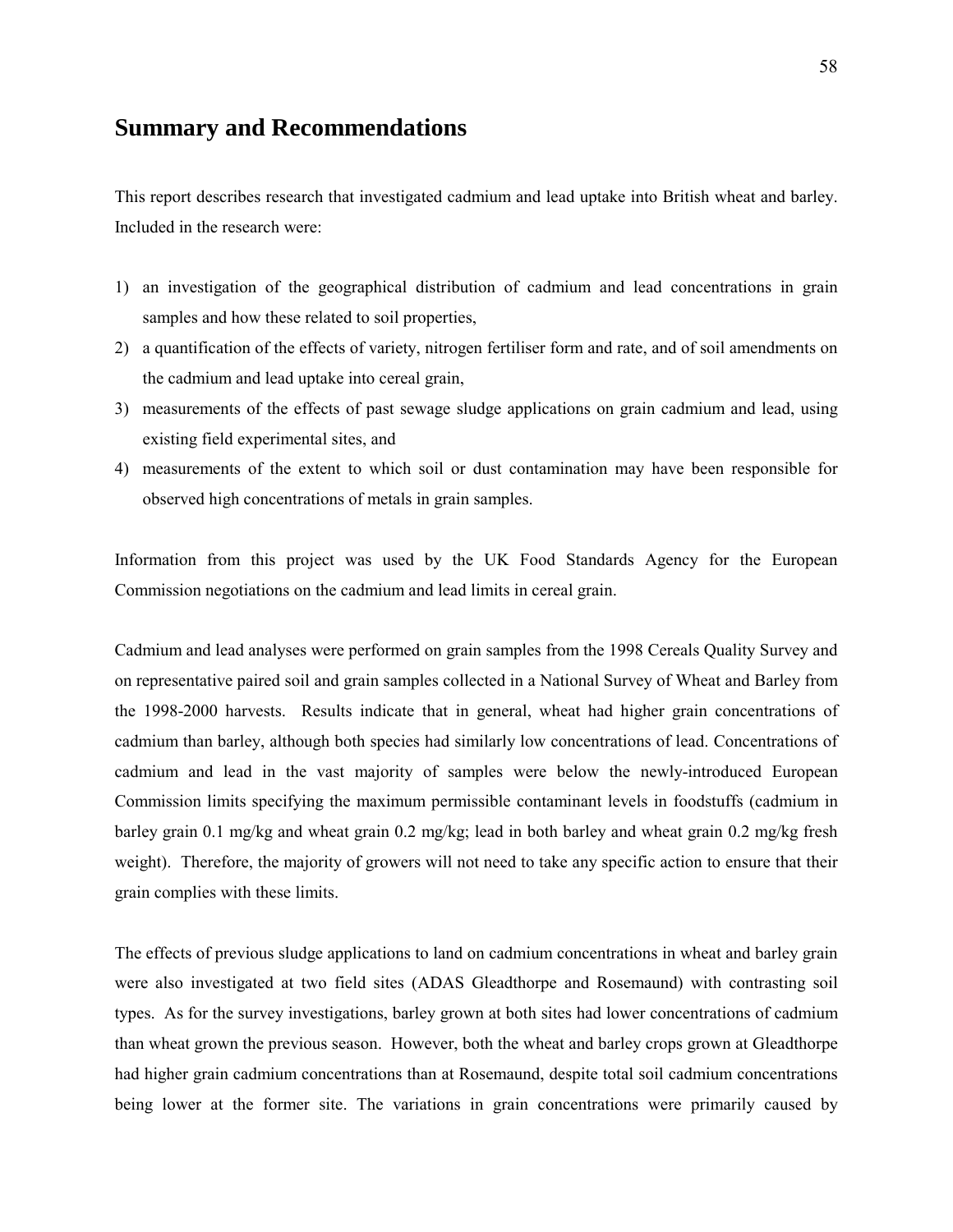differences in soil pH between the two sites, with the lower pHs at Gleadthorpe resulting in higher cadmium availability. This resulted in wheat grain concentrations approaching the maximum permissible contaminant levels at different total soil cadmium concentrations and indicates the caution required in evaluating the potential for a crop to exceed the European Commission levels. However, soil pH and total soil cadmium concentration when used together explained a large amount of the variation in grain cadmium concentrations. The proposed changes described in the European Commission draft Working Document on Sewage Sludge limit sludge applications to agricultural land based on both soil metal concentrations and soil pH.

Significant differences in grain cadmium concentrations were observed between wheat and barley cultivars from samples collected in the field and from pot experiments grown under controlled conditions. The choice of certain cultivars (e.g. the wheat cultivars Rialto and Soissons) may increase the risk that grain will take up relatively higher amounts of cadmium than might otherwise occur with an alternative cultivar.

Experiments also showed significant differences in grain cadmium concentrations with different nitrogen fertiliser forms and application rates, and with the application of certain soil amendments in pot experiments. Lime and an oxide-rich material (red mud), reduced cadmium concentrations in grain compared with the control. In contrast, a higher application rate of ammonium nitrate fertiliser (230 vs 180 kg/ha N) in a wheat field experiment resulted in higher grain concentrations of cadmium, which may have been due to increased soil acidification and enhanced Cd uptake in association with the increased nitrogen rate. However, no differences in grain cadmium were observed with different application rates of S fertiliser in the same experiment.

In summary, barley grown in Britain under typical field conditions and management regimes is unlikely to exceed the European Commission limits for either cadmium or lead. However for wheat, it is possible that in certain situations a combination of factors could lead to grain approaching or exceeding the permissible cadmium limits. Elevated grain wheat cadmium concentrations may occur where wheat is grown on soil that contains relatively high soil cadmium concentrations (0.84 - 33.86 mg/kg in the paired soil and grain sample survey), with Cd uptake further enhanced by low soil pH conditions.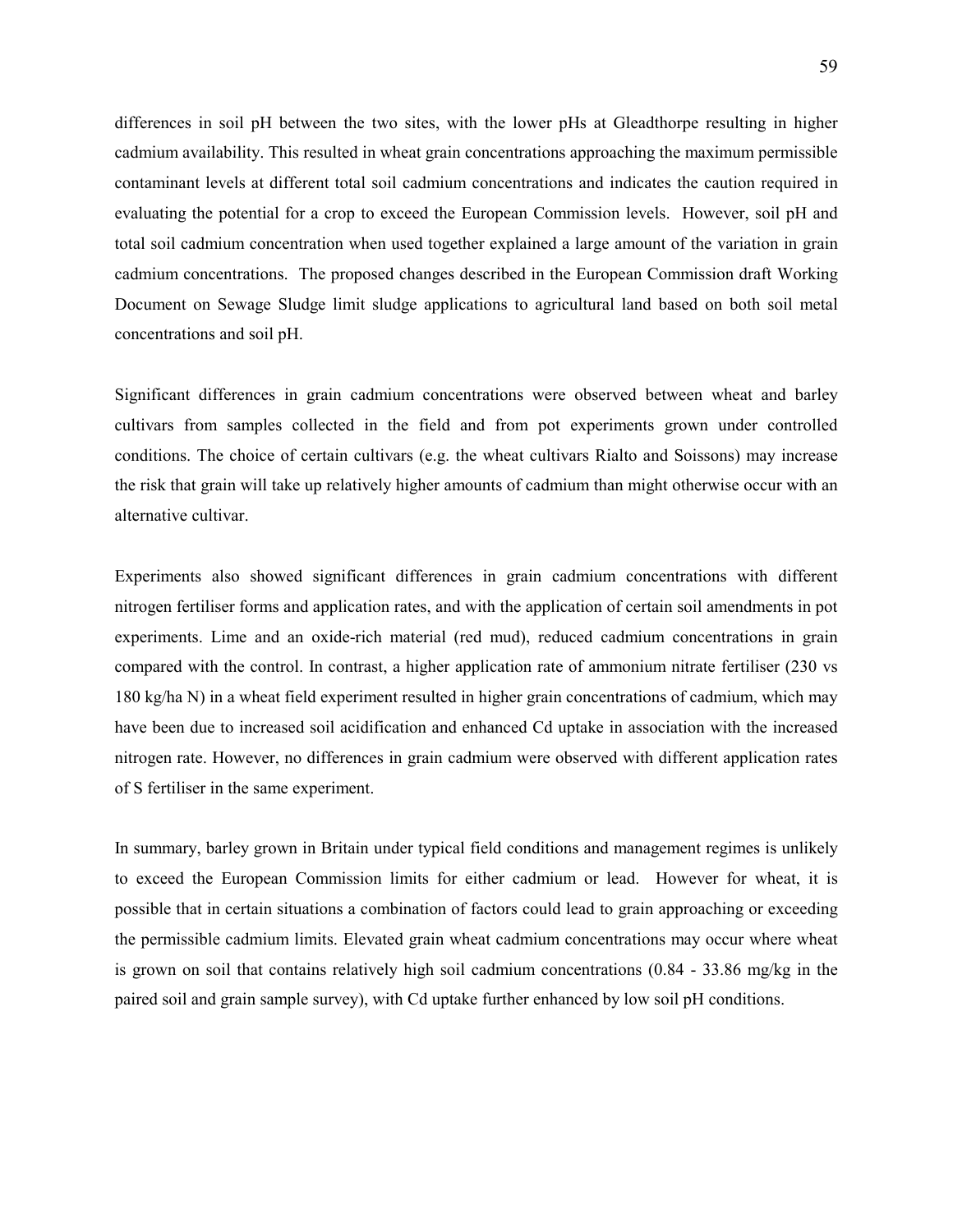Lime application is a feasible management strategy to reduce crop cadmium uptake where elevated grain concentrations are of concern, although the effects of any lime addition on trace element availability, in particular manganese, clearly needs to be borne in mind.

The choice of wheat cultivar can influence the grain cadmium concentration. For example, in this work the wheat cultivars Rialto and Soissons were identified as two varieties that may take up relatively higher amounts of cadmium. However, the continual development and breeding of new cultivars means any cultivar recommendations given here are likely to be outdated within a few years. As only a small percentage of UK field sites appear likely to exceed the Cd grain limit values it is also unlikely to be cost effective to routinely screen new wheat cultivars for cadmium uptake during their development. Liming is therefore likely to be the primary management tool available to farmers to reduce high grain cadmium concentrations.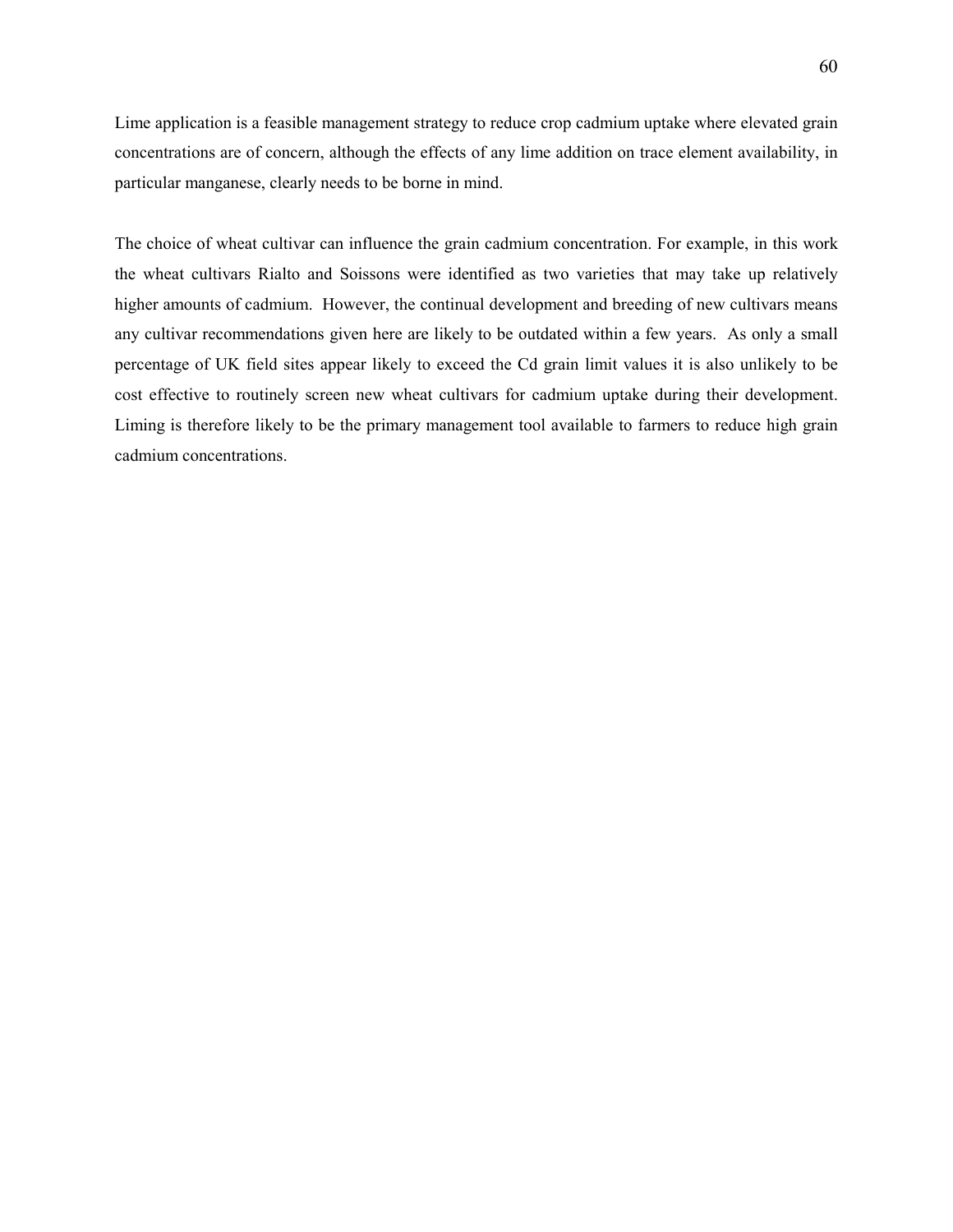## <span id="page-60-0"></span>**Acknowledgements**

This work was funded by the UK Home-Grown Cereals Authority (HGCA). IACR-Rothamsted receives grant-aided support from the UK Biotechnology and Biological Sciences Research Council.

The co-operation of farmers who provided sampling sites for the paired crop and soil samples is gratefully acknowledged.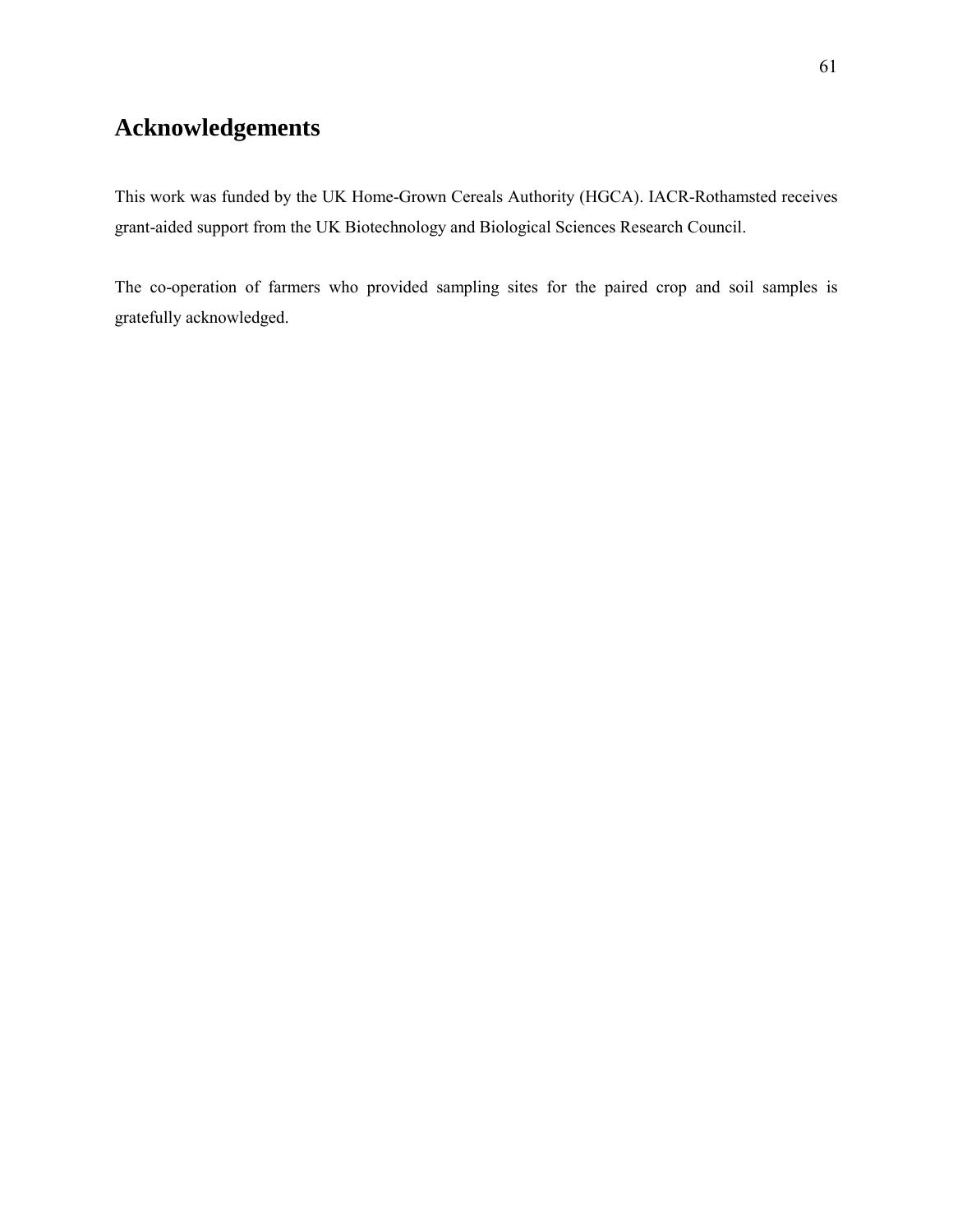## <span id="page-61-0"></span>**References**

- Adams, M. L., Chaudri, A. M. and McGrath, S. P. (2001). A practical evaluation of microwave and conventional wet digestion techniques for the determination of Cd, Cu and Zn in wheat grain. *International Journal of Environmental Analytical Chemistry*. In press.
- Alloway, B. J. (1990). Cadmium. *In* Heavy metals in soils. Ed. B. J. Alloway. Blackie, London. p100- 124.
- Alloway, B. J. and Steinnes, E. (1999). Anthropogenic Additions of Cadmium to Soils. *In* 'Cadmium in Soils and Plants.' pp. 97-123. Eds. M. J. McLaughlin and B. R. Singh. Kluwer Academic Publishers, Dordrecht, The Netherlands.
- Alloway, B. J., Zhang, P., Mott, C., Chambers, B., Nicholson, F., Smith, S., Carlton-Smith, C. C. and Duncan A. (2000). *The vulnerability of soils to pollution by heavy metals.* MAFF OC09325 contract report, UK Ministry Agriculture, Fisheries and Food, London.
- Andersson, A. and Siman, G. (1991). Levels of Cd and some other trace elements in soils and crops as influenced by lime and fertiliser level. *Acta Agriculturae Scandinavica* 41, 3-11.
- Anon. (1986). The Analysis of Agricultural Materials. Ministry of Agriculture, Fisheries and Food Reference Book 427. HMSO, London.
- Ball, D. F. (1964). Loss-on-ignition as an estimate of organic matter and organic carbon in noncalcareous soils. *Journal of Soil Science* 15, 84-92.
- Bingham, F. T., Sposito, G. and Strong, J. E. (1984). The effect of chloride on the availability of cadmium. *Journal of Environmental Quality* 13, 71-74.
- Chaudri, A. M., Zhao, F. J., McGrath, S. P. and Crosland, A. R. (1995). The cadmium content of British wheat grain. *Journal of Environmental Quality* 24, 850-855.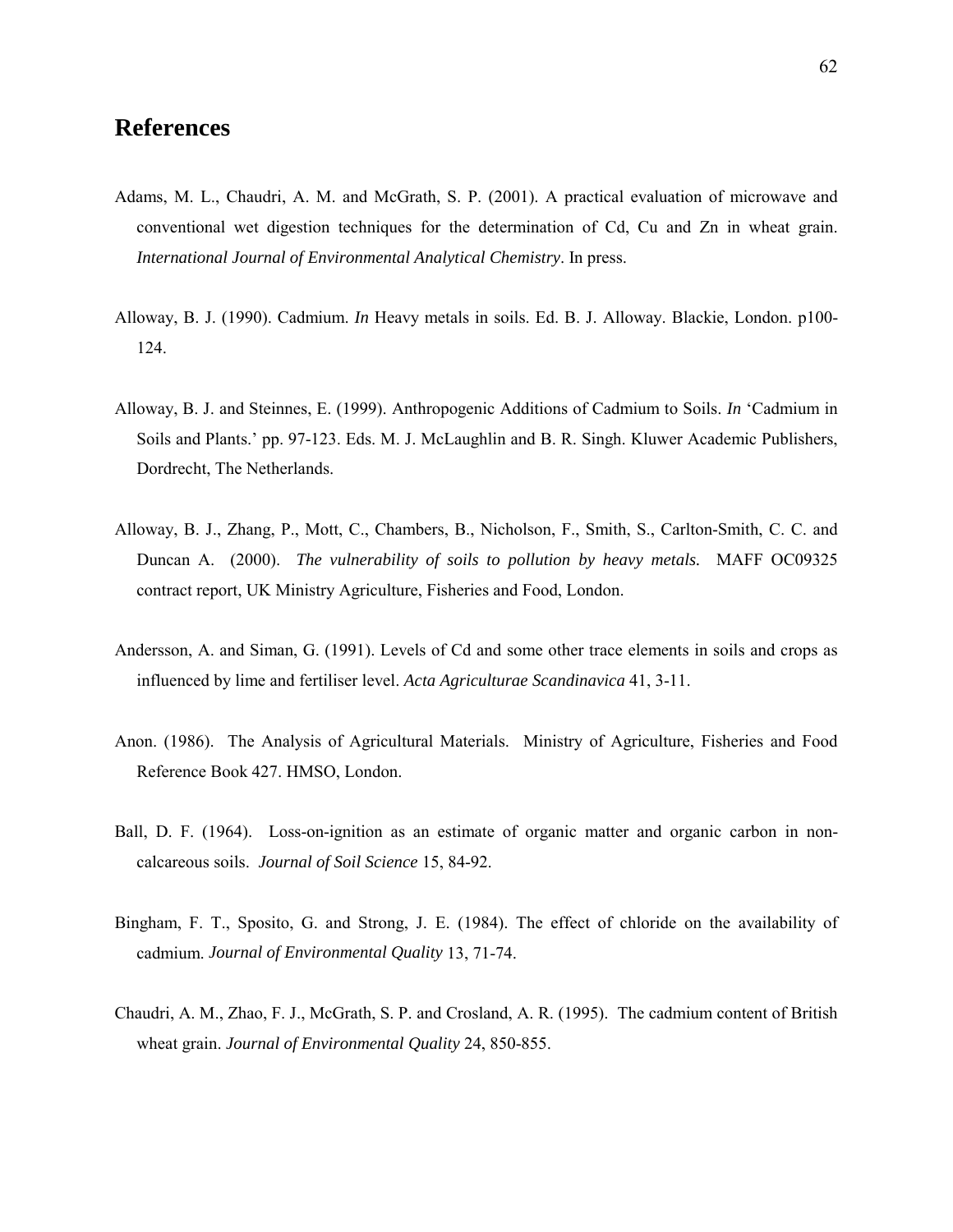- European Commission. (2000). Working Document on Sludge.  $3<sup>rd</sup>$  Draft. Brussels, 27 April 2000. ENV.E.3/LM.
- European Commission. (2001*a*). Commission Regulation (EC) No 466/2001 of 8 March 2001 setting maximum levels for certain contaminants in foodstuffs. *Official Journal of the European Communities* L77:1-13.
- European Commission. (2001*b*). Commission Directive 2001/22/EC of 8 March 2001 laying down the sampling methods and the methods of analysis for the official control of the levels of lead, cadmium, mercury and 3-MCPD in foodstuffs. *Official Journal of the European Communities* L77:14-21.
- FAO/WHO. (1978). Food and Agriculture Organisation/World Health Organisation. List of maximum levels recommended for contaminants by the joint FAO/WHO Codex Alimentarius Commission. 3rd series. CAC/FAL 4-1978. FAO/WHO Rome, Italy.
- Ferguson, J. E. (1990). The heavy elements: chemistry, environmental impact and health effects. Pergamon Press, Oxford, U.K. 614pp.
- Grant, C. A., Bailey, L. D., McLaughlin, M. J. and Singh, B. R. (1999). Management factors which influence cadmium concentrations in crops. *In* 'Cadmium in Soils and Plants.' Eds. M. J. McLaughlin and B. R. Singh. Kluwer Academic Publishers, Dordrecht, The Netherlands.
- Grey, C. W., McLaren, R. G., Roberts, A. H. C. and Condron, L. M. (1999). Cadmium phytoavailability in some New Zealand soils. *Australian Journal of Soil Research* 37, 461-477.
- He, Q. B. and Singh, B. R. (1993). Cadmium distribution and extractability in soils and its uptake by plants as affected by organic matter and soil type. *Journal of Soil Science* 44, 641-650.
- Hutton, M. (1982). Cadmium in the European Community: A prospective assessment of sources, human exposure and environmental impact. Monitoring and Assessment Research Centre Tech. Rep. 26. University of London, London, England.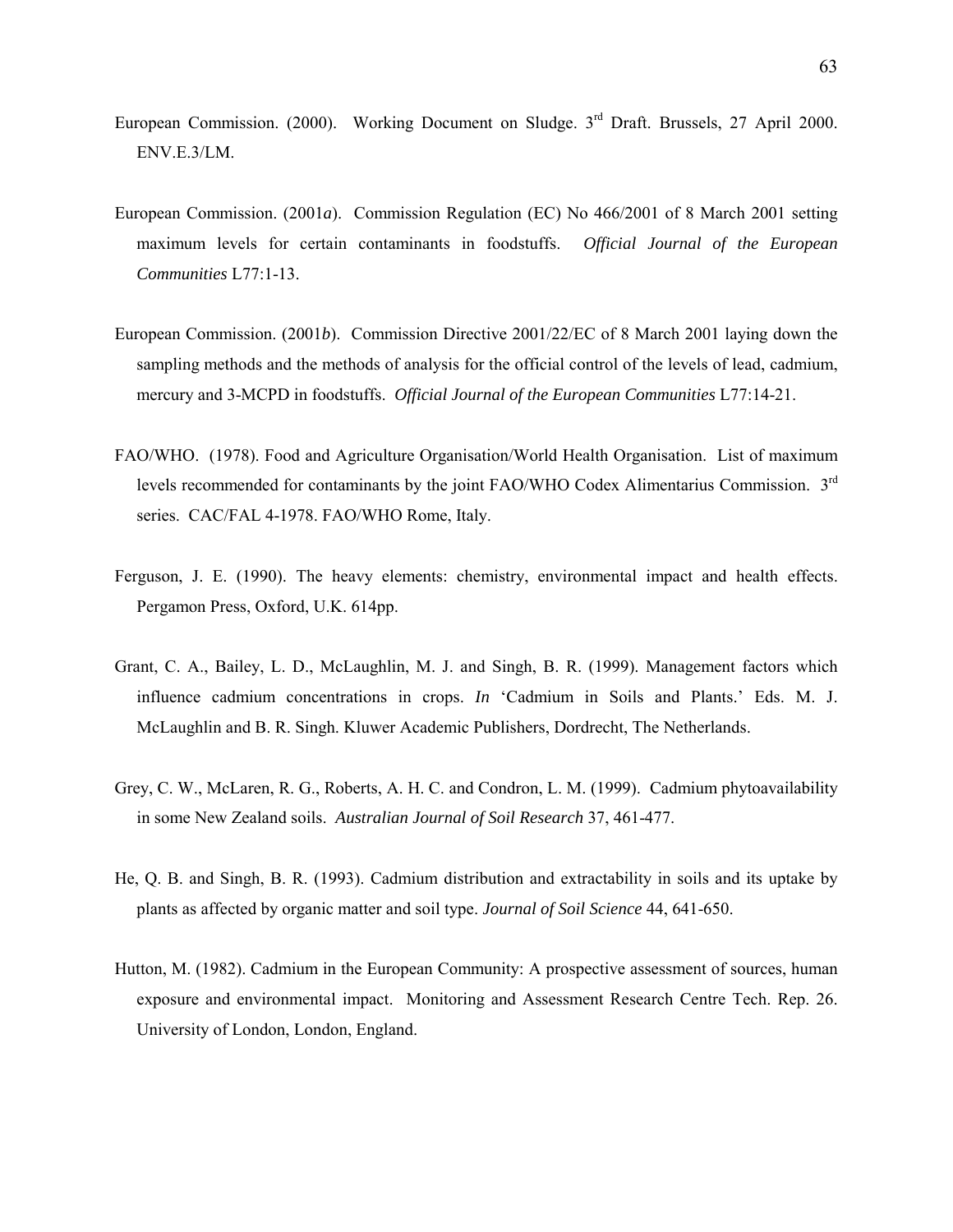- Janssen, R. P. T., Peijnenburg, W. J. G. M., Posthuma, L. and VandenHoop, M. A. G. T. (1997). Equilibrium partitioning of heavy metals in Dutch field soils. 1. Relationship between metal partition coefficients and soil characteristics. *Environmental and Toxicological Chemistry* 16, 2470-2478.
- Jones, K. C. and Johnston, A. E. (1989). Cadmium in cereal grain and herbage from long term experimental plots at Rothamsted. *Environmental Pollution* 57, 199-216.
- Knight, B. P., Chaudri, A. M., McGrath, S. P. and Giller, K. E. (1998). Determination of chemical availablility of cadmium and zinc in soils using inert soil moisture samplers. *Environmental Pollution* 99, 293-298.
- Krishnamurti, G. S. R., Huang, P. M., Van Rees, K. C. J., Kozak, L. M. and Rostad, H. P. W. (1995). A new soil test method for the determination of plant-available cadmium in soils. *Communications in Soil Science and Plant Analysis* 26, 2857-2867.
- McGrath, S. P. (2000). Risk assessment of metals. Proceedings of the SoilRem International Conference on Soil Remediation. Eds Luo, Y. M., McGrath, S. P., Cao, Z. H., Zhao, F. J., Chen, Y. X., Xu, J. M. Hangzhou, China. Institute of Soil Science, Nanjing, pp.1-7.
- McGrath, S. P. and Cunliffe, C. H. (1985). A simplified method for the extraction of the heavy metals Fe, Zn, Cu, Ni, Cd, Pb, Cr, Co and Mn from soils and sewage sludges. *Journal of the Science of Food and Agriculture* 36, 794-798.
- McGrath S. P. and Loveland P. J. (1992). The Soil Geochemical Atlas of England and Wales. Glasgow: Blackie Academic and Professional.
- McLaughlin, M. J., Palmer, L.T., Tiller, K. G., Beech, T. A. and Smart, M. K. (1994). Increased soil salinity causes elevated cadmium concentrations in field-grown potato tubers. *Journal of Environmental Quality* 23, 1013-1018.
- McLaughlin, M. J., Maier, N. A., Correll, R. L., Smart, M. K., Sparrow, L. A. and McKay, A. (1999). Prediction of cadmium concentrations in potato tubers (*Solanum tuberosum* L.) by pre-plant soil and irrigation water analyses. *Australian Journal of Soil Research* 37, 191-207.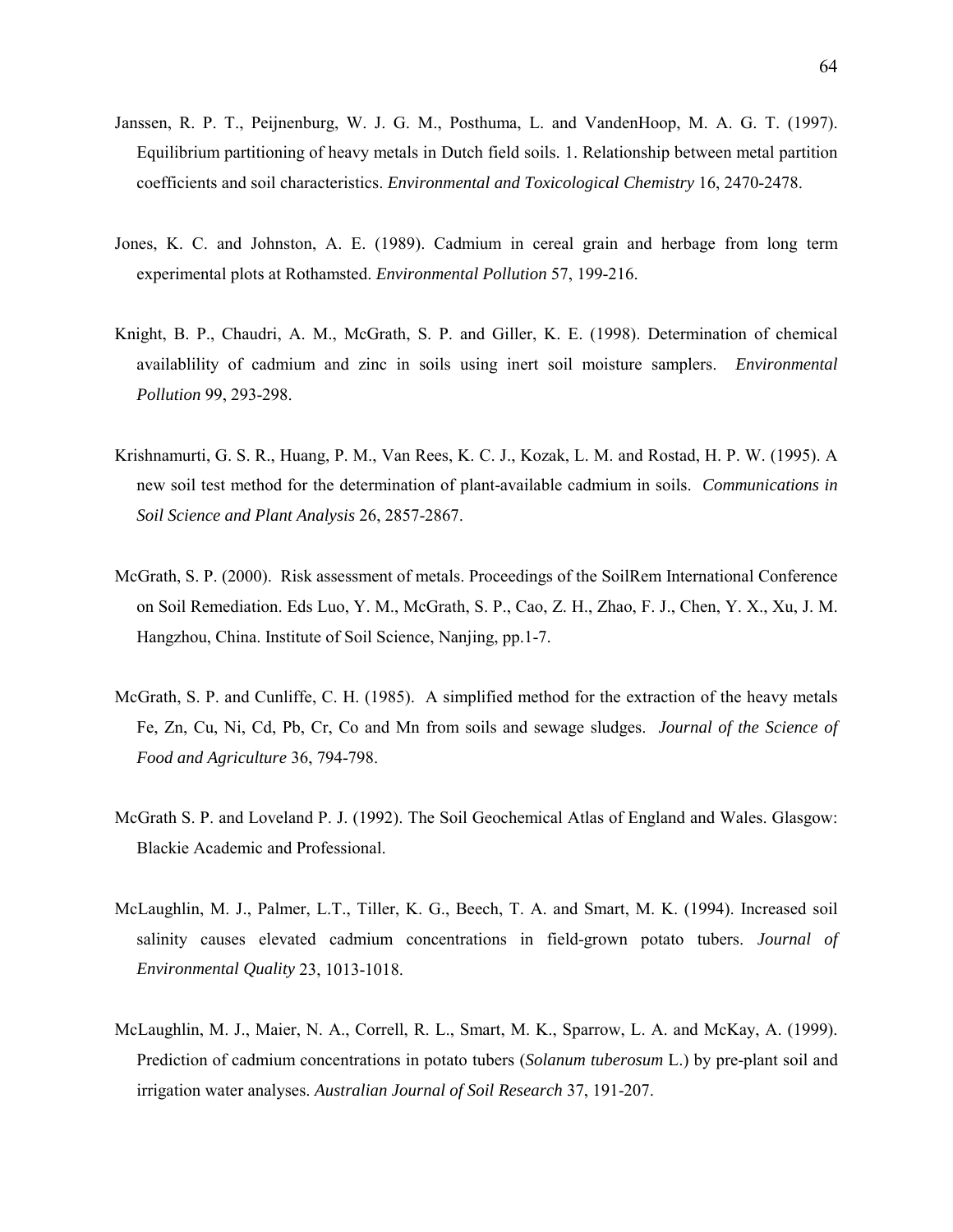- Mench, M., Baize, D. and Mocquot, B. (1997). Cadmium availability to wheat in five soil series from the Yonne district, Burgundy, France. *Environmental Pollution* 95, 93-103.
- Mordvedt, J. J. (1987). Cadmium levels in soils and plants from some long-term soil fertility experiments in the USA. *Journal of Environmental Quality* 16, 137-142.
- NAG Ltd. Numerical Algorithms Group (1998). *Genstat 5 for Windows* Release 4.1. NAG Ltd. Oxford, U.K.
- Nath, R., Prasad, R., Palinal, V. K. and Chopra R. K. (1984). Molecular basis of cadmium accumulation. *Progress in Food Nutrition Science* 18, 109-163.
- Nicholson, F. A., Jones, K. C. and Johnston, A. E. (1994). Effect of phosphate fertilizers and atmospheric deposition on long-term changes in the cadmium content of soils and crops. *Environmental Science and Technology* 28, 2170-2175.
- Nordberg, G. F. (1974). Health hazards of environmental cadmium pollution. *Ambio* 3, 51-65.
- Parent, L. E. and Caron, J. (1993). Physical properties of organic soils. *In* 'Soil Sampling and Methods of Analysis.' Ed. M. R. Carter. pp 450-451. Canadian Society of Soil Science. Lewis Publishers, London.
- Rayment, G. E. and Higginson, F. R. (1992). Australian laboratory handbook of soil and water chemical methods. Inkata Press, Melbourne. 330p.
- Ryan, J. A., Pahren, H. R. and Lucas, J. B. (1982). Controlling cadmium in the human food chain. A review and rationale based on health effects. *Environmental Research* 27, 251-302.
- Smolders, E., Lambregts, R. M., McLaughlin, M. J. and Tiller, K. G. (1998). Effect of soil solution chloride on cadmium availability to Swiss Chard. *Journal of Environmental Quality* 27, 426-431.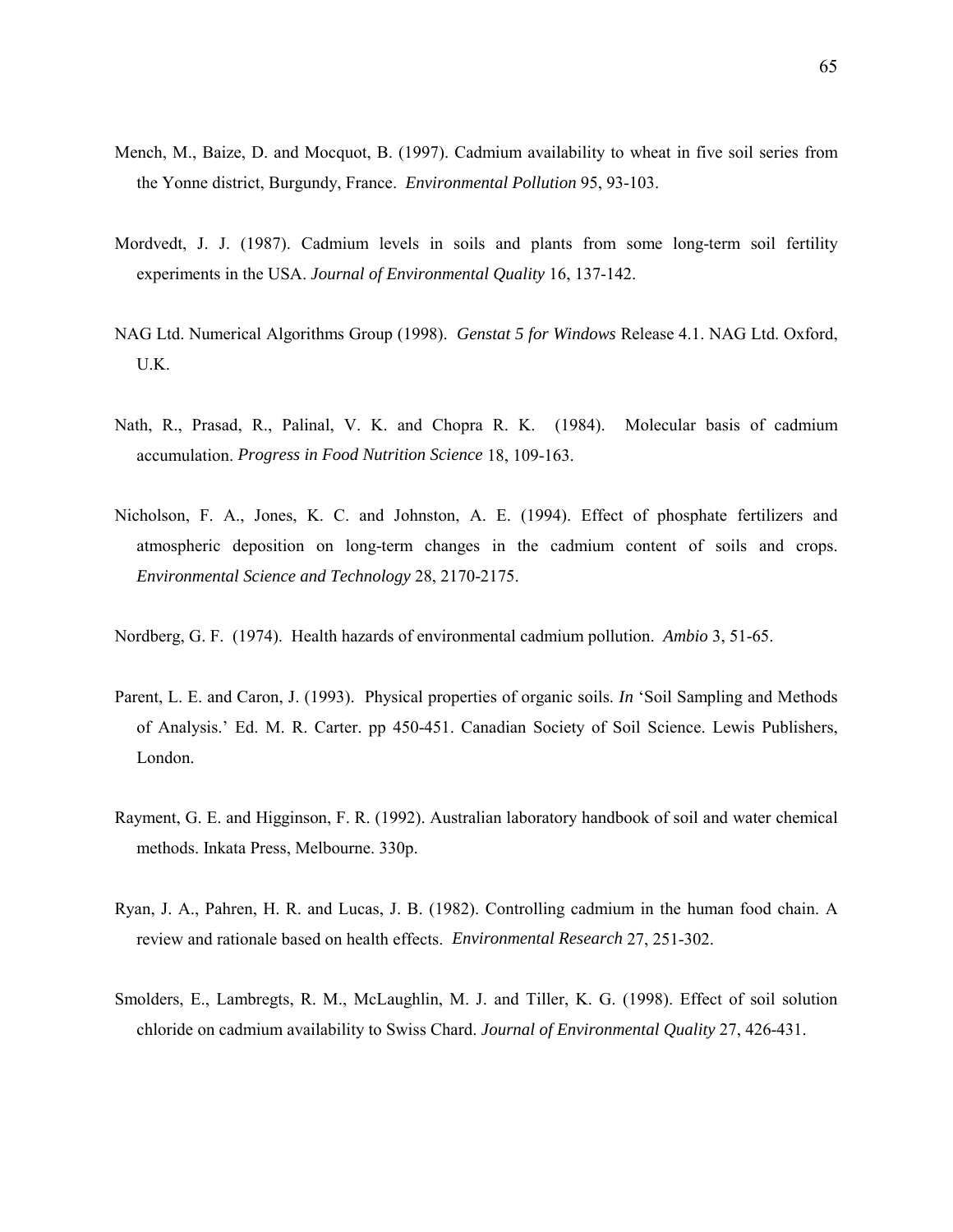- Staessen, J. A., Roels, H. A., Emelianov, D., Kuznetsova, T., Thijs, L., Vangronsveld, J. and Fagard, R. (1999). Environmental exposure to cadmium, forearm bone density, and risk of fractures: prospective population study. Public Health and Environmental Exposure to Cadmium (PheeCad) Study Group. *Lancet*. Apr 3; 353(9159), 1140-1144.
- Wagner, G. J., E. Nulty, and M. LeFevre. (1984). Cadmium in wheat grain: Its nature and fate after ingestion. *Journal of Toxicology and Environmental Health* 13, 979-989.
- Webb, J., Loveland, P.J., Chambers, B.J., Mitchell, R. and Garwood, T. (2001). The impact of modern farming practices on soil fertility and quality in England and Wales. *Journal of Agricultural Science, Cambridge*, 137, 127-138.
- Wenzel, W. W., Blum, W. E. H., Brandsetter, A., Jockwer, F., Köchl, A., Oberfoster, M., Oberländer, H. E., Riedler, C., Roth, K. and Vladeva, I. (1996). Effects of soil properties and cultivar on cadmium accumulation in wheat grain. *Z. Pflanzenernähr. Bodenkd*. 159, 609-614.
- Zhao, F. J., McGrath, S, P. and Crosland, A. R. (1994). Comparison of three wet digestion methods for the determination of plant sulphur by inductively coupled plasma atomic emission spectroscopy (ICP-AES). *Communications in Soil Science and Plant Analysis* 25, 407-418.
- Zhao F. J., Salmon S. E., Withers P. J. A., Monaghan J. M., Evans E. J., Shewry P. R. and McGrath S. P. (1999). Variation in the breadmaking quality and rheological properties of wheat in relation to sulphur nutrition under field conditions. *Journal of Cereal Science* 30, 19-31.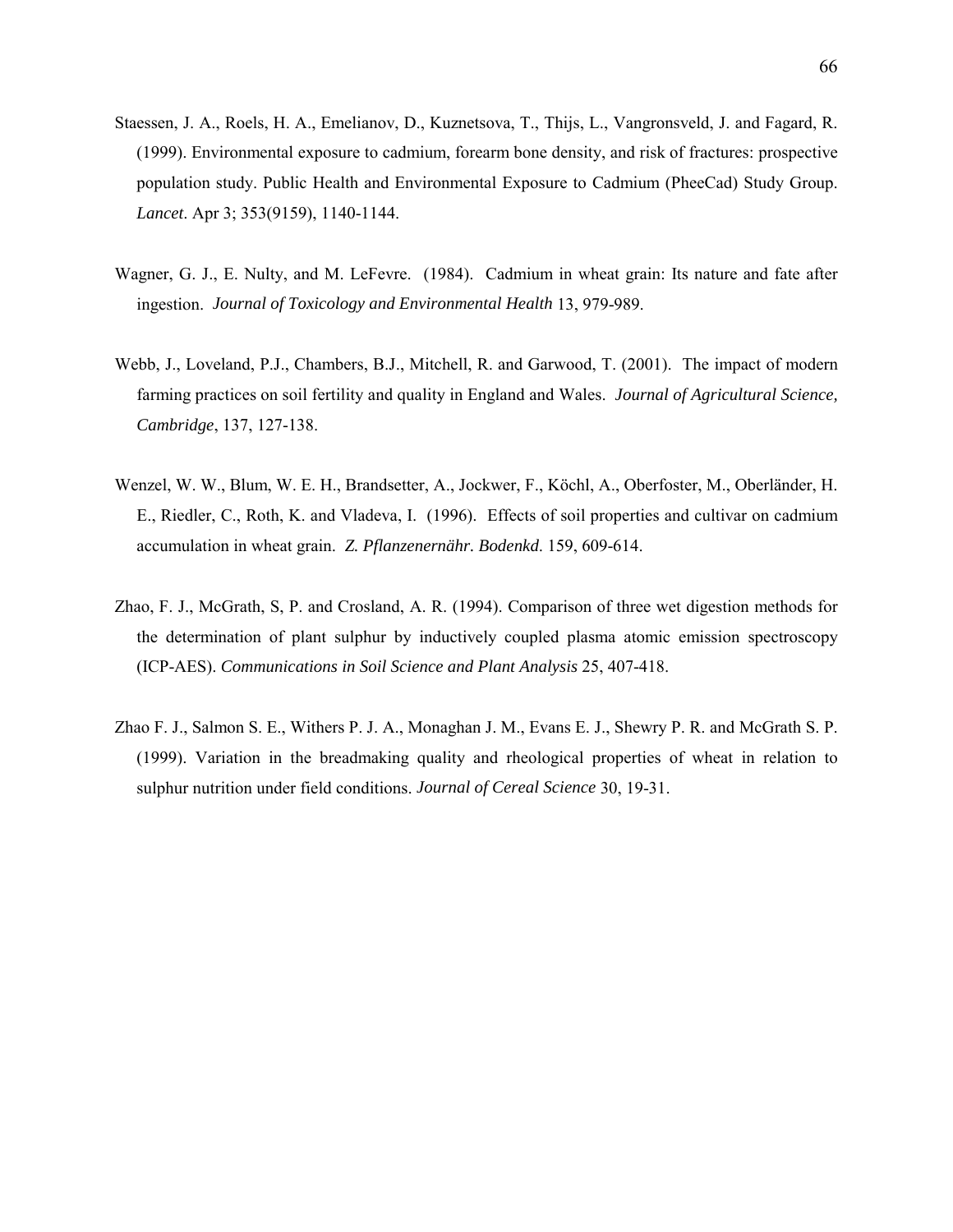# <span id="page-66-0"></span>**Appendices**

**Appendix A. Treatment means and standard deviations (sd) from the Fertiliser and Soil Amendment Pot Experiments for winter wheat (Cv. Rialto).**

| <b>Characteristic</b> |                                 |        |                 |         |                  |       |  |  |  |
|-----------------------|---------------------------------|--------|-----------------|---------|------------------|-------|--|--|--|
|                       | NH <sub>4</sub> NO <sub>3</sub> | $NH4+$ | NO <sub>3</sub> | Red mud | Lime             | Peat  |  |  |  |
| mean                  | 18.3                            | 17.7   | 16.8            | 20.5    | 18.4             | 18.6  |  |  |  |
| sd                    | 3.4                             | 2.3    | 1.7             | 0.5     | 1.6              | 1.1   |  |  |  |
| mean                  | 8.2                             | 9.0    | 9.7             | 9.0     | 8.7              | 10.3  |  |  |  |
| sd                    | 0.6                             | 0.5    | 1.8             | 0.8     | 0.8              | 0.8   |  |  |  |
| mean                  | 0.275                           | 0.204  | 0.306           | 0.159   | 0.167            | 0.253 |  |  |  |
| sd                    | 0.021                           | 0.032  | 0.010           | 0.034   | 0.021            | 0.067 |  |  |  |
| mean                  | 0.030                           | 0.021  | 0.022           | 0.010   | 0.025            | 0.014 |  |  |  |
| sd                    | 0.040                           | 0.022  | 0.014           | 0.000   | 0.021            | 0.009 |  |  |  |
| mean                  | 0.712                           | 0.284  | 0.591           | 0.270   | 0.479            | 0.637 |  |  |  |
| sd                    | 0.161                           | 0.035  | 0.084           | 0.029   | 0.040            | 0.155 |  |  |  |
| mean                  | 0.086                           | 0.111  | 0.160           | 0.044   | 0.052            | 0.058 |  |  |  |
| sd                    | 0.027                           | 0.029  | 0.033           | 0.029   | 0.057            | 0.038 |  |  |  |
| mean                  | 8.9                             | 16.6   | 4.5             | 0.7     | 0.5              | 12.6  |  |  |  |
| sd                    | 1.5                             | 7.1    | 0.7             | 0.3     | 0.2              | 5.0   |  |  |  |
| mean                  | 88.4                            | 134.0  | 82.4            | 91.3    | 103.5            | 95.8  |  |  |  |
| sd                    | 23.6                            | 65.6   | 16.2            | 30.4    | 46.0             | 43.7  |  |  |  |
|                       |                                 |        |                 |         | <b>Treatment</b> |       |  |  |  |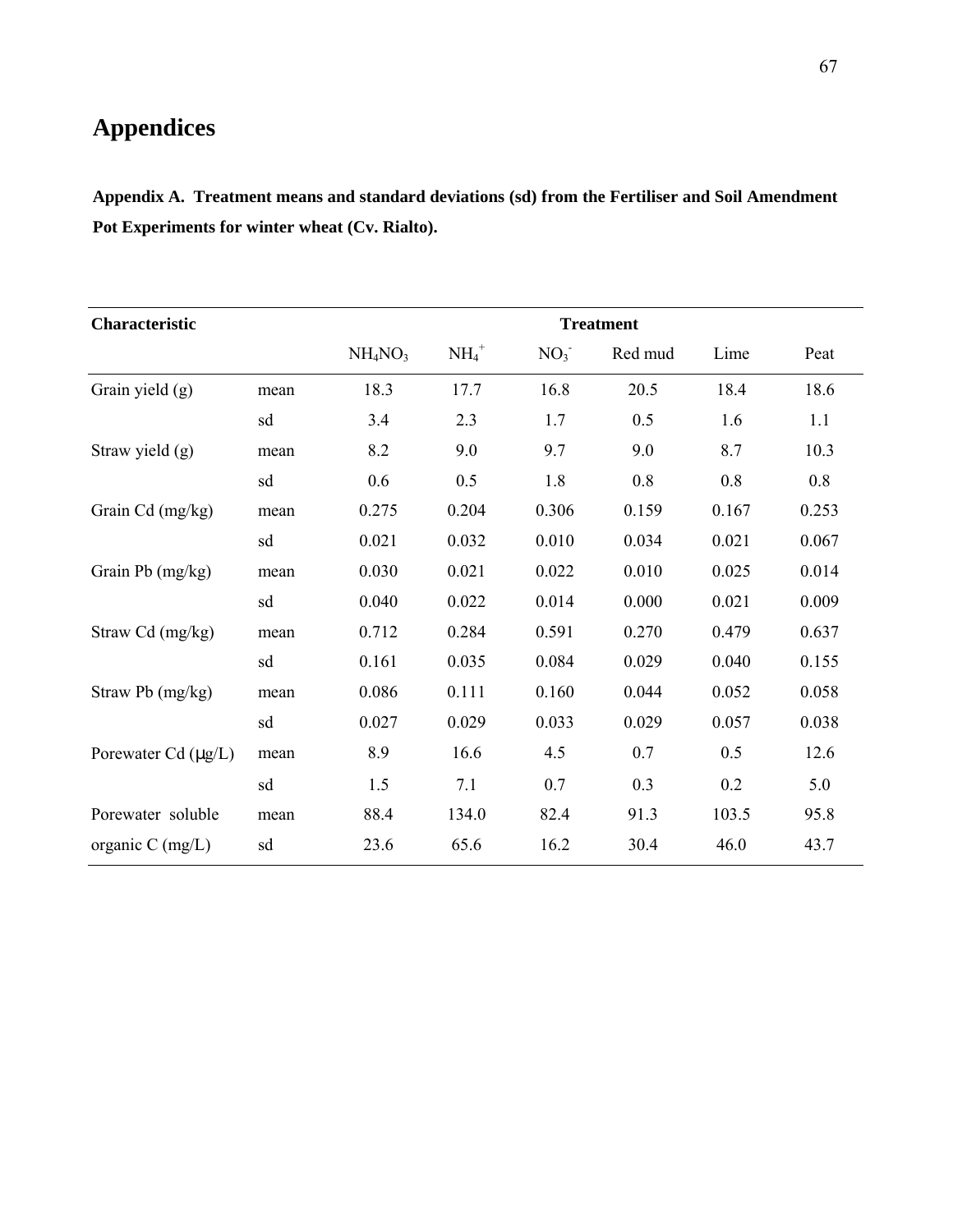| Characteristic          | <b>Treatment</b> |                                 |          |                 |         |       |       |
|-------------------------|------------------|---------------------------------|----------|-----------------|---------|-------|-------|
|                         |                  | NH <sub>4</sub> NO <sub>3</sub> | $NH_4^+$ | NO <sub>3</sub> | Red mud | Lime  | Peat  |
| Grain yield (g)         | mean             | 3.3                             | 6.1      | 6.7             | 8.1     | 6.2   | 4.3   |
|                         | sd               | 0.6                             | 2.1      | 1.9             | 1.7     | 2.8   | 2.0   |
| Straw yield (g)         | mean             | 15.2                            | 17.1     | 13.7            | 20.4    | 18.7  | 21.3  |
|                         | sd               | 2.6                             | 1.8      | 3.2             | 5.5     | 3.1   | 2.4   |
| Grain Cd (mg/kg)        | mean             | 0.303                           | 0.319    | 0.290           | 0.274   | 0.259 | 0.285 |
|                         | sd               | 0.072                           | 0.035    | 0.032           | 0.029   | 0.039 | 0.033 |
| Grain Pb (mg/kg)        | mean             | 0.040                           | 0.034    | 0.018           | 0.030   | 0.018 | 0.019 |
|                         | sd               | 0.021                           | 0.017    | 0.016           | 0.014   | 0.010 | 0.011 |
| Straw Cd (mg/kg)        | mean             | 0.535                           | 0.755    | 0.711           | 0.700   | 0.603 | 0.846 |
|                         | sd               | 0.180                           | 0.118    | 0.148           | 0.062   | 0.125 | 0.139 |
| Straw Pb (mg/kg)        | mean             | 0.164                           | 0.212    | 0.133           | 0.081   | 0.031 | 0.193 |
|                         | sd               | 0.095                           | 0.024    | 0.034           | 0.066   | 0.030 | 0.030 |
| Porewater $Cd(\mu g/L)$ | mean             | 5.7                             | 16.9     | 2.2             | 0.9     | 0.5   | 6.2   |
|                         | sd               | 2.4                             | 2.8      | 0.9             | 0.2     | 0.2   | 1.7   |
| Porewater soluble       | mean             | 84.9                            | 141.3    | 73.9            | 112.8   | 173.6 | 87.3  |
| organic $C$ (mg/L)      | sd               | 6.0                             | 73.5     | 18.2            | 52.6    | 48.6  | 32.6  |

**Appendix B. Treatment means and standard deviations (sd) from the Fertiliser and Soil Amendment Pot Experiments for winter barley (Cv. Regina).**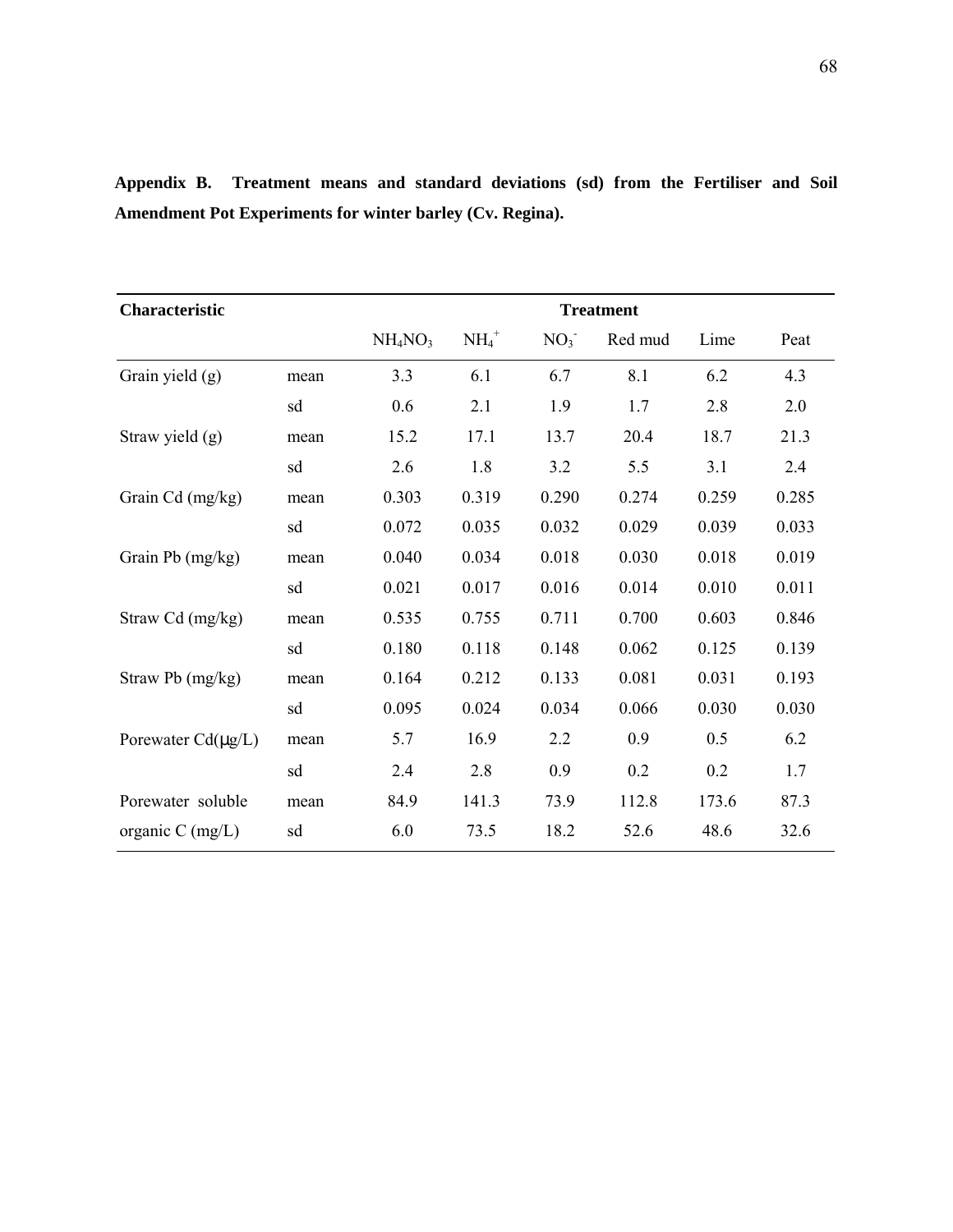| <b>Characteristic</b>    |      | <b>Treatment</b> |          |          |           |
|--------------------------|------|------------------|----------|----------|-----------|
|                          |      | $0$ ppm $Zn$     | 2 ppm Zn | 5 ppm Zn | 10 ppm Zn |
| Grain yield (g)          | mean | 12.4             | 11.9     | 10.6     | 10.8      |
|                          | sd   | 3.1              | 2.6      | 2.5      | 2.1       |
| Straw yield (g)          | mean | 14.3             | 13.6     | 13.5     | 13.9      |
|                          | sd   | 0.6              | 1.8      | 2.1      | 2.0       |
| Grain Cd (mg/kg)         | mean | 0.086            | 0.088    | 0.062    | 0.058     |
|                          | sd   | 0.018            | 0.033    | 0.018    | 0.015     |
| Grain Pb (mg/kg)         | mean | 0.036            | 0.041    | 0.015    | 0.024     |
|                          | sd   | 0.028            | 0.046    | 0.013    | 0.027     |
| Straw Cd(mg/kg)          | mean | 0.355            | 0.213    | 0.128    | 0.179     |
|                          | sd   | 0.177            | 0.068    | 0.045    | 0.078     |
| Straw Pb (mg/kg)         | mean | 0.129            | 0.076    | 0.101    | 0.026     |
|                          | sd   | 0.072            | 0.037    | 0.064    | 0.032     |
| Porewater pH             | mean | 8.05             | 8.08     | 7.97     | 8.07      |
|                          | sd   | 0.15             | 0.25     | 0.08     | 0.15      |
| Porewater Cd $(\mu g/L)$ | mean | 0.064            | 0.146    | 0.066    | 0.108     |
|                          | sd   | 0.012            | 0.077    | 0.025    | 0.103     |
| Porewater soluble        | mean | 13.5             | 15.2     | 13.8     | 12.4      |
| organic C (mg/kg)        | sd   | 5.7              | 2.2      | 7.8      | 5.1       |

**Appendix C. Treatment means and standard deviations (sd) from the Zinc Soil Amendment Pot Experiments for winter wheat (Cv. Rialto) grown in Bridgets soil.**